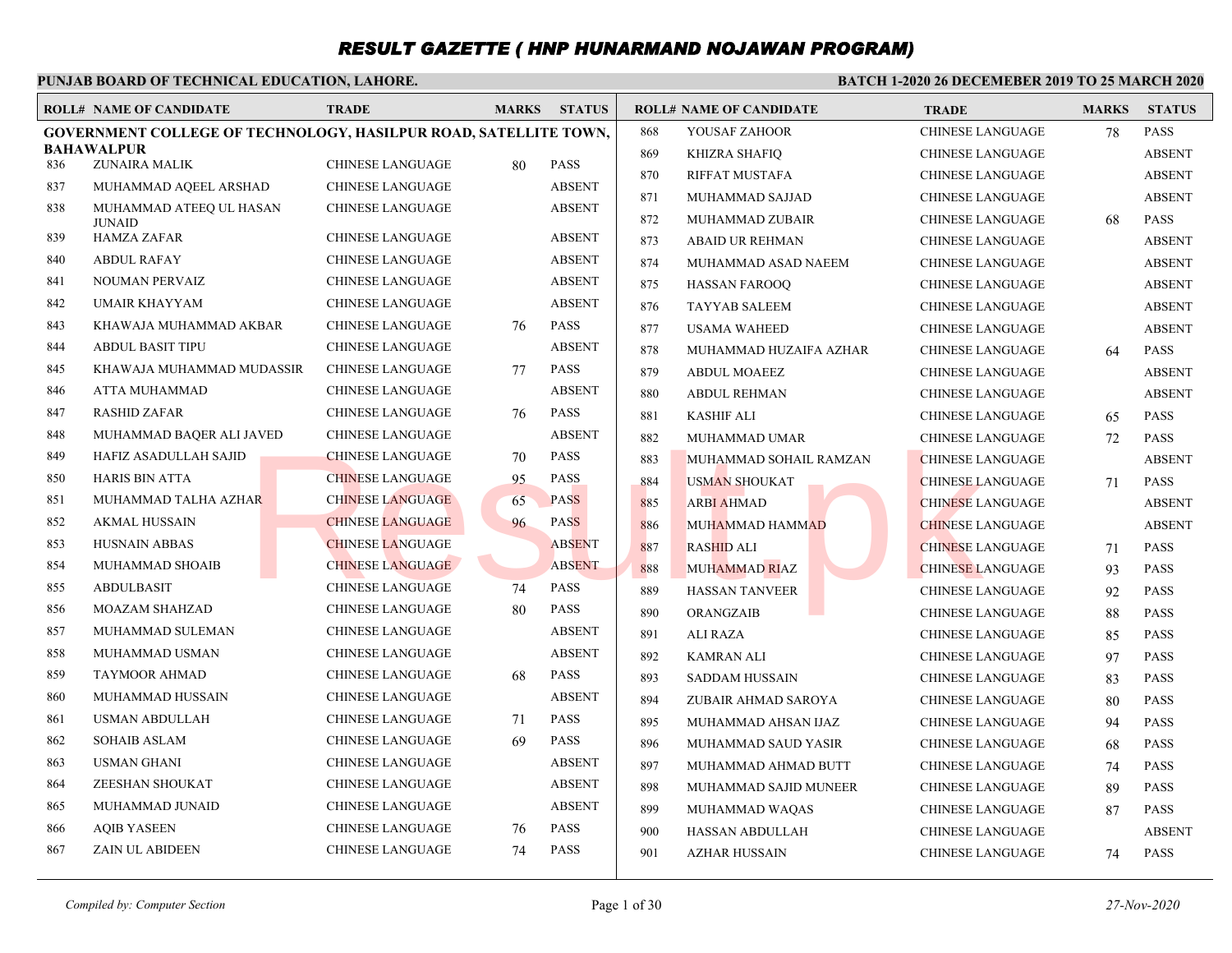## **PUNJAB BOARD OF TECHNICAL EDUCATION, LAHORE.**

|     | <b>ROLL# NAME OF CANDIDATE</b> | <b>TRADE</b>            | <b>MARKS</b> | <b>STATUS</b> |             | <b>ROLL# NAME OF CANDIDATE</b>                                    | <b>TRADE</b>                                       | <b>MARKS</b> | <b>STATUS</b> |
|-----|--------------------------------|-------------------------|--------------|---------------|-------------|-------------------------------------------------------------------|----------------------------------------------------|--------------|---------------|
| 902 | <b>USAMA SALEEM</b>            | <b>CHINESE LANGUAGE</b> | 70           | <b>PASS</b>   |             | GOVT STAFF TRAINING COLLEGE, REHMAT COLONY NEAR RAILWAY STATION,  |                                                    |              |               |
| 903 | MUHAMMAD ADEEL JAVED           | <b>CHINESE LANGUAGE</b> | 71           | <b>PASS</b>   | 936         | <b>BAHAWALPUR</b><br>AHMAD MUSHTAQ                                | <b>CHINESE LANGUAGE</b>                            |              | <b>PASS</b>   |
| 904 | <b>USMAN RAFI</b>              | <b>CHINESE LANGUAGE</b> | 94           | <b>PASS</b>   | 937         |                                                                   |                                                    | 72           | <b>PASS</b>   |
| 905 | <b>FARAZ AHMAD</b>             | <b>CHINESE LANGUAGE</b> | 81           | <b>PASS</b>   | 938         | MUHAMMAD ASAD<br><b>ALI ARBAB REHMAN</b>                          | <b>CHINESE LANGUAGE</b><br><b>CHINESE LANGUAGE</b> | 85           | <b>PASS</b>   |
| 906 | MUHAMMAD TAYYAB YASEEN         | <b>CHINESE LANGUAGE</b> | 98           | <b>PASS</b>   | 939         | MUHAMMAD FAISAL RASHEED                                           |                                                    | 90           | <b>PASS</b>   |
| 907 | MUHAMMAD ASGHAR HUSSAIN        | CHINESE LANGUAGE        | 67           | <b>PASS</b>   | 940         |                                                                   | <b>CHINESE LANGUAGE</b><br><b>CHINESE LANGUAGE</b> | 80           | <b>PASS</b>   |
| 908 | MUHAMMAD AKHTAR                | <b>CHINESE LANGUAGE</b> | 63           | <b>PASS</b>   |             | <b>ZAIB HASSAN</b>                                                |                                                    | 77           |               |
| 909 | <b>RANA AURANG ZAIB</b>        | <b>CHINESE LANGUAGE</b> | 65           | <b>PASS</b>   | 941         | MEHMOOD ASLAM                                                     | <b>CHINESE LANGUAGE</b>                            | 92           | <b>PASS</b>   |
| 910 | MUHAMMAD SHOAIB                | <b>CHINESE LANGUAGE</b> | 79           | <b>PASS</b>   | 942         | WAJID ASLAM KHAN                                                  | <b>CHINESE LANGUAGE</b>                            |              | <b>ABSENT</b> |
| 911 | <b>SHAKIR MAJEED</b>           | <b>CHINESE LANGUAGE</b> |              | <b>ABSENT</b> | 943         | <b>RABIA ABBASI</b>                                               | <b>CHINESE LANGUAGE</b>                            | 88           | <b>PASS</b>   |
| 912 | <b>HAFIZ ALI HAIDER</b>        | CHINESE LANGUAGE        | 77           | <b>PASS</b>   | 944         | <b>NOMAN IJAZ</b>                                                 | <b>CHINESE LANGUAGE</b>                            | 76           | <b>PASS</b>   |
| 913 | <b>SALMAN AKRAM</b>            | <b>CHINESE LANGUAGE</b> |              | <b>ABSENT</b> | 945         | <b>IRFAN ASHIQ</b>                                                | <b>CHINESE LANGUAGE</b>                            | 78           | <b>PASS</b>   |
| 914 | <b>ABDUL MUGHEES</b>           | <b>CHINESE LANGUAGE</b> |              | <b>ABSENT</b> | 946         | <b>SUMARA BANO</b>                                                | <b>CHINESE LANGUAGE</b>                            | 82           | <b>PASS</b>   |
| 915 | <b>MUHAMMAD UMAR</b>           | <b>CHINESE LANGUAGE</b> |              | <b>ABSENT</b> | 947         | MUDASSAR GHAFFAR                                                  | <b>CHINESE LANGUAGE</b>                            | 73           | <b>PASS</b>   |
| 916 | MUHAMMAD TANVEER BASHIR        | <b>CHINESE LANGUAGE</b> | 71           | <b>PASS</b>   | 948         | MUHAMMAD ANWAR UL HAQ                                             | CHINESE LANGUAGE                                   | 73           | <b>PASS</b>   |
| 917 | ZUBAIR IQBAL BUTT              | <b>CHINESE LANGUAGE</b> | 64           | <b>PASS</b>   | 949         | <b>AHSAN TARIQ</b>                                                | <b>CHINESE LANGUAGE</b>                            |              | <b>ABSENT</b> |
| 918 | ZESHAN TAFAZZAL                | <b>CHINESE LANGUAGE</b> | 77           | <b>PASS</b>   | 950         | <b>MUHAMMAD SADIQ</b>                                             | <b>CHINESE LANGUAGE</b>                            |              | <b>ABSENT</b> |
| 919 | HAFIZ MUHAMMAD AHMAD ALI       | <b>CHINESE LANGUAGE</b> |              | <b>ABSENT</b> | 951         | MUHAMMAD BILAL                                                    | <b>CHINESE LANGUAGE</b>                            |              | <b>ABSENT</b> |
| 920 | <b>SAJID</b><br>MUHAMMAD ALI   | <b>CHINESE LANGUAGE</b> |              | <b>ABSENT</b> | 952         | <b>JAMIL AHMED</b>                                                | <b>CHINESE LANGUAGE</b>                            | 79           | <b>PASS</b>   |
| 921 | <b>GHUFRAN AZIZ</b>            | <b>CHINESE LANGUAGE</b> | 65           | <b>PASS</b>   | 953         | <b>MUHAMMAD ASIF</b>                                              | <b>CHINESE LANGUAGE</b>                            |              | <b>ABSENT</b> |
| 922 | MUHAMMAD AAMIR YASEEN          | <b>CHINESE LANGUAGE</b> |              | <b>PASS</b>   | 954         | <b>ALI HUSSAIN</b>                                                | <b>CHINESE LANGUAGE</b>                            | 70           | <b>PASS</b>   |
| 923 | <b>ROSHAN ASHRAF</b>           | <b>CHINESE LANGUAGE</b> | 63           | <b>PASS</b>   | 955         | <b>FAHAD HUSSAIN SIDDIQUI</b>                                     | <b>CHINESE LANGUAGE</b>                            | 69           | <b>PASS</b>   |
| 924 | MUHAMMAD FAISAL                | <b>CHINESE LANGUAGE</b> | 67           | <b>PASS</b>   | 956         | MUHAMMAD HASHIR NAWAZ                                             | <b>CHINESE LANGUAGE</b>                            | 71           | <b>PASS</b>   |
|     |                                |                         | 64           | <b>PASS</b>   | 957         | MUHAMMAD EHSAN ULLAH                                              | <b>CHINESE LANGUAGE</b>                            | 74           | <b>PASS</b>   |
| 925 | MUHAMMAD AHMAD                 | <b>CHINESE LANGUAGE</b> | 70           | <b>PASS</b>   | 958         | MUHAMMAD SHAHBAZ                                                  | <b>CHINESE LANGUAGE</b>                            |              | <b>ABSENT</b> |
| 926 | MUHAMMAD AHMAD                 | <b>CHINESE LANGUAGE</b> | 66           |               | 959         | MUHAMMAD AAMIR                                                    | <b>CHINESE LANGUAGE</b>                            | 67           | <b>PASS</b>   |
| 927 | RABI UL ALLAH                  | <b>CHINESE LANGUAGE</b> | 68           | <b>PASS</b>   | 960         | <b>RASHID ALI</b>                                                 | <b>CHINESE LANGUAGE</b>                            |              | <b>ABSENT</b> |
| 928 | <b>SHAN ALI</b>                | <b>CHINESE LANGUAGE</b> | 77           | <b>PASS</b>   |             | GOVERNMENT TECHNICAL TRAINING INSTITUTE, RAILWAY ROAD, DERA GHAZI |                                                    |              |               |
| 929 | <b>IMRAN ALI</b>               | <b>CHINESE LANGUAGE</b> | 75           | <b>PASS</b>   | KHAN<br>961 | MUHAMMAD FAISAL                                                   | <b>CHINESE LANGUAGE</b>                            | 90           | <b>PASS</b>   |
| 930 | ALI HAMZA                      | <b>CHINESE LANGUAGE</b> |              | <b>ABSENT</b> | 962         | <b>WAJID HUSSAN</b>                                               | <b>CHINESE LANGUAGE</b>                            | 90           | <b>PASS</b>   |
| 931 | ZIAULLAH                       | <b>CHINESE LANGUAGE</b> |              | <b>ABSENT</b> | 963         | <b>SHAFIQ KHAN</b>                                                | <b>CHINESE LANGUAGE</b>                            | 89           | <b>PASS</b>   |
| 932 | <b>ABDUL HALEEM</b>            | <b>CHINESE LANGUAGE</b> |              | <b>ABSENT</b> | 964         | MUHAMMAD SIBTAIN IBRAHEEM                                         | <b>CHINESE LANGUAGE</b>                            | 96           | <b>PASS</b>   |
| 933 | <b>HASSAN RIAZ</b>             | <b>CHINESE LANGUAGE</b> |              | <b>ABSENT</b> | 965         | <b>HAFIZ ZUBAIR SHOUKAT</b>                                       | <b>CHINESE LANGUAGE</b>                            | 95           | <b>PASS</b>   |
| 934 | MOHAMMAD MUBASHIR HUSSAIN      | <b>CHINESE LANGUAGE</b> | 69           | <b>PASS</b>   | 966         | <b>ZAIN QAISER</b>                                                | <b>CHINESE LANGUAGE</b>                            | 91           | <b>PASS</b>   |
| 935 | YAQOOB MANZOOR                 | <b>CHINESE LANGUAGE</b> |              | <b>ABSENT</b> |             |                                                                   |                                                    |              |               |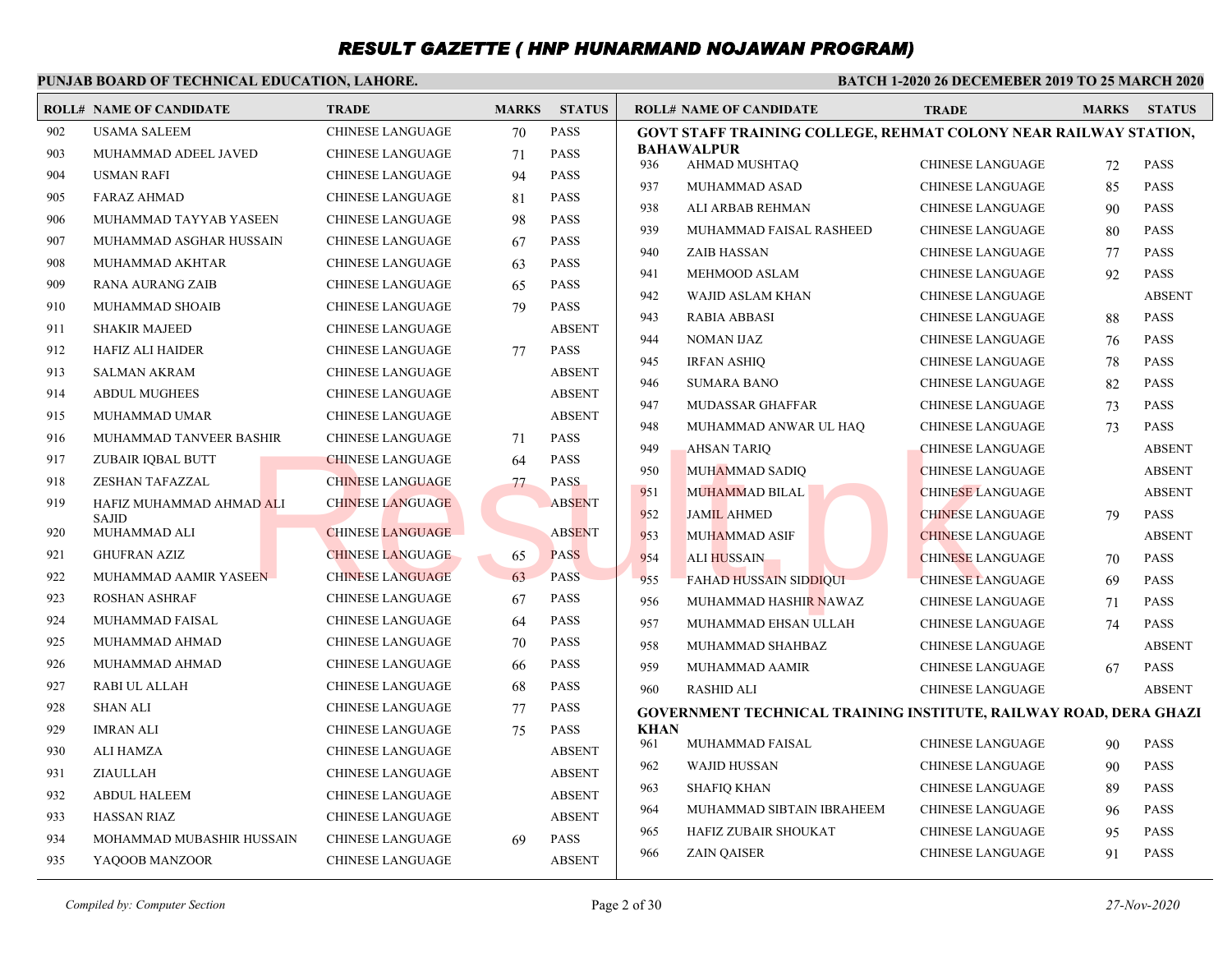## **PUNJAB BOARD OF TECHNICAL EDUCATION, LAHORE.**

|      | <b>ROLL# NAME OF CANDIDATE</b> | <b>TRADE</b>            | <b>MARKS</b> | <b>STATUS</b> |      | <b>ROLL# NAME OF CANDIDATE</b> | <b>TRADE</b>            | <b>MARKS</b> | <b>STATUS</b> |
|------|--------------------------------|-------------------------|--------------|---------------|------|--------------------------------|-------------------------|--------------|---------------|
| 967  | MUHAMMAD NAVEED                | <b>CHINESE LANGUAGE</b> | 93           | <b>PASS</b>   | 1001 | MUHAMMAD HUSNAIN NAVEED        | <b>CHINESE LANGUAGE</b> | 88           | <b>PASS</b>   |
| 968  | <b>ZUBAIR ABBAS</b>            | <b>CHINESE LANGUAGE</b> | 86           | <b>PASS</b>   | 1002 | MUHAMMAD HUSNAIN               | <b>CHINESE LANGUAGE</b> |              | <b>ABSENT</b> |
| 969  | <b>USMAN GHANI</b>             | <b>CHINESE LANGUAGE</b> |              | <b>ABSENT</b> | 1003 | MUHAMMAD TAIMOOR               | <b>CHINESE LANGUAGE</b> |              | <b>ABSENT</b> |
| 970  | MUHAMMAD JAHANZAIB LODHI       | <b>CHINESE LANGUAGE</b> |              | <b>ABSENT</b> | 1004 | MUHAMMAD SAMIULLAH TAHIR       | <b>CHINESE LANGUAGE</b> | 85           | <b>PASS</b>   |
| 971  | JAWAD AHMAD                    | <b>CHINESE LANGUAGE</b> |              | <b>ABSENT</b> | 1005 | SHEIKH UMAR FAROOQ             | CHINESE LANGUAGE        | 88           | <b>PASS</b>   |
| 972  | MUHAMMAD NOUMAN SHAKOOR        | <b>CHINESE LANGUAGE</b> | 87           | <b>PASS</b>   | 1006 | <b>WASEEM ALTAF</b>            | <b>CHINESE LANGUAGE</b> |              | <b>ABSENT</b> |
| 973  | MUHAMMAD ZAKRIYA               | <b>CHINESE LANGUAGE</b> | 89           | <b>PASS</b>   | 1007 | <b>IRFAN ULLAH</b>             | <b>CHINESE LANGUAGE</b> |              | <b>ABSENT</b> |
| 974  | MUHAMMAD OMER                  | <b>CHINESE LANGUAGE</b> | 87           | <b>PASS</b>   | 1008 | MUHAMMAD ASIM                  | <b>CHINESE LANGUAGE</b> |              | <b>ABSENT</b> |
| 975  | <b>ARIF RASHEED</b>            | <b>CHINESE LANGUAGE</b> | 85           | <b>PASS</b>   | 1009 | MUHAMMAD JUNAID                | <b>CHINESE LANGUAGE</b> | 90           | <b>PASS</b>   |
| 976  | <b>ABID HUSSAIN</b>            | <b>CHINESE LANGUAGE</b> | 85           | <b>PASS</b>   | 1010 | MUHAMMAD HAMZA MEHMOOD         | <b>CHINESE LANGUAGE</b> | 91           | <b>PASS</b>   |
| 977  | MUHAMMAD FAWAD CHUGHTAI        | CHINESE LANGUAGE        | 91           | <b>PASS</b>   | 1011 | MUHAMMAD GOHAR FAROOQ          | <b>CHINESE LANGUAGE</b> | 96           | <b>PASS</b>   |
| 978  | <b>MUHAMMAD AMIR</b>           | <b>CHINESE LANGUAGE</b> | 94           | <b>PASS</b>   | 1012 | ABDUL SAMI JAAN                | <b>CHINESE LANGUAGE</b> | 88           | <b>PASS</b>   |
| 979  | MUHAMMAD SHAHBAZ HADI          | <b>CHINESE LANGUAGE</b> | 90           | <b>PASS</b>   | 1013 | MOIN UD DIN                    | <b>CHINESE LANGUAGE</b> | 88           | <b>PASS</b>   |
| 980  | <b>ABDUL WAHAB</b>             | <b>CHINESE LANGUAGE</b> |              | <b>ABSENT</b> | 1014 | NAKASH HUSSAIN                 | <b>CHINESE LANGUAGE</b> | 87           | <b>PASS</b>   |
| 981  | <b>SHAIR ASLAM KHAN</b>        | <b>CHINESE LANGUAGE</b> | 85           | <b>PASS</b>   | 1015 | MUHAMMAD USMAN TAHIR           | <b>CHINESE LANGUAGE</b> |              | <b>ABSENT</b> |
| 982  | <b>SYED MAAZ HUSSAIN</b>       | <b>CHINESE LANGUAGE</b> | 90           | <b>PASS</b>   | 1016 | <b>FARRAH NAYAB JEHANGIR</b>   | <b>CHINESE LANGUAGE</b> | 93           | <b>PASS</b>   |
| 983  | ZAIGHAM ABBAS                  | <b>CHINESE LANGUAGE</b> | 90           | <b>PASS</b>   | 1017 | MUHAMMAD SARMAD SHAHZAD        | <b>CHINESE LANGUAGE</b> | 91           | <b>PASS</b>   |
| 984  | <b>TAHIR RAFIQUE</b>           | <b>CHINESE LANGUAGE</b> |              | <b>ABSENT</b> | 1018 | <b>SIDRA TABASSUM</b>          | <b>CHINESE LANGUAGE</b> | 91           | <b>PASS</b>   |
| 985  | <b>SHEERIN AFTAB</b>           | <b>CHINESE LANGUAGE</b> | 95           | <b>PASS</b>   | 1019 | NARMEEN QURESHI                | <b>CHINESE LANGUAGE</b> | 96           | <b>PASS</b>   |
| 986  | <b>AIMEN FEROZ</b>             | <b>CHINESE LANGUAGE</b> | 88           | <b>PASS</b>   | 1020 | <b>FATIMA AAMIR KHAN</b>       | <b>CHINESE LANGUAGE</b> | 93           | <b>PASS</b>   |
| 987  | <b>MUNEEB AHMAD</b>            | <b>CHINESE LANGUAGE</b> |              | <b>ABSENT</b> | 1021 | <b>SANAM SAEED</b>             | <b>CHINESE LANGUAGE</b> | 91           | <b>PASS</b>   |
| 988  | MUHAMMAD AHMED RAZA            | CHINESE LANGUAGE        |              | <b>ABSENT</b> | 1022 | <b>SAMEEN ALEEM SHEIKH</b>     | <b>CHINESE LANGUAGE</b> | 92           | <b>PASS</b>   |
| 989  | <b>ASIF RAZA MEER</b>          | <b>CHINESE LANGUAGE</b> |              | <b>ABSENT</b> | 1023 | ZARYAB AHMAD                   | <b>CHINESE LANGUAGE</b> | 87           | <b>PASS</b>   |
| 990  | MUHAMMAD SOHAIB                | <b>CHINESE LANGUAGE</b> |              | <b>ABSENT</b> | 1024 | MUHAMMAD ADIL KHAN             | <b>CHINESE LANGUAGE</b> | 89           | <b>PASS</b>   |
| 991  | <b>HAMZA AHMAD</b>             | <b>CHINESE LANGUAGE</b> | 85           | <b>PASS</b>   | 1025 | MUHAMMAD USMAN                 | <b>CHINESE LANGUAGE</b> | 92           | <b>PASS</b>   |
| 992  | <b>MUDASIR YOUSIF</b>          | CHINESE LANGUAGE        | 91           | <b>PASS</b>   | 1026 | <b>WAQAS AHMAD</b>             | <b>CHINESE LANGUAGE</b> | 89           | <b>PASS</b>   |
| 993  | <b>SALBIA ABBAS</b>            | CHINESE LANGUAGE        | 89           | <b>PASS</b>   | 1027 | MUHAMMAD QASIM IBRAHIM         | <b>CHINESE LANGUAGE</b> | 90           | <b>PASS</b>   |
| 994  | <b>SYED AOWN ABBAS</b>         | <b>CHINESE LANGUAGE</b> | 87           | <b>PASS</b>   | 1028 | <b>SHAHZAD AMIN</b>            | <b>CHINESE LANGUAGE</b> |              | <b>ABSENT</b> |
| 995  | SHAHARYAR WASEEM               | CHINESE LANGUAGE        |              | <b>ABSENT</b> | 1029 | <b>SARA FEROZ</b>              | <b>CHINESE LANGUAGE</b> | 94           | <b>PASS</b>   |
| 996  | <b>SARMAD RIAZ</b>             | <b>CHINESE LANGUAGE</b> |              | <b>ABSENT</b> | 1030 | AYESHA AJMAL                   | <b>CHINESE LANGUAGE</b> | 90           | <b>PASS</b>   |
| 997  | <b>NADEEM</b>                  | <b>CHINESE LANGUAGE</b> | 89           | <b>PASS</b>   | 1031 | MUHAMMAD YOUSAF                | <b>CHINESE LANGUAGE</b> |              | <b>ABSENT</b> |
| 998  | <b>MEER QASIM</b>              | <b>CHINESE LANGUAGE</b> | 88           | <b>PASS</b>   | 1032 | <b>RABI JAVAID</b>             | <b>CHINESE LANGUAGE</b> |              | <b>ABSENT</b> |
| 999  | MUHAMMAD ALI                   | CHINESE LANGUAGE        |              | <b>ABSENT</b> | 1033 | <b>ALI GOHAR</b>               | <b>CHINESE LANGUAGE</b> |              | <b>ABSENT</b> |
| 1000 | MUHAMMAD ZULQARNAIN NAVEED     | <b>CHINESE LANGUAGE</b> | 86           | <b>PASS</b>   | 1034 | <b>AHMED JAVED</b>             | <b>CHINESE LANGUAGE</b> |              | <b>ABSENT</b> |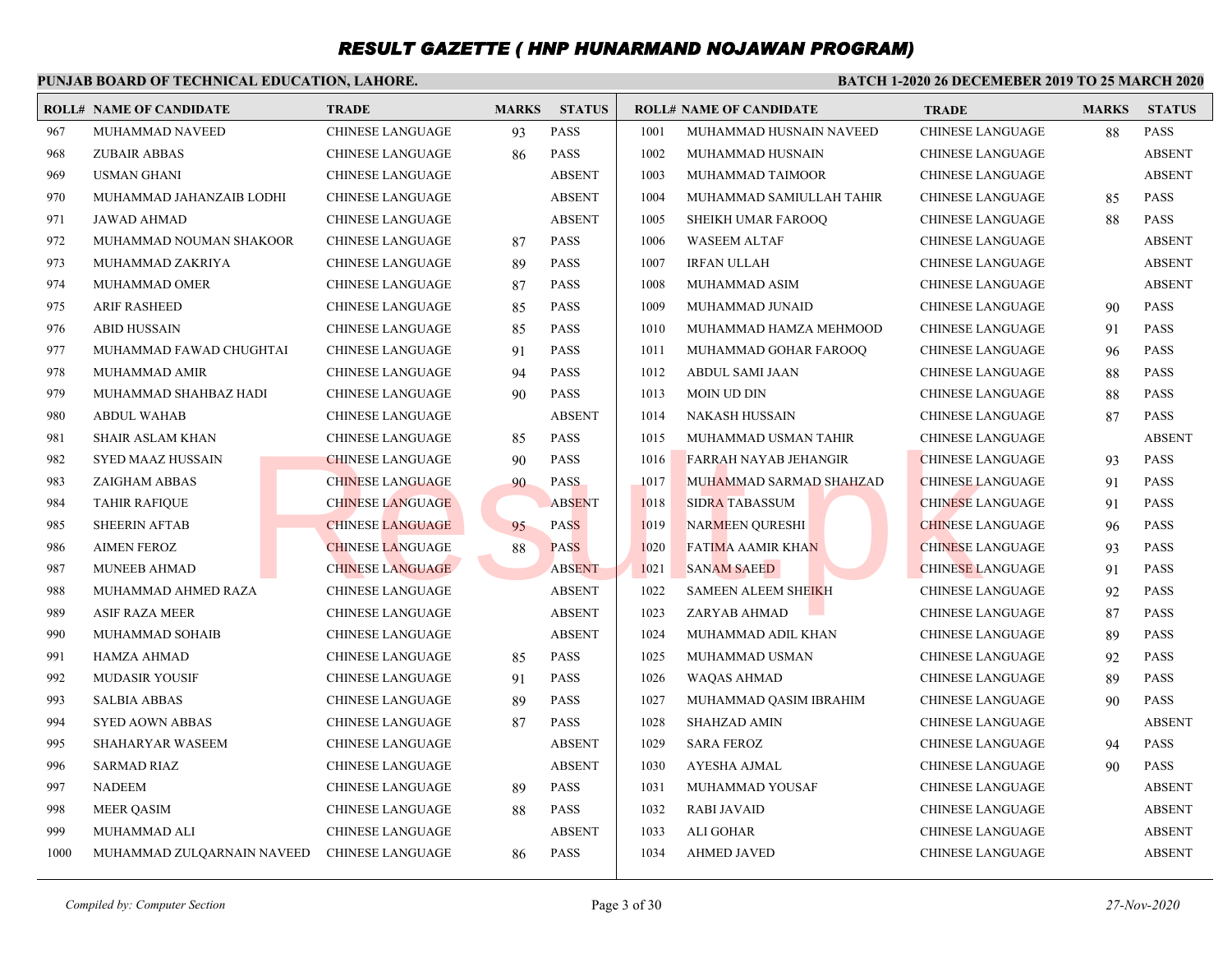## **PUNJAB BOARD OF TECHNICAL EDUCATION, LAHORE.**

|      | <b>ROLL# NAME OF CANDIDATE</b> | <b>TRADE</b>                                                   | <b>MARKS</b> | <b>STATUS</b> |      | <b>ROLL# NAME OF CANDIDATE</b> | <b>TRADE</b>            | <b>MARKS</b> | <b>STATUS</b> |
|------|--------------------------------|----------------------------------------------------------------|--------------|---------------|------|--------------------------------|-------------------------|--------------|---------------|
| 1035 | <b>ABDUL RAZAO</b>             | <b>CHINESE LANGUAGE</b>                                        |              | <b>ABSENT</b> | 1068 | <b>SAQLAIN HAIDER</b>          | <b>CHINESE LANGUAGE</b> | 85           | <b>PASS</b>   |
| 1036 | MUHAMMAD USMAN GHANI           | CHINESE LANGUAGE                                               | 90           | <b>PASS</b>   | 1069 | MUHAMMAD ZOHAIB                | <b>CHINESE LANGUAGE</b> | 87           | <b>PASS</b>   |
| 1037 | <b>BUSHRA BIBI</b>             | <b>CHINESE LANGUAGE</b>                                        |              | <b>ABSENT</b> | 1070 | MUHAMMAD ABDULLAH              | <b>CHINESE LANGUAGE</b> | 79           | <b>PASS</b>   |
| 1038 | MUHAMMAD UMAR                  | <b>CHINESE LANGUAGE</b>                                        | 89           | <b>PASS</b>   | 1071 | MUHAMMAD SUBHAN HAMEED         | <b>CHINESE LANGUAGE</b> | 76           | <b>PASS</b>   |
| 1039 | <b>ABDUL HAEY</b>              | <b>CHINESE LANGUAGE</b>                                        | 88           | <b>PASS</b>   | 1072 | MUHAMMAD MOAZ ALI              | <b>CHINESE LANGUAGE</b> | 78           | <b>PASS</b>   |
| 1040 | <b>ZILE REHMAN</b>             | <b>CHINESE LANGUAGE</b>                                        | 89           | <b>PASS</b>   | 1073 | MUHAMMAD FAISAL                | <b>CHINESE LANGUAGE</b> | 73           | <b>PASS</b>   |
| 1041 | MUHAMMAD IMRAN                 | <b>CHINESE LANGUAGE</b>                                        | 89           | <b>PASS</b>   | 1074 | NAWAZISH ALI                   | <b>CHINESE LANGUAGE</b> | 77           | <b>PASS</b>   |
| 1042 | <b>BEHROZ BADAR</b>            | <b>CHINESE LANGUAGE</b>                                        | 88           | <b>PASS</b>   | 1075 | MUHAMMAD MOHSIN JAVED          | <b>CHINESE LANGUAGE</b> | 77           | <b>PASS</b>   |
| 1043 | <b>SHAFQAT ULLAH</b>           | <b>CHINESE LANGUAGE</b>                                        |              | <b>ABSENT</b> | 1076 | <b>RUSTAM ALI</b>              | <b>CHINESE LANGUAGE</b> | 78           | <b>PASS</b>   |
| 1044 | ABDULLAH BILAL                 | <b>CHINESE LANGUAGE</b>                                        |              | <b>ABSENT</b> | 1077 | <b>WASIM NAYAB</b>             | <b>CHINESE LANGUAGE</b> | 83           | <b>PASS</b>   |
| 1045 | HASNAIN ARSHAD DOGAR           | <b>CHINESE LANGUAGE</b>                                        |              | <b>ABSENT</b> | 1078 | <b>DANISH TARIQ</b>            | <b>CHINESE LANGUAGE</b> | 80           | <b>PASS</b>   |
| 1046 | <b>MUHAMMAD RIZWAN</b>         | <b>CHINESE LANGUAGE</b>                                        | 91           | <b>PASS</b>   | 1079 | <b>BASHIR BUTT</b>             | <b>CHINESE LANGUAGE</b> | 77           | <b>PASS</b>   |
| 1047 | <b>TANZEEL FAROOQ</b>          | <b>CHINESE LANGUAGE</b>                                        | 87           | <b>PASS</b>   | 1080 | MUHAMMAD ABDULLAH ADEEL        | <b>CHINESE LANGUAGE</b> | 84           | <b>PASS</b>   |
| 1048 | MUHAMMAD FAKHAR ABBAS          | CHINESE LANGUAGE                                               | 87           | <b>PASS</b>   | 1081 | MUHAMMAD ADEEL RAFAQAT         | <b>CHINESE LANGUAGE</b> | 86           | <b>PASS</b>   |
| 1049 | MUHAMMAD YOUNAS                | CHINESE LANGUAGE                                               | 85           | <b>PASS</b>   | 1082 | MUHAMMAD HANAN ARSHAD          | <b>CHINESE LANGUAGE</b> | 81           | <b>PASS</b>   |
| 1050 | <b>JAWAD SHAOKAT</b>           | <b>CHINESE LANGUAGE</b>                                        | 89           | <b>PASS</b>   | 1083 | AHSAN ALI RAMAY                | <b>CHINESE LANGUAGE</b> | 81           | <b>PASS</b>   |
| 1051 | <b>NAEEM MALIK</b>             | <b>CHINESE LANGUAGE</b>                                        |              | <b>ABSENT</b> | 1084 | MUHAMMAD SULTAN                | <b>CHINESE LANGUAGE</b> | 79           | <b>PASS</b>   |
| 1052 | MUHAMMAD ALYAS                 | <b>CHINESE LANGUAGE</b>                                        | 86           | <b>PASS</b>   | 1085 | <b>ROHAIL SHAHZAD</b>          | <b>CHINESE LANGUAGE</b> | 78           | <b>PASS</b>   |
| 1053 | WASIM NASIM SADIQ              | <b>CHINESE LANGUAGE</b>                                        | 86           | <b>PASS</b>   | 1086 | <b>NAEEM RASOOL</b>            | <b>CHINESE LANGUAGE</b> | 81           | <b>PASS</b>   |
| 1054 | <b>FATIMA MAHWISH</b>          | <b>CHINESE LANGUAGE</b>                                        | 94           | <b>PASS</b>   | 1087 | <b>MUNEEB ALI</b>              | <b>CHINESE LANGUAGE</b> | 88           | <b>PASS</b>   |
| 1055 | MUHAMMAD AWAIS FAROOQ          | <b>CHINESE LANGUAGE</b>                                        | 92           | <b>PASS</b>   | 1088 | MUHAMMAD SOHAIB OPAL           | <b>CHINESE LANGUAGE</b> | 81           | <b>PASS</b>   |
| 1056 | AYESHA SADDIQA                 | <b>CHINESE LANGUAGE</b>                                        | 93           | <b>PASS</b>   | 1089 | <b>SHAHZAD HUSSAIN</b>         | <b>CHINESE LANGUAGE</b> | 74           | <b>PASS</b>   |
| 1057 | TAHREEM FATIMA                 | <b>CHINESE LANGUAGE</b>                                        | 89           | <b>PASS</b>   | 1090 | <b>ZUHA THIR</b>               | <b>CHINESE LANGUAGE</b> | 78           | <b>PASS</b>   |
| 1058 | ZOHA FATIMA                    | <b>CHINESE LANGUAGE</b>                                        | 90           | <b>PASS</b>   | 1091 | <b>MUHAMMAD ZUBAIR</b>         | <b>CHINESE LANGUAGE</b> | 74           | <b>PASS</b>   |
| 1059 | <b>SHAMS ZOHA ALI</b>          | <b>CHINESE LANGUAGE</b>                                        | 90           | <b>PASS</b>   | 1092 | USAMA MUNAWAR                  | <b>CHINESE LANGUAGE</b> | 79           | <b>PASS</b>   |
| 1060 | MUHAMMAD AKASHA ARIF           | <b>CHINESE LANGUAGE</b>                                        | 88           | <b>PASS</b>   | 1093 | <b>KASHIF ALI</b>              | <b>CHINESE LANGUAGE</b> | 79           | <b>PASS</b>   |
|      |                                | <b>GOVERNMENT COLLEGE OF TECHNOLOGY, SAMANABAD, FAISALABAD</b> |              |               | 1094 | SYED ASGHAR ALI SHAH           | <b>CHINESE LANGUAGE</b> | 80           | <b>PASS</b>   |
| 1061 | <b>JAMAL ANWAR</b>             | <b>CHINESE LANGUAGE</b>                                        | 85           | <b>PASS</b>   | 1095 | AHMED SHAHAZAD                 | <b>CHINESE LANGUAGE</b> | 80           | <b>PASS</b>   |
| 1062 | <b>TAYYAB ISRAR</b>            | <b>CHINESE LANGUAGE</b>                                        | 87           | <b>PASS</b>   | 1096 | MUHAMMAD SAJJAAWAL IJAAZ       | <b>CHINESE LANGUAGE</b> | 79           | <b>PASS</b>   |
| 1063 | ADIL SOHAIL                    | CHINESE LANGUAGE                                               | 84           | <b>PASS</b>   | 1097 | <b>ABDUL WAHAD</b>             | <b>CHINESE LANGUAGE</b> | 75           | <b>PASS</b>   |
| 1064 | <b>FAHAD ISLAM</b>             | <b>CHINESE LANGUAGE</b>                                        | 78           | <b>PASS</b>   | 1098 | MUHAMMAD ATIF                  | CHINESE LANGUAGE        | 81           | <b>PASS</b>   |
| 1065 | <b>SUBHAN AHMAD</b>            | CHINESE LANGUAGE                                               | 77           | <b>PASS</b>   | 1099 | MUHAMMAD HAMID JAVED           | <b>CHINESE LANGUAGE</b> | 81           | <b>PASS</b>   |
| 1066 | MUHAMMAD SHERAZ                | <b>CHINESE LANGUAGE</b>                                        | 82           | <b>PASS</b>   | 1100 | <b>ABDUL QADEER</b>            | <b>CHINESE LANGUAGE</b> | 79           | <b>PASS</b>   |
| 1067 | <b>MUHAMMAD RAMZAN</b>         | <b>CHINESE LANGUAGE</b>                                        | 81           | <b>PASS</b>   | 1101 | <b>ADIL SHAHZAD</b>            | <b>CHINESE LANGUAGE</b> | 78           | <b>PASS</b>   |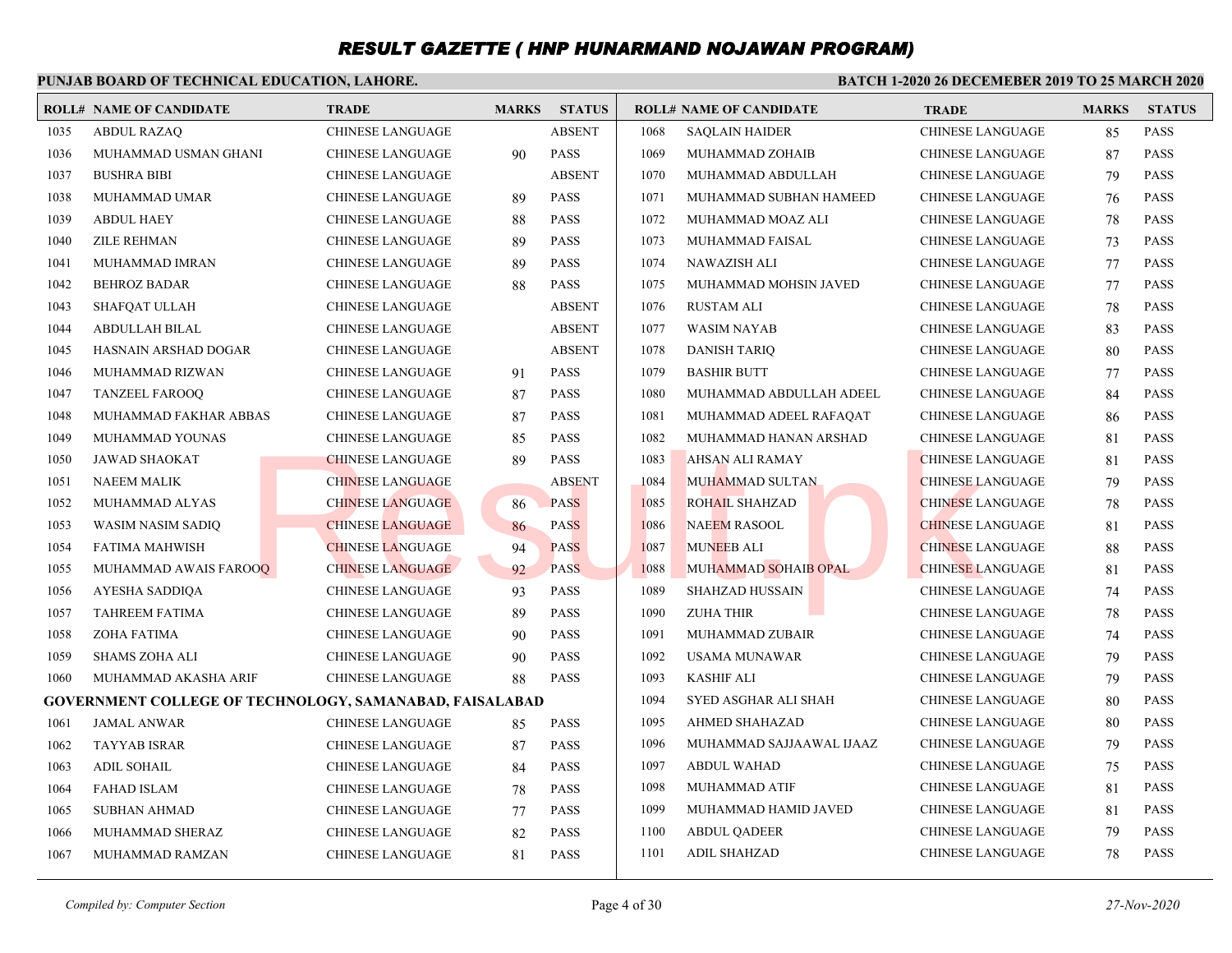## **PUNJAB BOARD OF TECHNICAL EDUCATION, LAHORE.**

|      | <b>ROLL# NAME OF CANDIDATE</b> | <b>TRADE</b>            | <b>MARKS</b> | <b>STATUS</b> |      | <b>ROLL# NAME OF CANDIDATE</b>                               | <b>TRADE</b>            | <b>MARKS</b> | <b>STATUS</b> |
|------|--------------------------------|-------------------------|--------------|---------------|------|--------------------------------------------------------------|-------------------------|--------------|---------------|
| 1102 | MUHAMMAD ADNAN                 | <b>CHINESE LANGUAGE</b> | 81           | <b>PASS</b>   | 1136 | <b>SHANTAL RAFIQUE</b>                                       | <b>CHINESE LANGUAGE</b> | 89           | <b>PASS</b>   |
| 1103 | MUHAMMAD WAQAS YOUNAS          | <b>CHINESE LANGUAGE</b> | 81           | <b>PASS</b>   | 1137 | <b>SANA SHABIR</b>                                           | <b>CHINESE LANGUAGE</b> | 92           | <b>PASS</b>   |
| 1104 | MUHAMMAD WAQAR                 | <b>CHINESE LANGUAGE</b> | 83           | <b>PASS</b>   | 1138 | MUHAMMAD HABIB                                               | <b>CHINESE LANGUAGE</b> | 84           | <b>PASS</b>   |
| 1105 | RANA MUHAMMAD BILAL            | <b>CHINESE LANGUAGE</b> | 86           | <b>PASS</b>   | 1139 | RANA RAMEEZ ALI                                              | <b>CHINESE LANGUAGE</b> | 86           | <b>PASS</b>   |
| 1106 | RANA MUHAMMAD SALMAN           | <b>CHINESE LANGUAGE</b> | 86           | <b>PASS</b>   | 1140 | <b>SULEMAN BABAR</b>                                         | <b>CHINESE LANGUAGE</b> | 81           | <b>PASS</b>   |
| 1107 | MUHAMMAD BILAAL                | <b>CHINESE LANGUAGE</b> | 87           | <b>PASS</b>   | 1141 | <b>ASAD TARIQ</b>                                            | <b>CHINESE LANGUAGE</b> | 80           | <b>PASS</b>   |
| 1108 | <b>SYED ZEESHAN HAIDER</b>     | <b>CHINESE LANGUAGE</b> | 75           | <b>PASS</b>   | 1142 | MUHAMMAD AFZAAL                                              | <b>CHINESE LANGUAGE</b> | 75           | <b>PASS</b>   |
| 1109 | RANA KHURAM IKRAM              | <b>CHINESE LANGUAGE</b> | 76           | <b>PASS</b>   | 1143 | MUHAMMAD USMAN ALI                                           | <b>CHINESE LANGUAGE</b> | 79           | <b>PASS</b>   |
| 1110 | <b>WARIS ALI</b>               | <b>CHINESE LANGUAGE</b> | 80           | <b>PASS</b>   | 1144 | MUHAMMAD UMER NOON                                           | <b>CHINESE LANGUAGE</b> | 81           | <b>PASS</b>   |
| 1111 | MUHAMMAD AMEER ABDULLAH        | <b>CHINESE LANGUAGE</b> | 88           | <b>PASS</b>   | 1145 | <b>ZOHAIB KALEEM</b>                                         | <b>CHINESE LANGUAGE</b> | 82           | <b>PASS</b>   |
| 1112 | MUHAMMAD TAYYAB HANZALAH       | <b>CHINESE LANGUAGE</b> | 88           | <b>PASS</b>   | 1146 | MUHAMMAD SAJID AKMAL                                         | <b>CHINESE LANGUAGE</b> | 89           | <b>PASS</b>   |
| 1113 | NOMAN AHMAD SIDDIOUI           | <b>CHINESE LANGUAGE</b> |              | <b>ABSENT</b> | 1147 | SHAH JAHAN                                                   | <b>CHINESE LANGUAGE</b> | 77           | <b>PASS</b>   |
| 1114 | MUHAMMAD FAKHAR SAEED          | <b>CHINESE LANGUAGE</b> | 89           | <b>PASS</b>   | 1148 | MUHAMMAD UMAIR ASHRAF                                        | <b>CHINESE LANGUAGE</b> | 79           | <b>PASS</b>   |
| 1115 | MUHAMMAD SAQLAIN               | <b>CHINESE LANGUAGE</b> | 86           | <b>PASS</b>   | 1149 | MUHAMMAD YOUSAF ALI                                          | <b>CHINESE LANGUAGE</b> | 83           | <b>PASS</b>   |
| 1116 | <b>SOHAB KHALID</b>            | <b>CHINESE LANGUAGE</b> | 89           | <b>PASS</b>   | 1150 | UMAR HAYAT                                                   | <b>CHINESE LANGUAGE</b> | 91           | <b>PASS</b>   |
| 1117 | MUHAMMAD UMER                  | <b>CHINESE LANGUAGE</b> | 80           | <b>PASS</b>   | 1151 | <b>AMER SOHAIL</b>                                           | <b>CHINESE LANGUAGE</b> | 76           | <b>PASS</b>   |
| 1118 | MUHAMMAD AFTAB                 | <b>CHINESE LANGUAGE</b> | 81           | <b>PASS</b>   | 1152 | MUHAMMAD AWAIS ALI                                           | <b>CHINESE LANGUAGE</b> | 77           | <b>PASS</b>   |
| 1119 | MUHAMMAD HASEEB                | <b>CHINESE LANGUAGE</b> | 77           | <b>PASS</b>   | 1153 | MUHAMMAD SAJID                                               | <b>CHINESE LANGUAGE</b> | 77           | <b>PASS</b>   |
| 1120 | TAYYAB IFTIKAHR                | <b>CHINESE LANGUAGE</b> |              | <b>ABSENT</b> | 1154 | <b>AHMAD RAZA</b>                                            | <b>CHINESE LANGUAGE</b> | 81           | <b>PASS</b>   |
| 1121 | <b>ZEESHAN ALI</b>             | <b>CHINESE LANGUAGE</b> | 79           | <b>PASS</b>   | 1155 | <b>GHULAM MUSTAFA</b>                                        | <b>CHINESE LANGUAGE</b> | 83           | <b>PASS</b>   |
| 1122 | MUHAMMAD TAIMOOR               | <b>CHINESE LANGUAGE</b> | 88           | <b>PASS</b>   | 1156 | <b>MUHAMMAD IMRAN</b>                                        | <b>CHINESE LANGUAGE</b> |              | <b>ABSENT</b> |
| 1123 | HAFIZ MUHAMMAD MOAZUM RIAZ     | <b>CHINESE LANGUAGE</b> | 92           | <b>PASS</b>   | 1157 | <b>ABDUL REHMAN</b>                                          | <b>CHINESE LANGUAGE</b> | 87           | <b>PASS</b>   |
| 1124 | MUHAMMAD UMAR FAROOQ           | <b>CHINESE LANGUAGE</b> | 88           | <b>PASS</b>   | 1158 | MUHAMMAD RAMZAN HABIB                                        | <b>CHINESE LANGUAGE</b> | -89          | <b>PASS</b>   |
| 1125 | <b>ALI HASSAN</b>              | <b>CHINESE LANGUAGE</b> | 83           | <b>PASS</b>   | 1159 | MUHAMMAD ATIF                                                | <b>CHINESE LANGUAGE</b> | 81           | <b>PASS</b>   |
| 1126 | <b>TAUSEEO HAIDER</b>          | <b>CHINESE LANGUAGE</b> | 91           | <b>PASS</b>   | 1160 | ZAIGHAM ABBAS                                                | <b>CHINESE LANGUAGE</b> | 90           | <b>PASS</b>   |
| 1127 | MUHAMMAD HAIDER ALI            | <b>CHINESE LANGUAGE</b> | 81           | <b>PASS</b>   |      | GOVERNMENT TECHNICAL TRAINING INSTITUTE, JINNAH COLONY ROAD, |                         |              |               |
| 1128 | MUHAMMAD SAJID                 | <b>CHINESE LANGUAGE</b> | 78           | <b>PASS</b>   |      | FAISALABAD                                                   |                         |              |               |
| 1129 | SAJJAD ALI                     | <b>CHINESE LANGUAGE</b> | 79           | <b>PASS</b>   | 1161 | <b>WASIFA HAIDER</b>                                         | <b>CHINESE LANGUAGE</b> | 66           | <b>PASS</b>   |
| 1130 | <b>WASEEM ABBAS</b>            | <b>CHINESE LANGUAGE</b> | 83           | <b>PASS</b>   | 1162 | <b>ASMA NOREEN</b>                                           | <b>CHINESE LANGUAGE</b> | 69           | <b>PASS</b>   |
| 1131 | MUHAMMAD BILAL                 | <b>CHINESE LANGUAGE</b> | 84           | <b>PASS</b>   | 1163 | SYEDA GHULAM FATIMA                                          | <b>CHINESE LANGUAGE</b> | 75           | <b>PASS</b>   |
| 1132 | <b>ABRAR HAIDER</b>            | <b>CHINESE LANGUAGE</b> | 84           | <b>PASS</b>   | 1164 | <b>MARIA MAHEEN</b>                                          | <b>CHINESE LANGUAGE</b> | 76           | <b>PASS</b>   |
| 1133 | MUHAMMAD AFRAZ                 | <b>CHINESE LANGUAGE</b> | 83           | <b>PASS</b>   | 1165 | <b>IQRA IQBAL</b>                                            | <b>CHINESE LANGUAGE</b> | 83           | <b>PASS</b>   |
| 1134 | ASAD ALI                       | <b>CHINESE LANGUAGE</b> | 77           | <b>PASS</b>   | 1166 | <b>TAHREEM RAZA</b>                                          | <b>CHINESE LANGUAGE</b> | 84           | <b>PASS</b>   |
| 1135 | <b>SADIA SULTANA</b>           | CHINESE LANGUAGE        | 90           | <b>PASS</b>   | 1167 | <b>RAMISH AKRAM</b>                                          | <b>CHINESE LANGUAGE</b> | 72           | <b>PASS</b>   |
|      |                                |                         |              |               |      |                                                              |                         |              |               |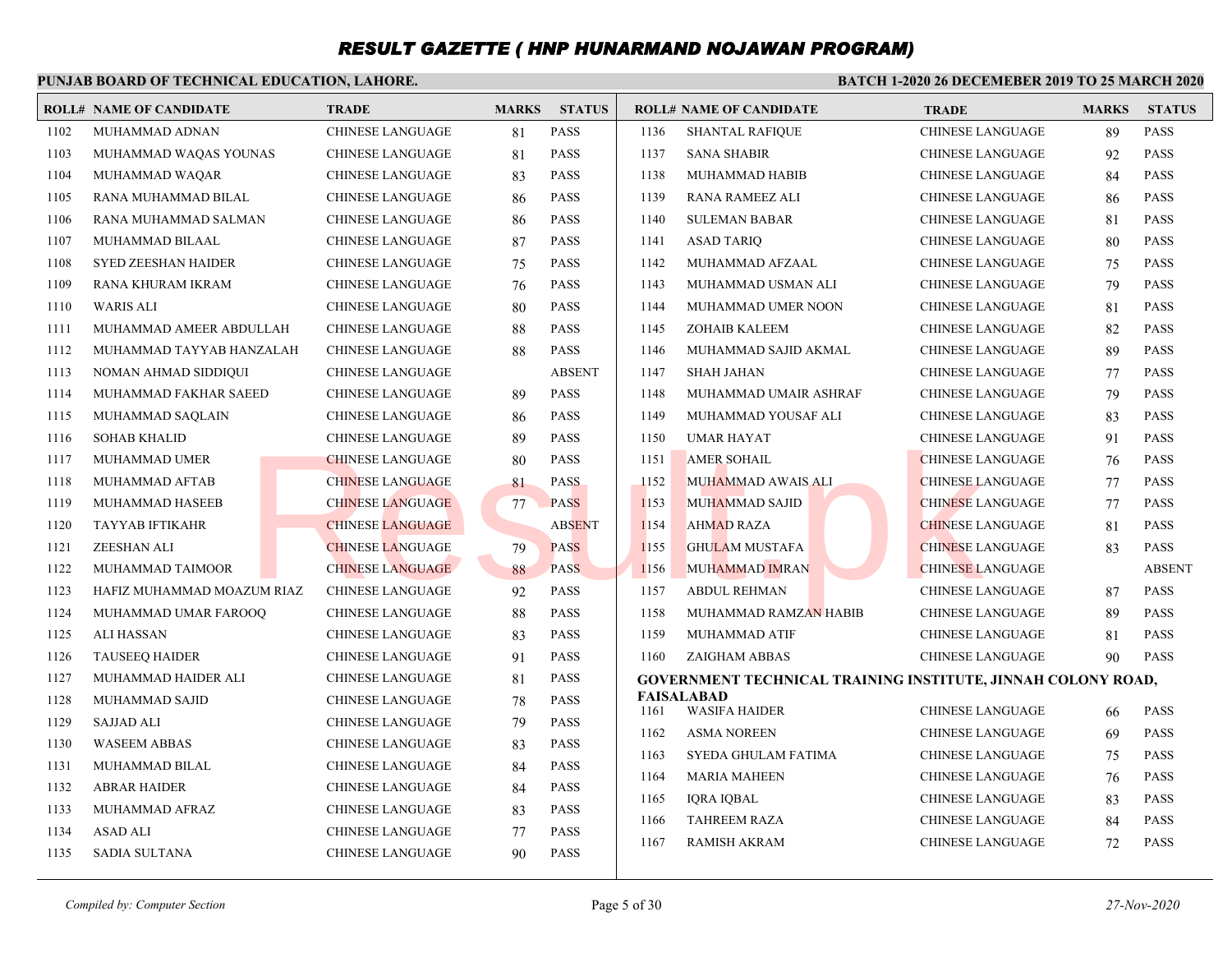## **PUNJAB BOARD OF TECHNICAL EDUCATION, LAHORE.**

|      | <b>ROLL# NAME OF CANDIDATE</b> | <b>TRADE</b>            |    | <b>MARKS STATUS</b> |      | <b>ROLL# NAME OF CANDIDATE</b>    | <b>TRADE</b>            | <b>MARKS</b> | <b>STATUS</b> |
|------|--------------------------------|-------------------------|----|---------------------|------|-----------------------------------|-------------------------|--------------|---------------|
| 1168 | <b>SUNDAS RAFIQUE</b>          | <b>CHINESE LANGUAGE</b> |    | <b>ABSENT</b>       | 1202 | <b>SAJJAD ABBAS</b>               | <b>CHINESE LANGUAGE</b> |              | <b>ABSENT</b> |
| 1169 | MUHAMMAD ALI                   | <b>CHINESE LANGUAGE</b> | 84 | <b>PASS</b>         | 1203 | TALHA IMRAN                       | <b>CHINESE LANGUAGE</b> |              | <b>ABSENT</b> |
| 1170 | RANA MUHAMMAD SAJID KHAN       | <b>CHINESE LANGUAGE</b> | 82 | <b>PASS</b>         | 1204 | AHMAD RAZA                        | <b>CHINESE LANGUAGE</b> |              | <b>ABSENT</b> |
| 1171 | HASSAN MAHMOOD                 | <b>CHINESE LANGUAGE</b> | 78 | <b>PASS</b>         | 1205 | MUHAMMAD FARHAN                   | <b>CHINESE LANGUAGE</b> | 85           | <b>PASS</b>   |
| 1172 | JAWAD AHMAD                    | <b>CHINESE LANGUAGE</b> | 85 | <b>PASS</b>         | 1206 | SADAQAT ALI                       | <b>CHINESE LANGUAGE</b> | 88           | <b>PASS</b>   |
| 1173 | <b>SHAH ZAIB</b>               | <b>CHINESE LANGUAGE</b> | 84 | <b>PASS</b>         | 1207 | TALHA SAHFQAT                     | <b>CHINESE LANGUAGE</b> | 90           | <b>PASS</b>   |
| 1174 | <b>FAHAD NASEER</b>            | CHINESE LANGUAGE        | 85 | <b>PASS</b>         | 1208 | <b>BARKAT JAN</b>                 | <b>CHINESE LANGUAGE</b> | 91           | <b>PASS</b>   |
| 1175 | MUHAMMAD ZAKWAN NADEEM         | <b>CHINESE LANGUAGE</b> | 82 | <b>PASS</b>         | 1209 | MUHAMMAD UMAR AKASH               | <b>CHINESE LANGUAGE</b> |              | <b>ABSENT</b> |
| 1176 | HAFIZ ATIQ UR REHMAN           | <b>CHINESE LANGUAGE</b> | 85 | <b>PASS</b>         | 1210 | HAFIZ MUHAMMAD ZAIN UL            | <b>CHINESE LANGUAGE</b> |              | <b>ABSENT</b> |
| 1177 | <b>SHERAZ ALI</b>              | <b>CHINESE LANGUAGE</b> | 84 | <b>PASS</b>         | 1211 | <b>ABIDEEN</b><br>MUHAMMAD MOHSIN | <b>CHINESE LANGUAGE</b> | 88           | <b>PASS</b>   |
| 1178 | <b>ASIMA SIRAJ</b>             | <b>CHINESE LANGUAGE</b> | 84 | <b>PASS</b>         | 1212 | ZUL HASNAIN UMAR                  | <b>CHINESE LANGUAGE</b> | 83           | <b>PASS</b>   |
| 1179 | <b>ASIF SIDDIO</b>             | <b>CHINESE LANGUAGE</b> | 84 | <b>PASS</b>         | 1213 | <b>AHMED BILAL</b>                | <b>CHINESE LANGUAGE</b> | 82           | <b>PASS</b>   |
| 1180 | <b>FAHAD SULEMAN</b>           | <b>CHINESE LANGUAGE</b> | 84 | <b>PASS</b>         | 1214 | <b>MARRIAM</b>                    | <b>CHINESE LANGUAGE</b> | 79           | <b>PASS</b>   |
| 1181 | <b>MUHAMMAD FAISAL</b>         | <b>CHINESE LANGUAGE</b> | 87 | <b>PASS</b>         | 1215 | <b>KAMRAN BALOCH</b>              | <b>CHINESE LANGUAGE</b> | 79           | <b>PASS</b>   |
| 1182 | <b>SOHAIB AHMAD</b>            | <b>CHINESE LANGUAGE</b> | 86 | <b>PASS</b>         | 1216 | <b>SHAHZAD ASHRAF</b>             | <b>CHINESE LANGUAGE</b> | 78           | <b>PASS</b>   |
| 1183 | <b>FAISAL ASLAM</b>            | <b>CHINESE LANGUAGE</b> | 85 | <b>PASS</b>         | 1217 | <b>ATIF UMAIR</b>                 | <b>CHINESE LANGUAGE</b> | 80           | <b>PASS</b>   |
| 1184 | <b>AMIN SALEEM</b>             | <b>CHINESE LANGUAGE</b> | 83 | <b>PASS</b>         | 1218 | MOHAMMAD ABUBAKR SIDDIQUE         | <b>CHINESE LANGUAGE</b> | 75           | <b>PASS</b>   |
| 1185 | <b>SYED ASHIQ HUSSAIN</b>      | <b>CHINESE LANGUAGE</b> | 82 | <b>PASS</b>         | 1219 | MUHAMMAD AKRAM KHAN               | <b>CHINESE LANGUAGE</b> | 78           | <b>PASS</b>   |
| 1186 | GHULAM MUHAMMAD MOSHRAF        | <b>CHINESE LANGUAGE</b> | 82 | <b>PASS</b>         | 1220 | <b>MUHAMMAD ASIF</b>              | <b>CHINESE LANGUAGE</b> | 88           | <b>PASS</b>   |
| 1187 | <b>SHERISH SHEHZADI</b>        | <b>CHINESE LANGUAGE</b> | 88 | <b>PASS</b>         | 1221 | MUHAMMAD UMAR AKHTAR              | <b>CHINESE LANGUAGE</b> | 83           | <b>PASS</b>   |
| 1188 | MUHAMMAD HASHIR                | <b>CHINESE LANGUAGE</b> | 87 | <b>PASS</b>         | 1222 | <b>MUHAMMAD RAHEEL</b>            | <b>CHINESE LANGUAGE</b> | 81           | <b>PASS</b>   |
| 1189 | SYED ALI HAMZA                 | <b>CHINESE LANGUAGE</b> | 85 | <b>PASS</b>         | 1223 | <b>SULEMAN TARIQ</b>              | <b>CHINESE LANGUAGE</b> | 90           | <b>PASS</b>   |
| 1190 | <b>SHAHROZ AZIZ</b>            | <b>CHINESE LANGUAGE</b> | 85 | <b>PASS</b>         | 1224 | MUHAMMAD SHOAIB                   | <b>CHINESE LANGUAGE</b> | 85           | <b>PASS</b>   |
| 1191 | MUHAMMAD TAHIR                 | <b>CHINESE LANGUAGE</b> | 87 | <b>PASS</b>         | 1225 | <b>ISLAM BARI</b>                 | <b>CHINESE LANGUAGE</b> | 92           | <b>PASS</b>   |
| 1192 | KHALEEL UR REHMAN              | <b>CHINESE LANGUAGE</b> | 85 | <b>PASS</b>         | 1226 | MUHAMMAD ZABAIR                   | <b>CHINESE LANGUAGE</b> |              | <b>ABSENT</b> |
| 1193 | <b>MUZAMMIL AHMAD</b>          | <b>CHINESE LANGUAGE</b> |    | <b>ABSENT</b>       | 1227 | MUJAHID IQBAL                     | CHINESE LANGUAGE        |              | <b>ABSENT</b> |
| 1194 | MUHAMMAD TAHIR                 | <b>CHINESE LANGUAGE</b> |    | <b>ABSENT</b>       | 1228 | MUHAMMAD WARIS ALI                | <b>CHINESE LANGUAGE</b> | 89           | <b>PASS</b>   |
| 1195 | MUHAMMAD KAMRAN ZAHID          | CHINESE LANGUAGE        |    | <b>ABSENT</b>       | 1229 | <b>ZAHID UMAIR</b>                | <b>CHINESE LANGUAGE</b> |              | <b>ABSENT</b> |
| 1196 | MUHAMMAD ZAHID                 | <b>CHINESE LANGUAGE</b> |    | <b>ABSENT</b>       | 1230 | <b>SHAKEEL AHMAD</b>              | <b>CHINESE LANGUAGE</b> |              | <b>ABSENT</b> |
| 1197 | MUHAMMAD ZOHAIB                | CHINESE LANGUAGE        | 87 | <b>PASS</b>         | 1231 | MUHAMMAD ZUBAIR ARSLAN            | <b>CHINESE LANGUAGE</b> | 80           | <b>PASS</b>   |
| 1198 | NIDA AMIN                      | <b>CHINESE LANGUAGE</b> | 87 | <b>PASS</b>         | 1232 | <b>FASEEH AHMAD</b>               | <b>CHINESE LANGUAGE</b> |              | <b>ABSENT</b> |
| 1199 | MUHAMMAD HASSAAN RASOOL        | <b>CHINESE LANGUAGE</b> | 84 | <b>PASS</b>         | 1233 | MUHAMMAD BABAR                    | <b>CHINESE LANGUAGE</b> | 76           | <b>PASS</b>   |
| 1200 | MUHAMMAD HUSSNAIN QAISAR       | <b>CHINESE LANGUAGE</b> |    | <b>ABSENT</b>       | 1234 | MUHAMMAD BILAL SARWAR             | <b>CHINESE LANGUAGE</b> | 74           | <b>PASS</b>   |
| 1201 | <b>USAMA MUSHTAQUE</b>         | <b>CHINESE LANGUAGE</b> |    | <b>ABSENT</b>       | 1235 | <b>SHAFAT AZAM</b>                | <b>CHINESE LANGUAGE</b> | 85           | <b>PASS</b>   |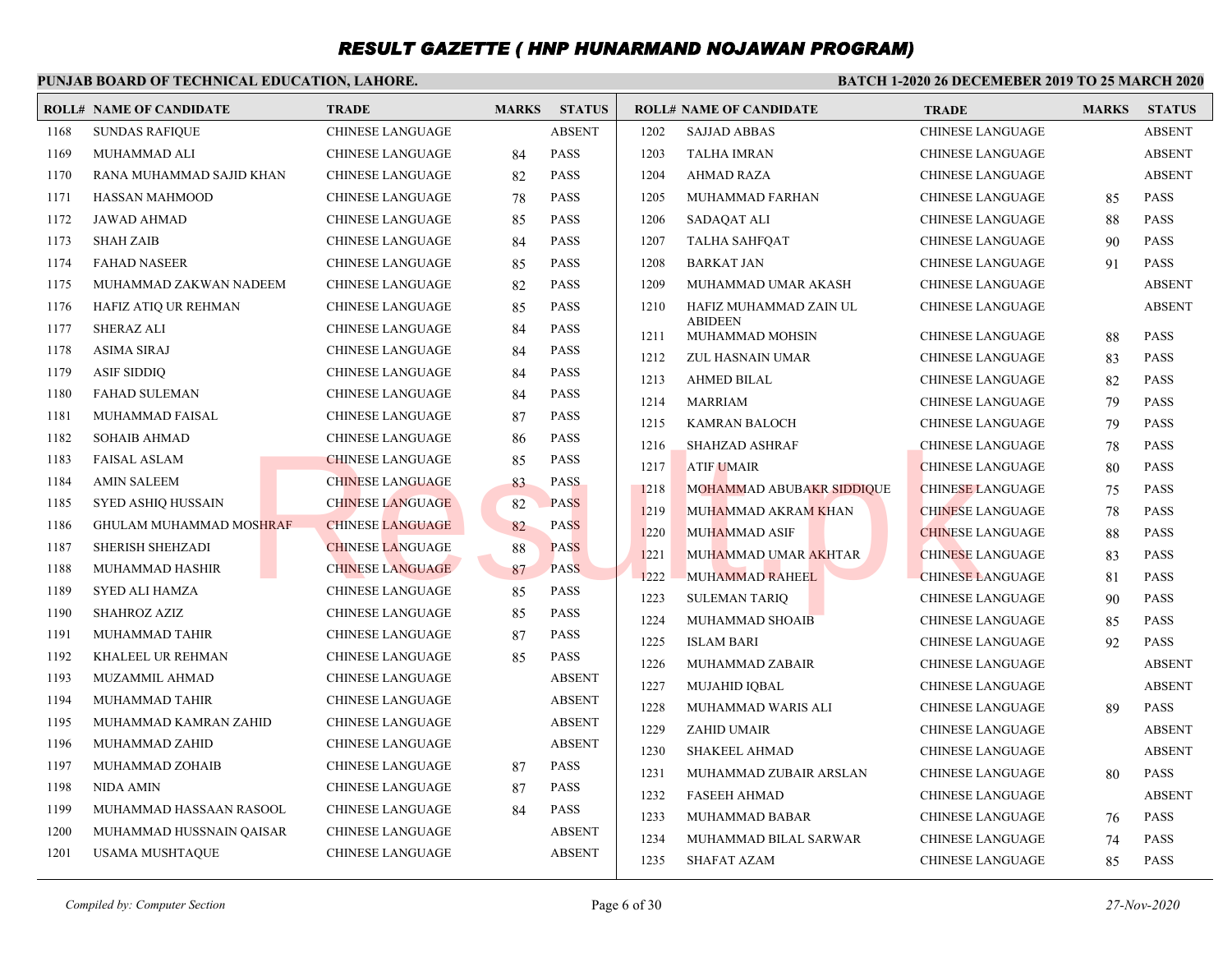## **PUNJAB BOARD OF TECHNICAL EDUCATION, LAHORE.**

|              | <b>ROLL# NAME OF CANDIDATE</b>                                 | <b>TRADE</b>                                       | <b>MARKS</b> | <b>STATUS</b>                |      | <b>ROLL# NAME OF CANDIDATE</b> | <b>TRADE</b>            | <b>MARKS</b> | <b>STATUS</b> |
|--------------|----------------------------------------------------------------|----------------------------------------------------|--------------|------------------------------|------|--------------------------------|-------------------------|--------------|---------------|
| 1236         | MUHAMMAD BILAL JAMIL                                           | <b>CHINESE LANGUAGE</b>                            | 80           | <b>PASS</b>                  | 1268 | <b>GULZAIB SHAHZAD</b>         | <b>CHINESE LANGUAGE</b> |              | <b>ABSENT</b> |
| 1237         | AMEER HAMZA TAHIR                                              | <b>CHINESE LANGUAGE</b>                            | 83           | <b>PASS</b>                  | 1269 | MUHAMMAD WASEEM                | <b>CHINESE LANGUAGE</b> | 93           | <b>PASS</b>   |
| 1238         | RAMSHA FATIMA                                                  | <b>CHINESE LANGUAGE</b>                            | 84           | <b>PASS</b>                  | 1270 | <b>UMER SHAHZAD</b>            | <b>CHINESE LANGUAGE</b> |              | <b>ABSENT</b> |
| 1239         | MUHAMMAD IHSAN                                                 | <b>CHINESE LANGUAGE</b>                            | 75           | <b>PASS</b>                  | 1271 | <b>SAKIB SAEED</b>             | <b>CHINESE LANGUAGE</b> | 70           | <b>PASS</b>   |
| 1240         | <b>JUNAID GHAFFAR</b>                                          | <b>CHINESE LANGUAGE</b>                            | 87           | <b>PASS</b>                  | 1272 | <b>JAMEEL ABID</b>             | <b>CHINESE LANGUAGE</b> | 98           | <b>PASS</b>   |
| 1241         | <b>AYMAN AZEEM</b>                                             | <b>CHINESE LANGUAGE</b>                            | 82           | <b>PASS</b>                  | 1273 | MUHAMMAD WAHHAJ YOUSHA         | <b>CHINESE LANGUAGE</b> |              | <b>ABSENT</b> |
| 1242         | <b>IRAM BATOOL</b>                                             | <b>CHINESE LANGUAGE</b>                            | 77           | <b>PASS</b>                  | 1274 | <b>CHAND MASIH</b>             | <b>CHINESE LANGUAGE</b> | 82           | <b>PASS</b>   |
| 1243         | <b>IMRAN BALOCH</b>                                            | CHINESE LANGUAGE                                   | 82           | <b>PASS</b>                  | 1275 | QAZI ADNAN ALI                 | <b>CHINESE LANGUAGE</b> |              | <b>ABSENT</b> |
| 1244         | RIDA AMIN                                                      | <b>CHINESE LANGUAGE</b>                            | 90           | <b>PASS</b>                  | 1276 | <b>ABDUL REHMAN BUTT</b>       | <b>CHINESE LANGUAGE</b> | 85           | <b>PASS</b>   |
| 1245         | <b>TALHA SHAHID</b>                                            | <b>CHINESE LANGUAGE</b>                            |              | <b>ABSENT</b>                | 1277 | SHEIKH ADNAN MEHMOOD           | <b>CHINESE LANGUAGE</b> | 98           | <b>PASS</b>   |
| 1246         | MUHAMMAD UMAIR                                                 | <b>CHINESE LANGUAGE</b>                            |              | <b>ABSENT</b>                | 1278 | TAHIR ALI                      | <b>CHINESE LANGUAGE</b> | 96           | <b>PASS</b>   |
| 1247         | <b>ABDUL SHAKOOR</b>                                           | <b>CHINESE LANGUAGE</b>                            |              | <b>ABSENT</b>                | 1279 | <b>UMAR FAROOQ</b>             | <b>CHINESE LANGUAGE</b> | 90           | <b>PASS</b>   |
| 1248         | <b>AHMAD RAZA</b>                                              | <b>CHINESE LANGUAGE</b>                            | 84           | <b>PASS</b>                  | 1280 | <b>ANEES UMAR</b>              | <b>CHINESE LANGUAGE</b> |              | <b>ABSENT</b> |
| 1249         | <b>MUHAMMAD FAHID</b>                                          | <b>CHINESE LANGUAGE</b>                            | 78           | <b>PASS</b>                  | 1281 | MUHAMMAD AZHAR                 | <b>CHINESE LANGUAGE</b> |              | <b>ABSENT</b> |
| 1250         | <b>BAREERA RIAZ</b>                                            | CHINESE LANGUAGE                                   |              | <b>ABSENT</b>                | 1282 | MUHAMMAD SALMAN                | <b>CHINESE LANGUAGE</b> |              | <b>ABSENT</b> |
| 1251         | <b>RIMSHA</b>                                                  | <b>CHINESE LANGUAGE</b>                            | 83           | <b>PASS</b>                  | 1283 | <b>KASHIF IMRAN</b>            | <b>CHINESE LANGUAGE</b> | 87           | <b>PASS</b>   |
| 1252         | MUHAMMAD FUZAIL                                                | <b>CHINESE LANGUAGE</b>                            | 76           | <b>PASS</b>                  | 1284 | <b>ARIZSH</b>                  | <b>CHINESE LANGUAGE</b> |              | <b>ABSENT</b> |
| 1253         | <b>TAHMEENA RAFIO</b>                                          | <b>CHINESE LANGUAGE</b>                            |              | <b>ABSENT</b>                | 1285 | <b>AHTESHAM UL HAO</b>         | <b>CHINESE LANGUAGE</b> |              | <b>ABSENT</b> |
| 1254         | <b>GHUALM FATIMA</b>                                           | <b>CHINESE LANGUAGE</b>                            |              | <b>ABSENT</b>                | 1286 | <b>ZUHAD SULEMAN</b>           | <b>CHINESE LANGUAGE</b> |              | <b>ABSENT</b> |
| 1255         | MUHAMMAD NOUMAN                                                | <b>CHINESE LANGUAGE</b>                            | 85           | <b>PASS</b>                  | 1287 | <b>AWAIZ ARSHAD</b>            | <b>CHINESE LANGUAGE</b> | 72           | <b>PASS</b>   |
| 1256         | MUHAMMAD RIZWAN ZIA                                            | <b>CHINESE LANGUAGE</b>                            | 89           | <b>PASS</b>                  | 1288 | MUHAMMAD NOFAL ASIF            | <b>CHINESE LANGUAGE</b> | 74           | <b>PASS</b>   |
| 1257         | MUHAMMAD SHAHROSE                                              | <b>CHINESE LANGUAGE</b>                            | 91           | <b>PASS</b>                  | 1289 | <b>USAMA UMAR</b>              | <b>CHINESE LANGUAGE</b> | 95           | <b>PASS</b>   |
| 1258         | MUHAMMAD NABEEL HAIDER                                         | <b>CHINESE LANGUAGE</b>                            | 84           | <b>PASS</b>                  | 1290 | MUHAMMAD ESSA                  | <b>CHINESE LANGUAGE</b> |              | <b>ABSENT</b> |
| 1259         | <b>SAMEE ULLAH</b>                                             | <b>CHINESE LANGUAGE</b>                            | 77           | <b>PASS</b>                  | 1291 | <b>SALMAN HASSAN</b>           | <b>CHINESE LANGUAGE</b> | 71           | <b>PASS</b>   |
| 1260         | <b>USAMA HAFEEZ</b>                                            | <b>CHINESE LANGUAGE</b>                            | 79           | <b>PASS</b>                  | 1292 | WAQAS AHMAD BHINDAR            | <b>CHINESE LANGUAGE</b> |              | <b>ABSENT</b> |
|              | GOVT. COLLEGE OF TECHNOLOGY, NIGAR CHOWK, NEAR LEATHER COLLEGE |                                                    |              |                              | 1293 | KHALID MAHMOOD                 | <b>CHINESE LANGUAGE</b> | 85           | <b>PASS</b>   |
| 1261         | <b>G.T ROAD, GUJRANWALA</b><br>MUHAMMAD BILAL                  |                                                    |              | <b>ABSENT</b>                | 1294 | <b>ZAHEER UD DIN</b>           | <b>CHINESE LANGUAGE</b> | 72           | <b>PASS</b>   |
|              |                                                                | <b>CHINESE LANGUAGE</b>                            |              |                              | 1295 | MUHAMMAD DANISH BUTT           | <b>CHINESE LANGUAGE</b> | 71           | <b>PASS</b>   |
| 1262<br>1263 | <b>USAMA ASLAM</b><br>MUHAMMAD YASEEN                          | CHINESE LANGUAGE<br><b>CHINESE LANGUAGE</b>        |              | <b>ABSENT</b><br><b>PASS</b> | 1296 | <b>ABDUL REHMAN</b>            | <b>CHINESE LANGUAGE</b> | 75           | <b>PASS</b>   |
|              |                                                                |                                                    | 73           |                              | 1297 | HAFIZ MUHAMMAD ASHER BUTT      | <b>CHINESE LANGUAGE</b> | 76           | <b>PASS</b>   |
| 1264<br>1265 | MUHAMMAD SAAIR TAHIR<br>MUHAMMAD UMER                          | <b>CHINESE LANGUAGE</b><br><b>CHINESE LANGUAGE</b> | 78           | <b>PASS</b><br><b>ABSENT</b> | 1298 | <b>GHULAM MUJTABA</b>          | <b>CHINESE LANGUAGE</b> | 74           | <b>PASS</b>   |
| 1266         | SHAHAB U DEEN MUHAMMAD ASIM                                    | <b>CHINESE LANGUAGE</b>                            |              | <b>PASS</b>                  | 1299 | <b>NAFEES FAHAD</b>            | <b>CHINESE LANGUAGE</b> | 71           | <b>PASS</b>   |
|              |                                                                |                                                    | 72           | <b>PASS</b>                  | 1300 | MUHAMMAD BILAL                 | <b>CHINESE LANGUAGE</b> | 71           | <b>PASS</b>   |
| 1267         | <b>FAHIM IQBAL</b>                                             | <b>CHINESE LANGUAGE</b>                            | 75           |                              | 1301 | NAJM UR REHMAN AHMAD           | <b>CHINESE LANGUAGE</b> |              | <b>ABSENT</b> |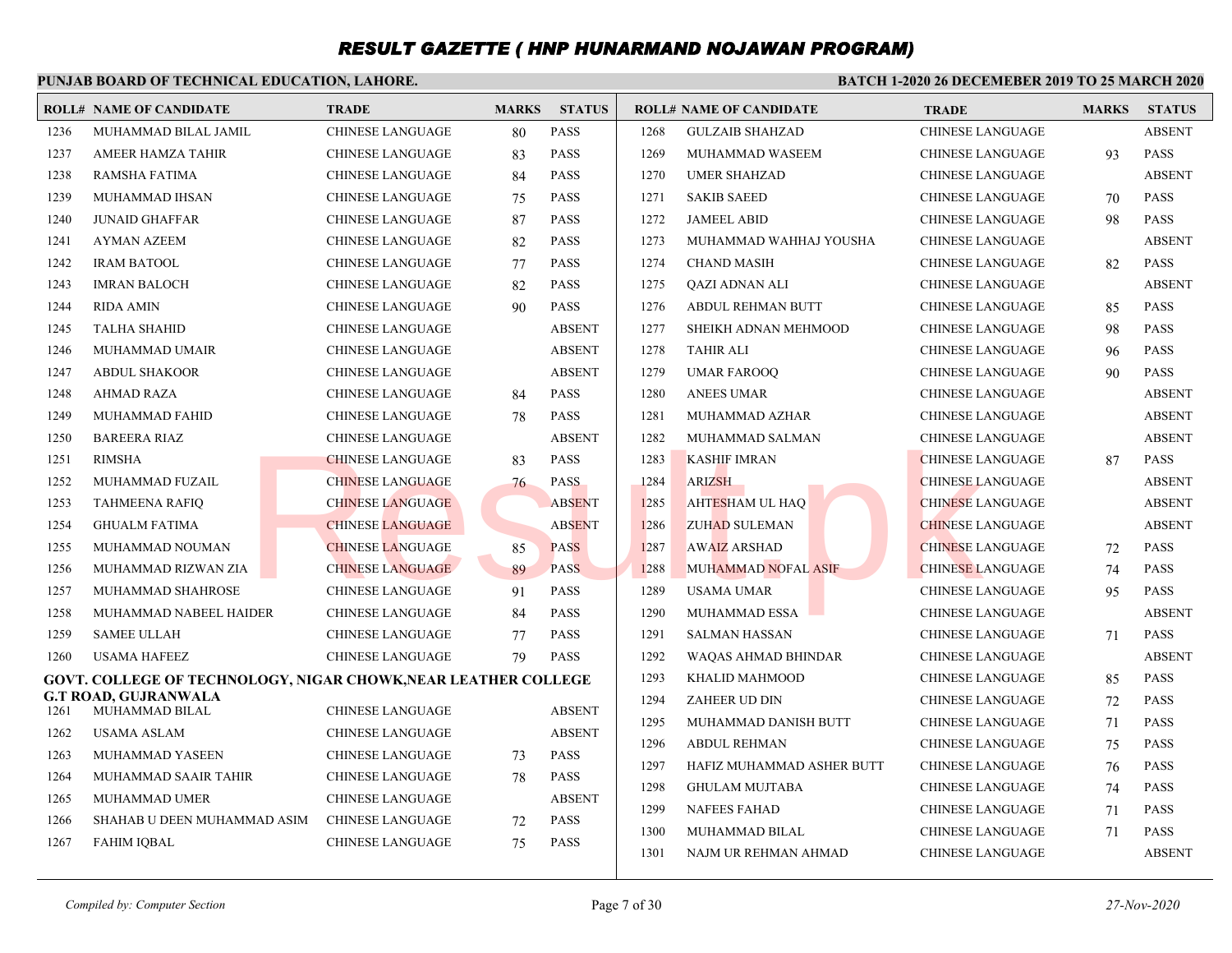### **PUNJAB BOARD OF TECHNICAL EDUCATION, LAHORE.**

|      | <b>ROLL# NAME OF CANDIDATE</b> | <b>TRADE</b>            | <b>MARKS</b> | <b>STATUS</b> |      | <b>ROLL# NAME OF CANDIDATE</b>                                      | <b>TRADE</b>            | <b>MARKS</b> | <b>STATUS</b> |
|------|--------------------------------|-------------------------|--------------|---------------|------|---------------------------------------------------------------------|-------------------------|--------------|---------------|
| 1302 | MUHAMMAD USMAN                 | <b>CHINESE LANGUAGE</b> |              | <b>ABSENT</b> | 1336 | <b>HUMERA SALEEM</b>                                                | <b>CHINESE LANGUAGE</b> |              | <b>ABSENT</b> |
| 1303 | KHURRAM KHALID                 | <b>CHINESE LANGUAGE</b> | 74           | <b>PASS</b>   | 1337 | FAREED UD DIN MUHAMMAD                                              | <b>CHINESE LANGUAGE</b> |              | <b>ABSENT</b> |
| 1304 | <b>SHAH RUKH KHAN</b>          | <b>CHINESE LANGUAGE</b> | 72           | <b>PASS</b>   | 1338 | <b>ARMUGHAN</b><br><b>MOQDAS RAMZAN</b>                             | <b>CHINESE LANGUAGE</b> | 93           | <b>PASS</b>   |
| 1305 | MUHAMMAD USMAN                 | CHINESE LANGUAGE        | 95           | <b>PASS</b>   | 1339 | <b>ALI HAMZA</b>                                                    | <b>CHINESE LANGUAGE</b> | 87           | <b>PASS</b>   |
| 1306 | <b>NAZAM ALI</b>               | <b>CHINESE LANGUAGE</b> |              | <b>ABSENT</b> | 1340 | <b>ABU BAKAR</b>                                                    | <b>CHINESE LANGUAGE</b> | 84           | <b>PASS</b>   |
| 1307 | <b>MUHAMMAD AWAIS</b>          | <b>CHINESE LANGUAGE</b> | 74           | <b>PASS</b>   | 1341 | <b>HAIDER ALI</b>                                                   | <b>CHINESE LANGUAGE</b> | 82           | <b>PASS</b>   |
| 1308 | <b>HAMMAD AHMAD</b>            | <b>CHINESE LANGUAGE</b> | 72           | <b>PASS</b>   | 1342 | ALI HAIDER SHAH                                                     | <b>CHINESE LANGUAGE</b> | 75           | <b>PASS</b>   |
| 1309 | <b>HAMZA KHALID</b>            | <b>CHINESE LANGUAGE</b> | 94           | <b>PASS</b>   | 1343 | <b>HUSSNAIN ALI</b>                                                 | <b>CHINESE LANGUAGE</b> | 83           | <b>PASS</b>   |
| 1310 | MUHAMMAD HASHIM FARAZ          | <b>CHINESE LANGUAGE</b> |              | <b>ABSENT</b> | 1344 | MUHAMMAD AHMED                                                      | <b>CHINESE LANGUAGE</b> | 84           | <b>PASS</b>   |
| 1311 | <b>ZAIN BIN TAHIR</b>          | <b>CHINESE LANGUAGE</b> | 93           | <b>PASS</b>   | 1345 | MUHAMMAD QANDEEL ZAHID                                              | <b>CHINESE LANGUAGE</b> | 89           | <b>PASS</b>   |
| 1312 | <b>HAMZA TARIQ</b>             | <b>CHINESE LANGUAGE</b> | 95           | <b>PASS</b>   | 1346 | MUHAMMAD IRFAN BUTT                                                 | <b>CHINESE LANGUAGE</b> | 92           | <b>PASS</b>   |
| 1313 | <b>SAFYAN AMJAD</b>            | <b>CHINESE LANGUAGE</b> |              | <b>ABSENT</b> | 1347 | <b>AQIB JAVED</b>                                                   | <b>CHINESE LANGUAGE</b> | 80           | <b>PASS</b>   |
| 1314 | <b>IRFAN IRSHAD</b>            | <b>CHINESE LANGUAGE</b> |              | <b>ABSENT</b> | 1348 | <b>KALEEM HASSAN</b>                                                | <b>CHINESE LANGUAGE</b> | 75           | <b>PASS</b>   |
| 1315 | MUHAMMAD USMAN                 | CHINESE LANGUAGE        | 75           | <b>PASS</b>   | 1349 | <b>FAIZ MIRAN</b>                                                   | <b>CHINESE LANGUAGE</b> | 90           | <b>PASS</b>   |
| 1316 | <b>SALMAN AKHTAR</b>           | <b>CHINESE LANGUAGE</b> |              | <b>ABSENT</b> | 1350 | MUHAMMAD ATAAYB KHAN                                                | <b>CHINESE LANGUAGE</b> | 94           | <b>PASS</b>   |
| 1317 | <b>NASIR MASIEH</b>            | <b>CHINESE LANGUAGE</b> |              | <b>ABSENT</b> | 1351 | MUHAMMAD ADEEL                                                      | <b>CHINESE LANGUAGE</b> | 82           | <b>PASS</b>   |
| 1318 | <b>UMAIR AHMAD</b>             | <b>CHINESE LANGUAGE</b> |              | <b>ABSENT</b> | 1352 | <b>FAZZAN ISHAOE</b>                                                | <b>CHINESE LANGUAGE</b> | 82           | <b>PASS</b>   |
| 1319 | MUHAMMAD GULRAIZ HAROON        | <b>CHINESE LANGUAGE</b> | 71           | <b>PASS</b>   | 1353 | MUHAMMAD TABISH                                                     | <b>CHINESE LANGUAGE</b> |              | <b>ABSENT</b> |
| 1320 | <b>TALHA BUTT</b>              | <b>CHINESE LANGUAGE</b> | 83           | <b>PASS</b>   | 1354 | <b>MUHAMMAD ASIM RAZA</b>                                           | <b>CHINESE LANGUAGE</b> | 76           | <b>PASS</b>   |
| 1321 | <b>FAZAL ELAHI</b>             | <b>CHINESE LANGUAGE</b> | 86           | <b>PASS</b>   | 1355 | MUHAMMAD AHMAD                                                      | <b>CHINESE LANGUAGE</b> |              | <b>ABSENT</b> |
| 1322 | MALIK TASSAWAR HUSSAIN AWAN    | <b>CHINESE LANGUAGE</b> |              | <b>ABSENT</b> | 1356 | MUHAMMAD SHAKEEL                                                    | <b>CHINESE LANGUAGE</b> | 78           | <b>PASS</b>   |
| 1323 | <b>MUHAMMAD ISLAM</b>          | <b>CHINESE LANGUAGE</b> | 90           | <b>PASS</b>   | 1357 | <b>SHOAIB MUSHTAQ</b>                                               | <b>CHINESE LANGUAGE</b> | 75           | <b>PASS</b>   |
| 1324 | MUHAMMAD MUBEEN                | CHINESE LANGUAGE        | 74           | <b>PASS</b>   | 1358 | ZAIN UL ABIDEEN                                                     | <b>CHINESE LANGUAGE</b> | 85           | <b>PASS</b>   |
| 1325 | AHMAD USAMA                    | CHINESE LANGUAGE        |              | <b>ABSENT</b> | 1359 | <b>ABDUL RAUF</b>                                                   | <b>CHINESE LANGUAGE</b> | 72           | <b>PASS</b>   |
| 1326 | KABEER AHMAD KHAN              | CHINESE LANGUAGE        | 84           | <b>PASS</b>   | 1360 | MUHAMMAD USAMA ABID                                                 | <b>CHINESE LANGUAGE</b> |              | <b>ABSENT</b> |
| 1327 | <b>UMAR MUMTAZ</b>             | <b>CHINESE LANGUAGE</b> | 87           | <b>PASS</b>   |      | LIGHT ENGINEERING SERVICE CENTRE, SMALL INDUSTRIES ESTATE NO.1, G.T |                         |              |               |
| 1328 | <b>FRAZ FEROZE</b>             | <b>CHINESE LANGUAGE</b> | 87           | <b>PASS</b>   |      | ROAD., GUJRANWALA                                                   |                         |              |               |
| 1329 | AHMAD KHALIL                   | <b>CHINESE LANGUAGE</b> | 97           | <b>PASS</b>   | 1361 | MUHAMMAD ZOHAIB                                                     | <b>CHINESE LANGUAGE</b> | 74           | <b>PASS</b>   |
| 1330 | MUHAMMAD SHAMVEEL              | CHINESE LANGUAGE        | 97           | <b>PASS</b>   | 1362 | MUHAMMAD FAISAL                                                     | <b>CHINESE LANGUAGE</b> | 70           | <b>PASS</b>   |
| 1331 | MUHAMMAD AWAIS                 | <b>CHINESE LANGUAGE</b> | 85           | <b>PASS</b>   | 1363 | MUHAMMAD AZEEM                                                      | <b>CHINESE LANGUAGE</b> | 72           | <b>PASS</b>   |
| 1332 | MUHAMMAD AZEEM AHMAD           | CHINESE LANGUAGE        | 90           | <b>PASS</b>   | 1364 | <b>RAHEEL ABBAS</b>                                                 | <b>CHINESE LANGUAGE</b> | 96           | <b>PASS</b>   |
| 1333 | ZEESHAN AZIZ                   | <b>CHINESE LANGUAGE</b> |              | <b>ABSENT</b> | 1365 | <b>SABOOR SHAHZAD</b>                                               | <b>CHINESE LANGUAGE</b> | 78           | <b>PASS</b>   |
| 1334 | <b>NOOR RAMZAN</b>             | <b>CHINESE LANGUAGE</b> | 73           | <b>PASS</b>   | 1366 | <b>HASSAM HASEEB</b>                                                | <b>CHINESE LANGUAGE</b> |              | <b>ABSENT</b> |
| 1335 | MIRZA BAHAWAL BAIG             | <b>CHINESE LANGUAGE</b> | 75           | <b>PASS</b>   | 1367 | <b>SHAN SHEHZADA</b>                                                | <b>CHINESE LANGUAGE</b> | 84           | <b>PASS</b>   |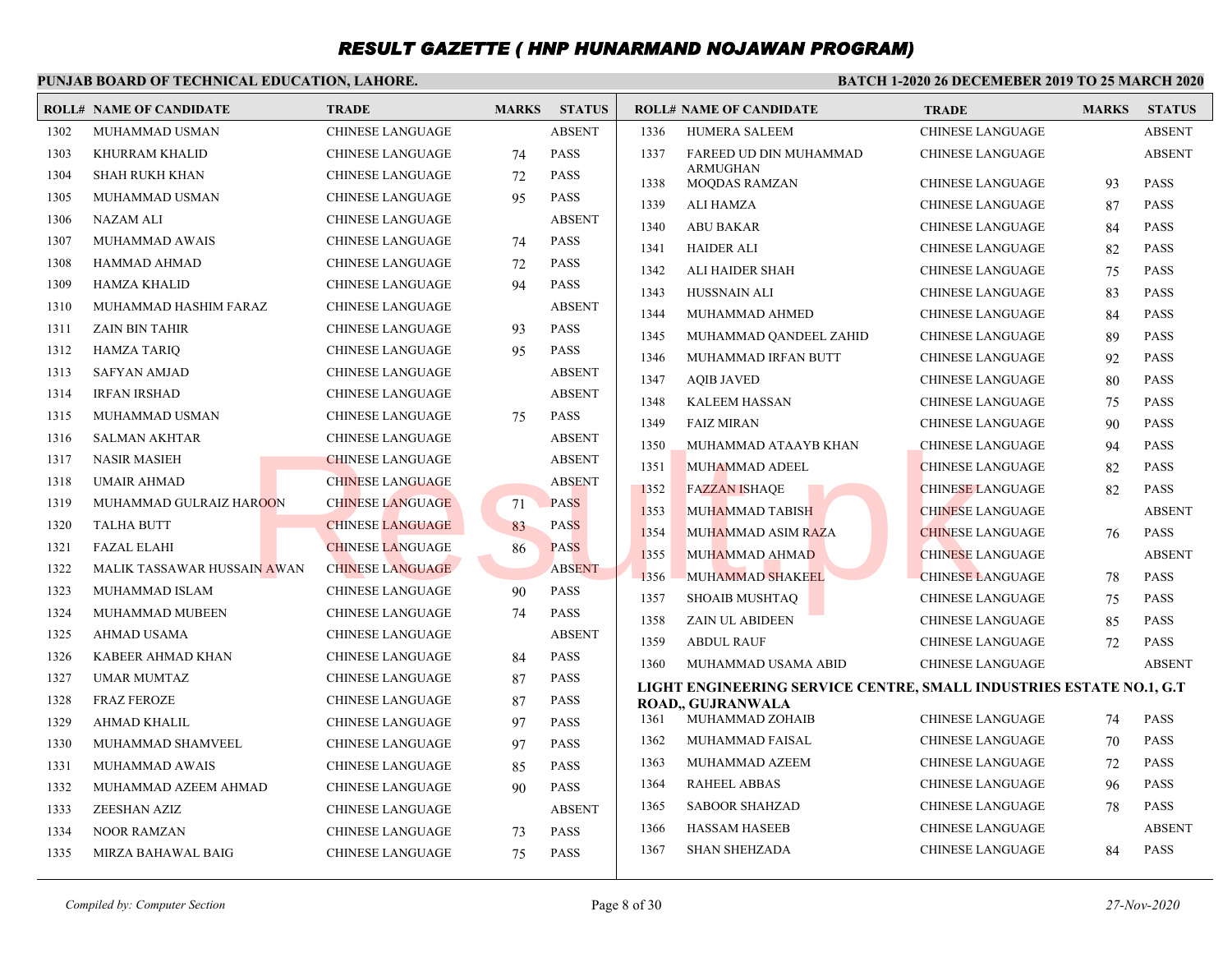## **PUNJAB BOARD OF TECHNICAL EDUCATION, LAHORE.**

|      | <b>ROLL# NAME OF CANDIDATE</b> | <b>TRADE</b>            | <b>MARKS</b> | <b>STATUS</b> |                       | <b>ROLL# NAME OF CANDIDATE</b>                                      | <b>TRADE</b>            | <b>MARKS</b> | <b>STATUS</b> |
|------|--------------------------------|-------------------------|--------------|---------------|-----------------------|---------------------------------------------------------------------|-------------------------|--------------|---------------|
| 1368 | MUHAMMAD HAMMAD                | <b>CHINESE LANGUAGE</b> |              | <b>ABSENT</b> | 1402                  | <b>HAZIO ALI</b>                                                    | <b>CHINESE LANGUAGE</b> |              | <b>ABSENT</b> |
| 1369 | MUHAMMAD ILEYES                | CHINESE LANGUAGE        | 77           | <b>PASS</b>   | 1403                  | MUHAMMAD ABUBAKAR                                                   | <b>CHINESE LANGUAGE</b> |              | <b>ABSENT</b> |
| 1370 | ZABEEH ULLAH                   | <b>CHINESE LANGUAGE</b> | 95           | <b>PASS</b>   | 1404                  | MUHAMMAD SUFIAN                                                     | <b>CHINESE LANGUAGE</b> | 65           | <b>PASS</b>   |
| 1371 | <b>AQEEL AMJAD</b>             | CHINESE LANGUAGE        | 92           | <b>PASS</b>   | 1405                  | MUHAMMAD ARSLAN                                                     | <b>CHINESE LANGUAGE</b> | 66           | <b>PASS</b>   |
| 1372 | <b>SALMAN SAEED</b>            | <b>CHINESE LANGUAGE</b> | 89           | <b>PASS</b>   | 1406                  | <b>NORAIZ BABAR</b>                                                 | <b>CHINESE LANGUAGE</b> | 68           | <b>PASS</b>   |
| 1373 | KANWAL SULTAN                  | <b>CHINESE LANGUAGE</b> | 84           | <b>PASS</b>   | 1407                  | MUHAMMAD USMAN                                                      | <b>CHINESE LANGUAGE</b> | 68           | <b>PASS</b>   |
| 1374 | <b>VICKY ABBAS ZAIN</b>        | CHINESE LANGUAGE        | 80           | <b>PASS</b>   | 1408                  | <b>TOUSEEF UR REHMAN</b>                                            | <b>CHINESE LANGUAGE</b> | 64           | PASS          |
| 1375 | MUHAMMAD MUJAHID RAFIQUE       | <b>CHINESE LANGUAGE</b> | 92           | <b>PASS</b>   | 1409                  | MUBASHIR IQBAL                                                      | <b>CHINESE LANGUAGE</b> |              | <b>ABSENT</b> |
| 1376 | MUHAMMAD ARSLAN                | <b>CHINESE LANGUAGE</b> | 90           | <b>PASS</b>   | 1410                  | MOHAMMAD ZAKYAS BUTT                                                | <b>CHINESE LANGUAGE</b> | 87           | <b>PASS</b>   |
| 1377 | <b>SEROOSH MOHY UDDIN</b>      | CHINESE LANGUAGE        | 90           | <b>PASS</b>   | 1411                  | MUHAMMAD AWAIS                                                      | <b>CHINESE LANGUAGE</b> | 80           | <b>PASS</b>   |
| 1378 | <b>MUHAMMAD ASIF</b>           | <b>CHINESE LANGUAGE</b> | 81           | <b>PASS</b>   | 1412                  | NAVEED ABDUL SATAR                                                  | <b>CHINESE LANGUAGE</b> | 69           | <b>PASS</b>   |
| 1379 | ABDUR REHMAN RANA              | CHINESE LANGUAGE        | 91           | <b>PASS</b>   | 1413                  | SHAMOON ALI                                                         | <b>CHINESE LANGUAGE</b> | 82           | <b>PASS</b>   |
| 1380 | <b>USMAN SAOIB</b>             | CHINESE LANGUAGE        | 88           | <b>PASS</b>   | 1414                  | <b>ASIF ALI</b>                                                     | <b>CHINESE LANGUAGE</b> | 71           | <b>PASS</b>   |
| 1381 | AMEER HAMZA BUTT               | CHINESE LANGUAGE        | 88           | <b>PASS</b>   | 1415                  | QAMAR QAYUM                                                         | <b>CHINESE LANGUAGE</b> | 71           | <b>PASS</b>   |
| 1382 | MUHAMMAD AWAIS                 | <b>CHINESE LANGUAGE</b> | 68           | <b>PASS</b>   | 1416                  | MUHAMMAD LUQMAN                                                     | <b>CHINESE LANGUAGE</b> | 85           | <b>PASS</b>   |
| 1383 | <b>TAHIR HUSSAIN</b>           | <b>CHINESE LANGUAGE</b> | 69           | <b>PASS</b>   | 1417                  | <b>MUDASAR JAVED</b>                                                | <b>CHINESE LANGUAGE</b> |              | <b>ABSENT</b> |
| 1384 | <b>HASSAN IJAZ</b>             | <b>CHINESE LANGUAGE</b> | 93           | <b>PASS</b>   | 1418                  | <b>HAROON AHMAD</b>                                                 | <b>CHINESE LANGUAGE</b> | 82           | <b>PASS</b>   |
| 1385 | SHAHID HASSAN KHAN             | <b>CHINESE LANGUAGE</b> | 80           | <b>PASS</b>   | 1419                  | <b>MUHAMMAD ASIM HANIF</b>                                          | <b>CHINESE LANGUAGE</b> | 84           | <b>PASS</b>   |
| 1386 | MEHMOOD HASSAN KHAN            | <b>CHINESE LANGUAGE</b> | 77           | <b>PASS</b>   | 1420                  | <b>SUFYAN ASIF</b>                                                  | <b>CHINESE LANGUAGE</b> | 68           | <b>PASS</b>   |
| 1387 | <b>MUSAB NADEEM</b>            | <b>CHINESE LANGUAGE</b> | 78           | <b>PASS</b>   |                       | <b>GOVT.SWEDISH PAKISTANI COLLEGE OF TECHNOLOGY,, SERVICE MOR,,</b> |                         |              |               |
| 1388 | MUSMARAF ALI AKHTAR            | <b>CHINESE LANGUAGE</b> | 85           | <b>PASS</b>   | <b>GUJRAT</b><br>1421 |                                                                     | <b>CHINESE LANGUAGE</b> |              | <b>PASS</b>   |
| 1389 | <b>KASHIF SIDDIQUE</b>         | CHINESE LANGUAGE        | 93           | <b>PASS</b>   |                       | <b>ABDUL GHAFOOR</b>                                                |                         | 97           |               |
| 1390 | <b>ABU BAKAR MAHTAB</b>        | CHINESE LANGUAGE        | 77           | PASS          | 1422                  | MUHAMMAD BILAL SAEED                                                | <b>CHINESE LANGUAGE</b> | 90           | <b>PASS</b>   |
| 1391 | <b>HAFIZ SARFRAZ</b>           | CHINESE LANGUAGE        | 68           | <b>PASS</b>   | 1423                  | MUHAMMAD IMRAN                                                      | <b>CHINESE LANGUAGE</b> | 97           | <b>PASS</b>   |
| 1392 | MUHAMMAD UMER SALEEM           | <b>CHINESE LANGUAGE</b> | 92           | <b>PASS</b>   | 1424                  | <b>ZILLE HUSNAIN</b>                                                | <b>CHINESE LANGUAGE</b> | 88           | <b>PASS</b>   |
| 1393 | <b>ADEEL LIAOAT</b>            | <b>CHINESE LANGUAGE</b> | 70           | <b>PASS</b>   | 1425                  | SYED MUHAMMAD AMIR SHEHZAD                                          | <b>CHINESE LANGUAGE</b> | 89           | <b>PASS</b>   |
| 1394 | FIZAN GULZAR AHMED             | <b>CHINESE LANGUAGE</b> | 65           | <b>PASS</b>   | 1426                  | SAKHAWAT ALI                                                        | <b>CHINESE LANGUAGE</b> | 95           | <b>PASS</b>   |
| 1395 | <b>SAMEE UL HASSAN</b>         | <b>CHINESE LANGUAGE</b> |              | <b>ABSENT</b> | 1427                  | MUHAMMAD TALHA                                                      | <b>CHINESE LANGUAGE</b> | 97           | <b>PASS</b>   |
| 1396 | <b>FARHAN UL DIN</b>           | <b>CHINESE LANGUAGE</b> | 92           | <b>PASS</b>   | 1428                  | JAHANZAIB ALTAF                                                     | <b>CHINESE LANGUAGE</b> | 97           | <b>PASS</b>   |
| 1397 | <b>TALHA HAFEEZ</b>            | CHINESE LANGUAGE        |              | <b>ABSENT</b> | 1429                  | ZAHID UR REHMAN                                                     | <b>CHINESE LANGUAGE</b> | 95           | <b>PASS</b>   |
| 1398 | <b>MAJID SABIR</b>             | <b>CHINESE LANGUAGE</b> | 89           | <b>PASS</b>   | 1430                  | MUHAMMAD YASEEN                                                     | <b>CHINESE LANGUAGE</b> |              | <b>ABSENT</b> |
| 1399 | <b>SOHAIL MASIH</b>            | <b>CHINESE LANGUAGE</b> | 65           | <b>PASS</b>   | 1431                  | <b>FAISAL NADEEM</b>                                                | <b>CHINESE LANGUAGE</b> |              | <b>ABSENT</b> |
| 1400 | MUHAMMAD ZAIN HASSAN           | CHINESE LANGUAGE        |              | <b>ABSENT</b> | 1432                  | MASNA AYYAZ                                                         | <b>CHINESE LANGUAGE</b> |              | <b>ABSENT</b> |
| 1401 | <b>DANISH KHAN</b>             | <b>CHINESE LANGUAGE</b> | 63           | <b>PASS</b>   | 1433                  | MUHAMMAD UZAIR KHAN                                                 | <b>CHINESE LANGUAGE</b> | 95           | <b>PASS</b>   |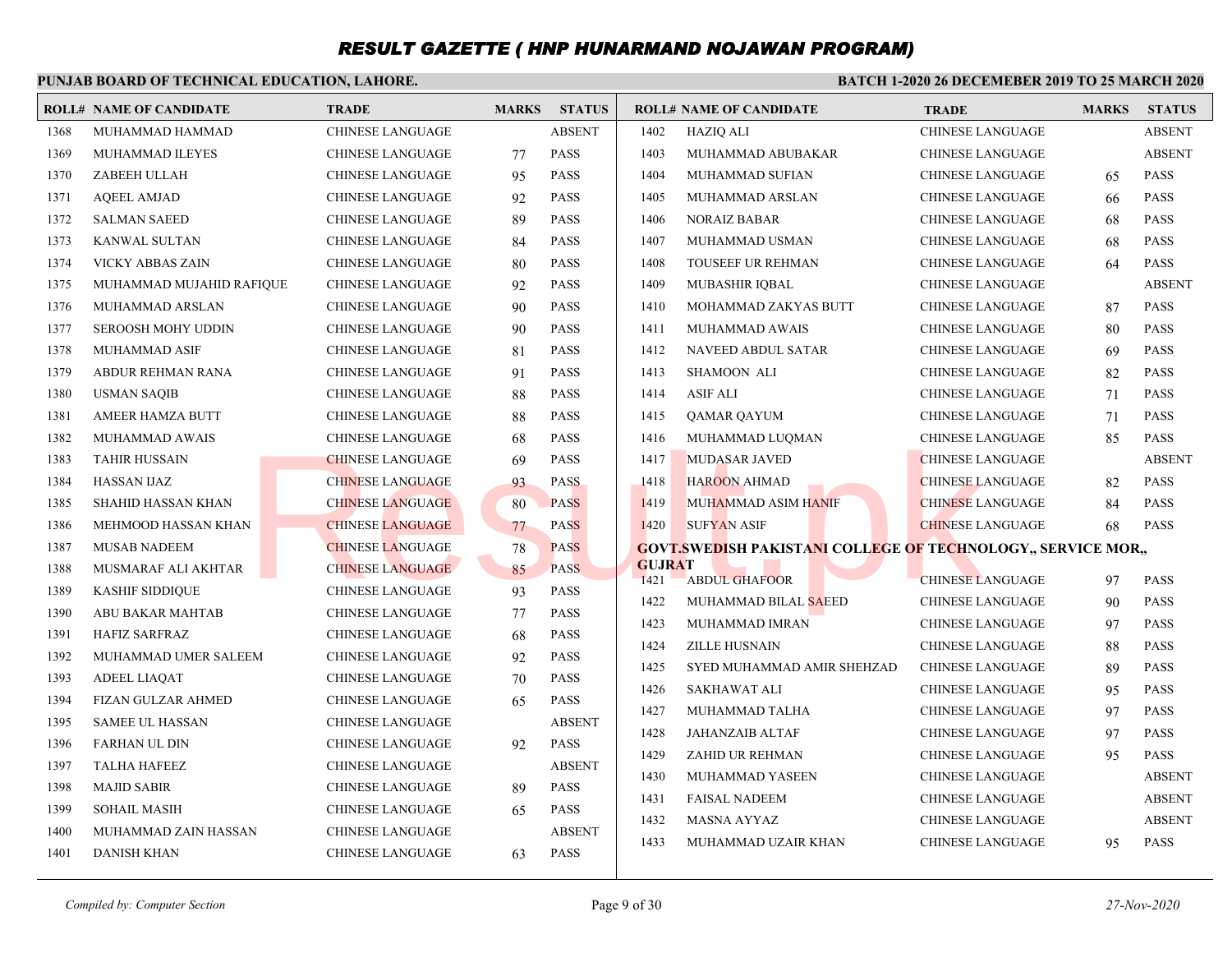### **PUNJAB BOARD OF TECHNICAL EDUCATION, LAHORE.**

|      | <b>ROLL# NAME OF CANDIDATE</b> | <b>TRADE</b>            | <b>MARKS</b> | <b>STATUS</b> |      | <b>ROLL# NAME OF CANDIDATE</b>                                        | <b>TRADE</b>            | <b>MARKS</b> | <b>STATUS</b> |
|------|--------------------------------|-------------------------|--------------|---------------|------|-----------------------------------------------------------------------|-------------------------|--------------|---------------|
| 1434 | MUHAMMAD TALHA                 | CHINESE LANGUAGE        | 95           | <b>PASS</b>   | 1468 | ENOCK DANISH KHOKHAR                                                  | <b>CHINESE LANGUAGE</b> | 93           | <b>PASS</b>   |
| 1435 | SYED MUHAMMAD MOSA KAZEIM      | <b>CHINESE LANGUAGE</b> |              | <b>ABSENT</b> | 1469 | MUHAMMAD NABEEL                                                       | <b>CHINESE LANGUAGE</b> | 83           | <b>PASS</b>   |
| 1436 | MUHAMMAD SULEMAN               | CHINESE LANGUAGE        | 98           | <b>PASS</b>   | 1470 | MUHAMMAD KASHIF                                                       | <b>CHINESE LANGUAGE</b> |              | <b>ABSENT</b> |
| 1437 | <b>SULEMAN AHMED</b>           | CHINESE LANGUAGE        | 96           | <b>PASS</b>   |      | <b>GOVERNMENT TECHNICAL TRAINING INSTITUTE, SATELLITE TOWN, JHANG</b> |                         |              |               |
| 1438 | <b>SYED USAMA ABBAS</b>        | CHINESE LANGUAGE        |              | <b>ABSENT</b> | 1471 | <b>AAQIB HUSNAIN</b>                                                  | <b>CHINESE LANGUAGE</b> | 82           | <b>PASS</b>   |
| 1439 | <b>AHMAD TUFAIL</b>            | <b>CHINESE LANGUAGE</b> | 97           | <b>PASS</b>   | 1472 | MUHAMMAD IMRAN                                                        | <b>CHINESE LANGUAGE</b> | 72           | <b>PASS</b>   |
| 1440 | <b>KAMRAN ASIF</b>             | CHINESE LANGUAGE        | 92           | <b>PASS</b>   | 1473 | <b>ZESHAN HAIDER</b>                                                  | <b>CHINESE LANGUAGE</b> | 73           | <b>PASS</b>   |
| 1441 | MUHAMMAD SAMI FAISAL           | <b>CHINESE LANGUAGE</b> | 93           | <b>PASS</b>   | 1474 | MUNTAZIM MEHDI ZAIDI                                                  | <b>CHINESE LANGUAGE</b> | 82           | <b>PASS</b>   |
| 1442 | <b>ABDUL RAUF</b>              | CHINESE LANGUAGE        | 89           | <b>PASS</b>   | 1475 | <b>TALHA IMTIAZ</b>                                                   | <b>CHINESE LANGUAGE</b> | 70           | <b>PASS</b>   |
| 1443 | USAMA NASAR                    | CHINESE LANGUAGE        |              | <b>ABSENT</b> | 1476 | <b>MAJID NAWAZ</b>                                                    | <b>CHINESE LANGUAGE</b> | 77           | <b>PASS</b>   |
| 1444 | <b>TOUSEEF AHMAD</b>           | <b>CHINESE LANGUAGE</b> | 91           | <b>PASS</b>   | 1477 | MUHAMMAD SEEMAB QAMAR                                                 | <b>CHINESE LANGUAGE</b> | 73           | <b>PASS</b>   |
| 1445 | <b>TEHZEEB UL HASSAN</b>       | <b>CHINESE LANGUAGE</b> | 91           | <b>PASS</b>   | 1478 | <b>MUSYIB ASKARY</b>                                                  | <b>CHINESE LANGUAGE</b> | 69           | <b>PASS</b>   |
| 1446 | USAMA FAYYAZ                   | CHINESE LANGUAGE        | 89           | <b>PASS</b>   | 1479 | <b>FAISAL RIAZ</b>                                                    | <b>CHINESE LANGUAGE</b> | 79           | <b>PASS</b>   |
| 1447 | ALI HASSAN                     | CHINESE LANGUAGE        |              | <b>ABSENT</b> | 1480 | <b>JAMSHAID IQBAL</b>                                                 | <b>CHINESE LANGUAGE</b> | 77           | <b>PASS</b>   |
| 1448 | <b>GHULAM MIRAN</b>            | <b>CHINESE LANGUAGE</b> | 93           | <b>PASS</b>   | 1481 | MUHAMMAD KHAWAR ALTAF                                                 | <b>CHINESE LANGUAGE</b> | 69           | <b>PASS</b>   |
| 1449 | MEER UL HUSNAIN                | <b>CHINESE LANGUAGE</b> |              | <b>ABSENT</b> | 1482 | <b>SAFDAR RASHEED</b>                                                 | <b>CHINESE LANGUAGE</b> | 87           | <b>PASS</b>   |
| 1450 | MUHAMMAD ABU BAKAR IQBAL       | <b>CHINESE LANGUAGE</b> |              | <b>ABSENT</b> | 1483 | NUSRAT ALI                                                            | <b>CHINESE LANGUAGE</b> | 92           | <b>PASS</b>   |
| 1451 | MUHAMMAD SOHAIB ASHRAF         | <b>CHINESE LANGUAGE</b> | 94           | <b>PASS</b>   | 1484 | MUHAMMAD KHURAM SALEEM                                                | <b>CHINESE LANGUAGE</b> | 86           | <b>PASS</b>   |
| 1452 | <b>HAMMAD ALI</b>              | <b>CHINESE LANGUAGE</b> | 89           | <b>PASS</b>   | 1485 | MUHAMMAD WARYAM                                                       | <b>CHINESE LANGUAGE</b> |              | <b>ABSENT</b> |
| 1453 | <b>ZAIN UL ABEDIN</b>          | <b>CHINESE LANGUAGE</b> | 93           | <b>PASS</b>   | 1486 | <b>BABAR ALI</b>                                                      | <b>CHINESE LANGUAGE</b> |              | <b>ABSENT</b> |
| 1454 | <b>ALI HAIDER</b>              | <b>CHINESE LANGUAGE</b> | 94           | <b>PASS</b>   | 1487 | <b>ZAKIR ABBAS</b>                                                    | <b>CHINESE LANGUAGE</b> | 72           | <b>PASS</b>   |
| 1455 | MUHAMMAD FAIZAN KHAN           | CHINESE LANGUAGE        | 98           | <b>PASS</b>   | 1488 | <b>ADIL MUNIR</b>                                                     | <b>CHINESE LANGUAGE</b> |              | <b>ABSENT</b> |
| 1456 | HAMZA KHALIL                   | CHINESE LANGUAGE        |              | <b>ABSENT</b> | 1489 | MUHAMMAD AKRAM                                                        | <b>CHINESE LANGUAGE</b> | 76           | <b>PASS</b>   |
| 1457 | <b>ALI HASSAN</b>              | <b>CHINESE LANGUAGE</b> |              | <b>ABSENT</b> | 1490 | MUHAMMAD ZULQURNAIN HAFEEZ                                            | <b>CHINESE LANGUAGE</b> | 72           | <b>PASS</b>   |
| 1458 | MUHAMMAD USAMA                 | CHINESE LANGUAGE        | 98           | <b>PASS</b>   | 1491 | MUZAFFAR IQBAL                                                        | <b>CHINESE LANGUAGE</b> |              | <b>ABSENT</b> |
| 1459 | <b>WAQAR ANJUM</b>             | <b>CHINESE LANGUAGE</b> | 98           | <b>PASS</b>   | 1492 | AHMAD RAZA SHAH                                                       | <b>CHINESE LANGUAGE</b> | 76           | <b>PASS</b>   |
| 1460 | MUHAMMAD DAUD SHASHAD          | <b>CHINESE LANGUAGE</b> |              | <b>ABSENT</b> | 1493 | <b>SAIFULLAH</b>                                                      | <b>CHINESE LANGUAGE</b> | 67           | <b>PASS</b>   |
| 1461 | <b>HUSNAIN ALI</b>             | <b>CHINESE LANGUAGE</b> | 98           | <b>PASS</b>   | 1494 | <b>FAKHAR ALAM</b>                                                    | <b>CHINESE LANGUAGE</b> | 69           | <b>PASS</b>   |
| 1462 | MUHAMMAD NAJUM UD DIN          | CHINESE LANGUAGE        | 95           | <b>PASS</b>   | 1495 | MUHAMMAD ABDULLAH                                                     | <b>CHINESE LANGUAGE</b> | 69           | <b>PASS</b>   |
| 1463 | <b>ALI ABBAS</b>               | <b>CHINESE LANGUAGE</b> | 91           | <b>PASS</b>   | 1496 | <b>JOHAR ALI</b>                                                      | <b>CHINESE LANGUAGE</b> | 68           | <b>PASS</b>   |
| 1464 | MUHAMMAD IBRAR UL HAQ          | CHINESE LANGUAGE        | 93           | <b>PASS</b>   | 1497 | ZAFAR IQBAL                                                           | <b>CHINESE LANGUAGE</b> | 90           | <b>PASS</b>   |
| 1465 | <b>WASEEM MASIH</b>            | CHINESE LANGUAGE        | 94           | <b>PASS</b>   | 1498 | SYED MUHAMMAD ABU TURAB                                               | CHINESE LANGUAGE        | 68           | PASS          |
| 1466 | <b>ABUL HASAN</b>              | <b>CHINESE LANGUAGE</b> | 93           | <b>PASS</b>   | 1499 | <b>HAIDER</b><br><b>MUDASSAR ABBAS</b>                                | <b>CHINESE LANGUAGE</b> |              | <b>ABSENT</b> |
| 1467 | <b>KHADIM HUSSAIN</b>          | <b>CHINESE LANGUAGE</b> | 92           | <b>PASS</b>   | 1500 | <b>SYED BILAL HAIDER</b>                                              | <b>CHINESE LANGUAGE</b> | 71           | <b>PASS</b>   |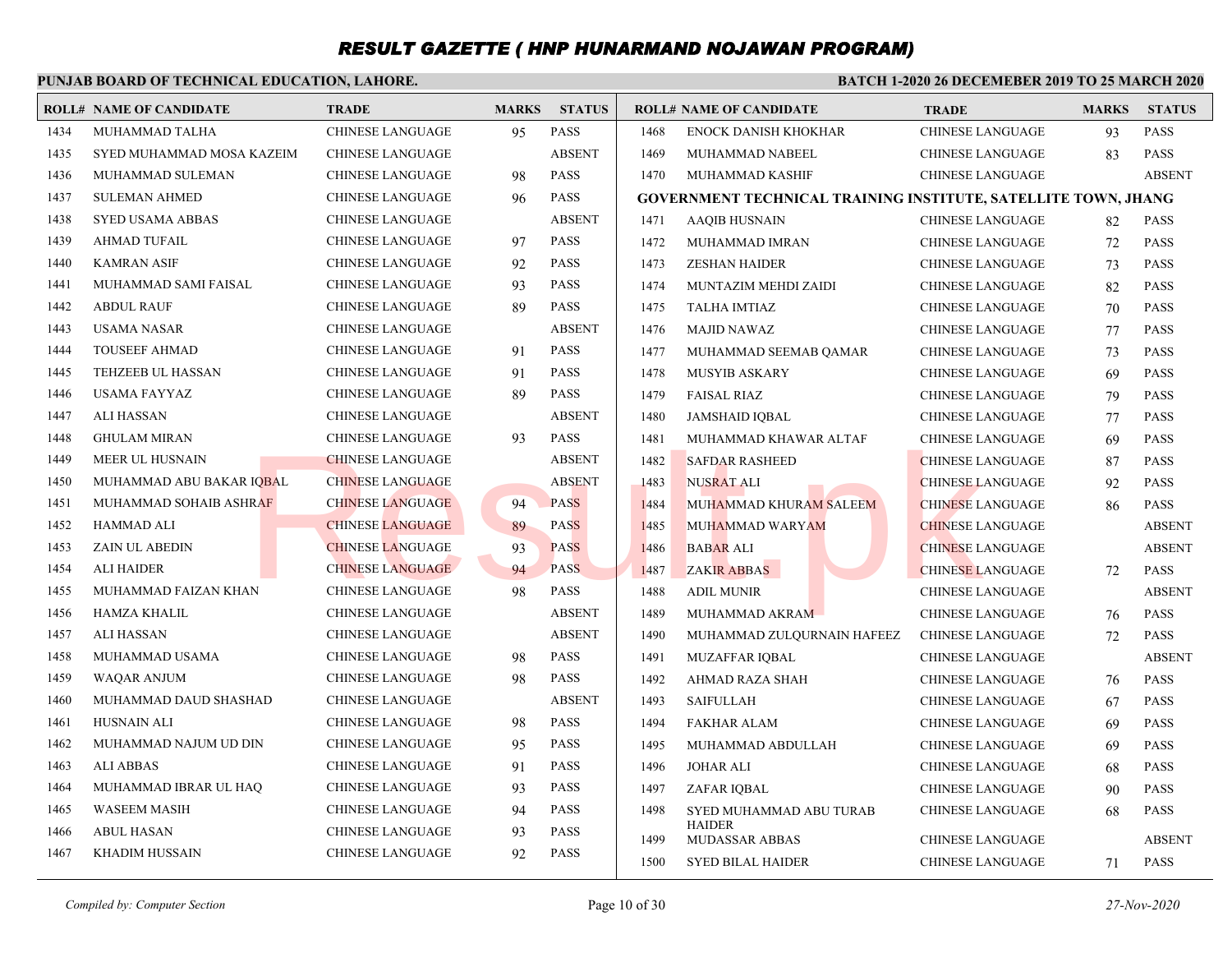#### **PUNJAB BOARD OF TECHNICAL EDUCATION, LAHORE. BATCH 1-2020 26 DECEMEBER 2019 TO 25 MARCH 2020 ROLL# NAME OF CANDIDATE TRADE MARKS STATUS ROLL# NAME OF CANDIDATE TRADE MARKS STATUS** 1501 KASHIF ALI CHINESE LANGUAGE ABSENT 1502 WASEEM SAJJAD CHINESE LANGUAGE ABSENT 1503 MUHAMMAD IMRAN YAQUB CHINESE LANGUAGE ABSENT 1504 MUHAMMAD ARSLAN YAQUB CHINESE LANGUAGE 71 PASS 1505 MUHAMMAD ISHAQ TABASSUM CHINESE LANGUAGE ABSENT 1506 MUHAMMAD KAAB MUHAIUDIN CHINESE LANGUAGE 76 PASS 1507 SAJID ALI CHINESE LANGUAGE ABSENT 1508 QAISAR ABBAS CHINESE LANGUAGE ABSENT 1509 ZEESHAN HAIDER CHINESE LANGUAGE ABSENT 1510 MUHAMMAD SAEED FAROOQ CHINESE LANGUAGE 72 PASS 1511 SAFEER AJMAL CHINESE LANGUAGE ABSENT 1512 MUHAMMAD JAHANGIR HUSRAT CHINESE LANGUAGE ABSENT 1513 MUHAMMAD ADNAN ANWAR CHINESE LANGUAGE 75 PASS 1514 HIRA ANWAAR CHINESE LANGUAGE 70 PASS 1515 SADIA KARAM HUSSAIN CHINESE LANGUAGE 83 PASS 1516 SYEDA SAIMA ZAIDI CHINESE LANGUAGE 65 PASS 1517 NAINTARA HAYAT CHINESE LANGUAGE 73 PASS 1518 KANWAL BIBI CHINESE LANGUAGE 72 PASS 1519 SHAZIA BANO CHINESE LANGUAGE 77 PASS 1520 TOOBA IMTIAZ CHINESE LANGUAGE 72 PASS **GOVT. COLLEGE OF TECHNOLOGY, , JHANG** 1521 MUHAMMAD TALHA USMAN CHINESE LANGUAGE 95 PASS 1522 ABDUL RAFAE TAHIR CHINESE LANGUAGE 98 PASS 1523 MUHAMMAD SALMAN SAFDAR CHINESE LANGUAGE 68 PASS 1524 SHAHBAZ ALI CHINESE LANGUAGE 84 PASS 1525 MUHAMMAD ADEEL CHINESE LANGUAGE 74 PASS 1526 NUMAN RAZA CHINESE LANGUAGE 68 PASS 1527 SHABBAR ABBAS CHINESE LANGUAGE 75 PASS 1528 ABDUL REHMAN CHINESE LANGUAGE 80 PASS 1529 IRFAN GHAZANFAR CHINESE LANGUAGE 68 PASS 1530 MUHAMMAD ABUBAKAR KANWAR CHINESE LANGUAGE 75 PASS 1531 ZEESHAN HASHMAT CHINESE LANGUAGE 69 PASS 1532 ANAS TOHEED CHINESE LANGUAGE 89 PASS 1533 TOUQEER AKHTAR CHINESE LANGUAGE 89 PASS 1534 AMIR ALI CHINESE LANGUAGE 68 PASS 1535 MUHAMMAD UBAID CHINESE LANGUAGE 84 PASS 1536 ALI AHMAD CHINESE LANGUAGE 90 PASS 1537 BILAL ADEEL CHINESE LANGUAGE 90 PASS 1538 KHURAM ASLAM CHINESE LANGUAGE 68 PASS 1539 MUHAMMAD DANIAL NAWAZ CHINESE LANGUAGE 67 PASS 1540 SAQLAIN QAMAR CHINESE LANGUAGE 84 PASS 1541 FAZAL ABBAS CHINESE LANGUAGE 68 PASS 1542 HAMMAD UL HASSAN CHINESE LANGUAGE 85 PASS 1543 MOHSIN RAZA CHINESE LANGUAGE 85 PASS 1544 IFTAKHAR UL HASSAN SHAH CHINESE LANGUAGE 70 PASS 1545 ALI HASSAN NAWAZ CHINESE LANGUAGE 69 PASS 1546 ZAIN UL ABIDEEN CHINESE LANGUAGE 95 PASS 1547 AZAM YOUSAF CHINESE LANGUAGE 95 PASS 1548 ALI WARIS CHINESE LANGUAGE 79 PASS 1549 MUAZIM IOBAL CHINESE LANGUAGE 94 PASS 1550 MOHSIN ALI CHINESE LANGUAGE 89 PASS 1551 MUDASSAR MEHMOOD CHINESE LANGUAGE 83 PASS 1552 MUDASSAR ABBAS CHINESE LANGUAGE 70 PASS 1553 UMAR FAROOQ CHINESE LANGUAGE 70 PASS 1554 ADEEL SADDIQUE CHINESE LANGUAGE 89 PASS 1555 RONAQ ALI CHINESE LANGUAGE 83 PASS 1556 MUHAMMAD ABDULLAH CHINESE LANGUAGE 80 PASS 1557 MUHAMMAD RAMZAN CHINESE LANGUAGE 84 PASS 1558 ADNAN AHMAD CHINESE LANGUAGE 73 PASS 1559 MUHAMMAD DAWOOD UL HASSAN CHINESE LANGUAGE 67 PASS 1560 MUHAMMAD ARSHED CHINESE LANGUAGE 90 PASS 1561 NAJEEB AHMAD CHINESE LANGUAGE 69 PASS 1562 MUHAMMAD HARIS HASSAAN CHINESE LANGUAGE 68 PASS 1563 SHAHZAD AHSAN RAZA CHINESE LANGUAGE 75 PASS 1564 TAHIR MEHMOOD SHAH CHINESE LANGUAGE 73 PASS 1565 SHAHID KHAN CHINESE LANGUAGE 73 PASS 1566 MUBEEN ALI KHAN CHINESE LANGUAGE 89 PASS 1567 ALI HASSAN CHINESE LANGUAGE 68 PASS CHINESE LANGUAGE (139 PASS CHINESE LANGUAGE 72 PASS CHINESE LANGUAGE 72 PASS CHINESE LANGUAGE 72 PASS CHINESE LANGUAGE 72 PASS CHINESE LANGUAGE 72 PASS CHINESE LANGUAGE 72 PASS CHINESE LANGUAGE 72 PASS CHINESE LANGUAGE 72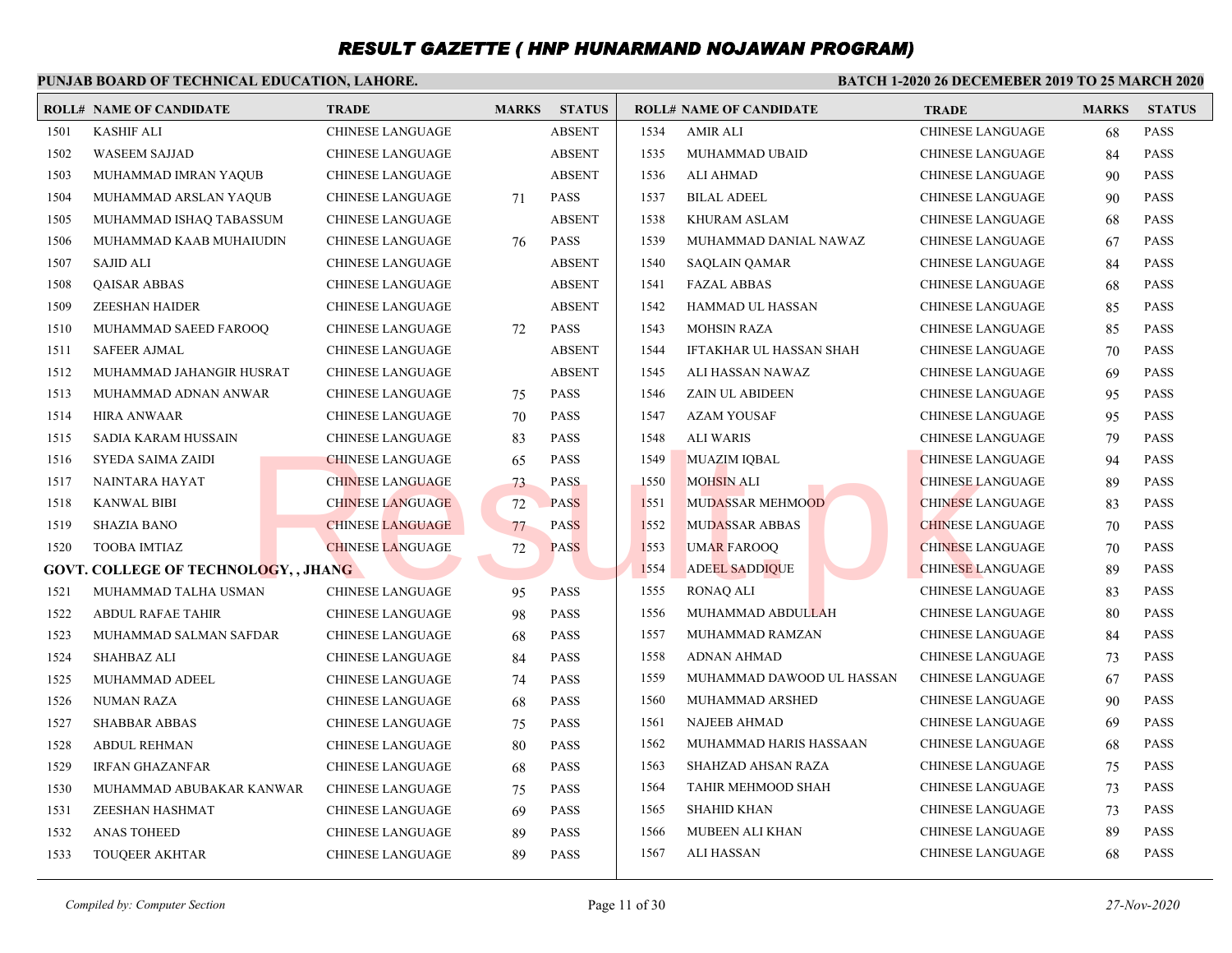## **PUNJAB BOARD OF TECHNICAL EDUCATION, LAHORE.**

|      | <b>ROLL# NAME OF CANDIDATE</b> | <b>TRADE</b>                                           | <b>MARKS</b> | <b>STATUS</b> |      | <b>ROLL# NAME OF CANDIDATE</b> | <b>TRADE</b>            | <b>MARKS</b> | <b>STATUS</b> |
|------|--------------------------------|--------------------------------------------------------|--------------|---------------|------|--------------------------------|-------------------------|--------------|---------------|
| 1568 | <b>SIBHAT ULLAH</b>            | <b>CHINESE LANGUAGE</b>                                | 68           | <b>PASS</b>   | 1601 | <b>SMAR AHMAD SOHAIL</b>       | <b>CHINESE LANGUAGE</b> |              | <b>ABSENT</b> |
| 1569 | MUHAMMAD AHSAN JAVAID          | <b>CHINESE LANGUAGE</b>                                | 90           | <b>PASS</b>   | 1602 | <b>JAWAD AHMAD</b>             | <b>CHINESE LANGUAGE</b> |              | <b>ABSENT</b> |
| 1570 | <b>KAMRAN ZULFIQAR</b>         | <b>CHINESE LANGUAGE</b>                                | 90           | <b>PASS</b>   | 1603 | MUHAMMAD AWAIS RANA            | <b>CHINESE LANGUAGE</b> |              | <b>ABSENT</b> |
|      |                                | GOVERNMENT COLLEGE OF TECHNOLOGY, RAILWAY ROAD, LAHORE |              |               | 1604 | AHAD ALI                       | <b>CHINESE LANGUAGE</b> |              | <b>ABSENT</b> |
| 1571 | <b>SALMAN ASGHAR</b>           | <b>CHINESE LANGUAGE</b>                                |              | <b>ABSENT</b> | 1605 | <b>TAHLEEL SHAHZAD</b>         | <b>CHINESE LANGUAGE</b> |              | <b>ABSENT</b> |
| 1572 | ALEEM FAYYAZ                   | <b>CHINESE LANGUAGE</b>                                |              | <b>ABSENT</b> | 1606 | <b>HAMZA ARSHAD</b>            | <b>CHINESE LANGUAGE</b> |              | <b>ABSENT</b> |
| 1573 | <b>HASNAIN HABIB</b>           | <b>CHINESE LANGUAGE</b>                                |              | <b>ABSENT</b> | 1607 | MUZAMAL TAYYAB                 | <b>CHINESE LANGUAGE</b> |              | <b>ABSENT</b> |
| 1574 | <b>DANISH IMRAN</b>            | <b>CHINESE LANGUAGE</b>                                |              | <b>ABSENT</b> | 1608 | MUHAMMAD HAROON RAFI           | <b>CHINESE LANGUAGE</b> |              | <b>ABSENT</b> |
| 1575 | AHMAD ALI                      | <b>CHINESE LANGUAGE</b>                                |              | <b>ABSENT</b> | 1609 | <b>HASSAN MUSTAFA</b>          | <b>CHINESE LANGUAGE</b> |              | <b>ABSENT</b> |
| 1576 | AHSAN ALI                      | <b>CHINESE LANGUAGE</b>                                | 81           | <b>PASS</b>   | 1610 | MUHAMMAD AHSAN                 | <b>CHINESE LANGUAGE</b> |              | <b>ABSENT</b> |
| 1577 | <b>ZAID SULTAN</b>             | <b>CHINESE LANGUAGE</b>                                |              | <b>ABSENT</b> | 1611 | USAMA SIDDIQI                  | <b>CHINESE LANGUAGE</b> |              | <b>ABSENT</b> |
| 1578 | MUHAMMAD IKRAM                 | <b>CHINESE LANGUAGE</b>                                |              | <b>ABSENT</b> | 1612 | <b>HAROON HUL</b>              | <b>CHINESE LANGUAGE</b> |              | <b>ABSENT</b> |
| 1579 | <b>ABDUL MANNAN</b>            | <b>CHINESE LANGUAGE</b>                                |              | <b>ABSENT</b> | 1613 | SHEIKH MUHAMMAD JUNAID         | <b>CHINESE LANGUAGE</b> |              | <b>ABSENT</b> |
| 1580 | <b>ALFAID BAIG</b>             | <b>CHINESE LANGUAGE</b>                                | 81           | <b>PASS</b>   | 1614 | MUHAMMAD AHTISHAM              | <b>CHINESE LANGUAGE</b> |              | <b>ABSENT</b> |
| 1581 | <b>TAYYEB ALI</b>              | <b>CHINESE LANGUAGE</b>                                |              | <b>ABSENT</b> | 1615 | <b>AFAQ AHMAD</b>              | <b>CHINESE LANGUAGE</b> |              | <b>ABSENT</b> |
| 1582 | <b>MEER HAMZA</b>              | <b>CHINESE LANGUAGE</b>                                |              | <b>ABSENT</b> | 1616 | <b>HASSAN MAQBOOL</b>          | <b>CHINESE LANGUAGE</b> |              | <b>ABSENT</b> |
| 1583 | <b>SYED QASIM ABBAS</b>        | <b>CHINESE LANGUAGE</b>                                |              | <b>ABSENT</b> | 1617 | <b>ADIL NAEEM</b>              | <b>CHINESE LANGUAGE</b> |              | <b>ABSENT</b> |
| 1584 | <b>MOAZZAM ALI</b>             | <b>CHINESE LANGUAGE</b>                                |              | <b>ABSENT</b> | 1618 | MUHAMMAD DAWOOD                | <b>CHINESE LANGUAGE</b> |              | <b>ABSENT</b> |
| 1585 | MUHAMMAD JUNAID                | <b>CHINESE LANGUAGE</b>                                |              | <b>ABSENT</b> | 1619 | MUHAMMAD JUNAID SHAHZAD        | <b>CHINESE LANGUAGE</b> |              | <b>ABSENT</b> |
| 1586 | MUHAMMAD MOAZAM ALI            | <b>CHINESE LANGUAGE</b>                                |              | <b>ABSENT</b> | 1620 | MUHAMMAD URWA TUL WUSKA        | <b>CHINESE LANGUAGE</b> |              | <b>ABSENT</b> |
| 1587 | <b>ABDULLAH SHABBIR</b>        | <b>CHINESE LANGUAGE</b>                                |              | <b>ABSENT</b> | 1621 | <b>ALI AHMAD</b>               | <b>CHINESE LANGUAGE</b> | 85           | <b>PASS</b>   |
| 1588 | <b>USAMA ASIF</b>              | <b>CHINESE LANGUAGE</b>                                |              | <b>ABSENT</b> | 1622 | <b>ABDUL REHMAN KHALIQ</b>     | <b>CHINESE LANGUAGE</b> |              | <b>ABSENT</b> |
| 1589 | <b>BILAL NAWAZ</b>             | <b>CHINESE LANGUAGE</b>                                | 84           | <b>PASS</b>   | 1623 | MUHAMMAD ASIF                  | <b>CHINESE LANGUAGE</b> |              | <b>ABSENT</b> |
| 1590 | <b>RAJAB ALI</b>               | <b>CHINESE LANGUAGE</b>                                |              | <b>ABSENT</b> | 1624 | MUHAMMAD HASEEB                | <b>CHINESE LANGUAGE</b> |              | <b>ABSENT</b> |
| 1591 | MUHAMMAD RAHMAN                | <b>CHINESE LANGUAGE</b>                                |              | <b>ABSENT</b> | 1625 | <b>MEHER UN NISA</b>           | <b>CHINESE LANGUAGE</b> |              | <b>ABSENT</b> |
| 1592 | SYED HAMAD RAZA KAZMI          | <b>CHINESE LANGUAGE</b>                                |              | <b>ABSENT</b> | 1626 | AHSAAN ALI IRSHAD              | <b>CHINESE LANGUAGE</b> | 88           | <b>PASS</b>   |
| 1593 | USAMA IQBAL                    | <b>CHINESE LANGUAGE</b>                                |              | <b>ABSENT</b> | 1627 | MUHAMMAD MUJAHID               | <b>CHINESE LANGUAGE</b> |              | <b>ABSENT</b> |
| 1594 | <b>FAIZAN AHMAD BUTT</b>       | <b>CHINESE LANGUAGE</b>                                |              | <b>ABSENT</b> | 1628 | <b>AHSAN FAROOQ</b>            | <b>CHINESE LANGUAGE</b> |              | <b>ABSENT</b> |
| 1595 | MUHAMMAD USMAN                 | <b>CHINESE LANGUAGE</b>                                |              | <b>ABSENT</b> | 1629 | KHALEEQ UR REHMAN              | <b>CHINESE LANGUAGE</b> |              | <b>ABSENT</b> |
| 1596 | <b>SARIM KHADIM</b>            | <b>CHINESE LANGUAGE</b>                                |              | <b>ABSENT</b> | 1630 | MUHAMMAD AWAIS                 | CHINESE LANGUAGE        | 89           | <b>PASS</b>   |
| 1597 | <b>JABREEL GULZAR</b>          | <b>CHINESE LANGUAGE</b>                                |              | <b>ABSENT</b> | 1631 | MUHAMMAD ARBAZ HUSSAIN         | <b>CHINESE LANGUAGE</b> | 91           | <b>PASS</b>   |
| 1598 | <b>ABDULLAH</b>                | <b>CHINESE LANGUAGE</b>                                |              | <b>ABSENT</b> | 1632 | MUHAMMAD FAHEEM                | <b>CHINESE LANGUAGE</b> | 87           | <b>PASS</b>   |
| 1599 | MUHAMMAD MUNEEB REHMAN         | <b>CHINESE LANGUAGE</b>                                |              | <b>ABSENT</b> | 1633 | <b>FAIZ AHMAD</b>              | <b>CHINESE LANGUAGE</b> | 87           | <b>PASS</b>   |
| 1600 | <b>UBAID UR REHMAN</b>         | <b>CHINESE LANGUAGE</b>                                |              | <b>ABSENT</b> | 1634 | MUHAMMAD IMRAN                 | <b>CHINESE LANGUAGE</b> | 86           | <b>PASS</b>   |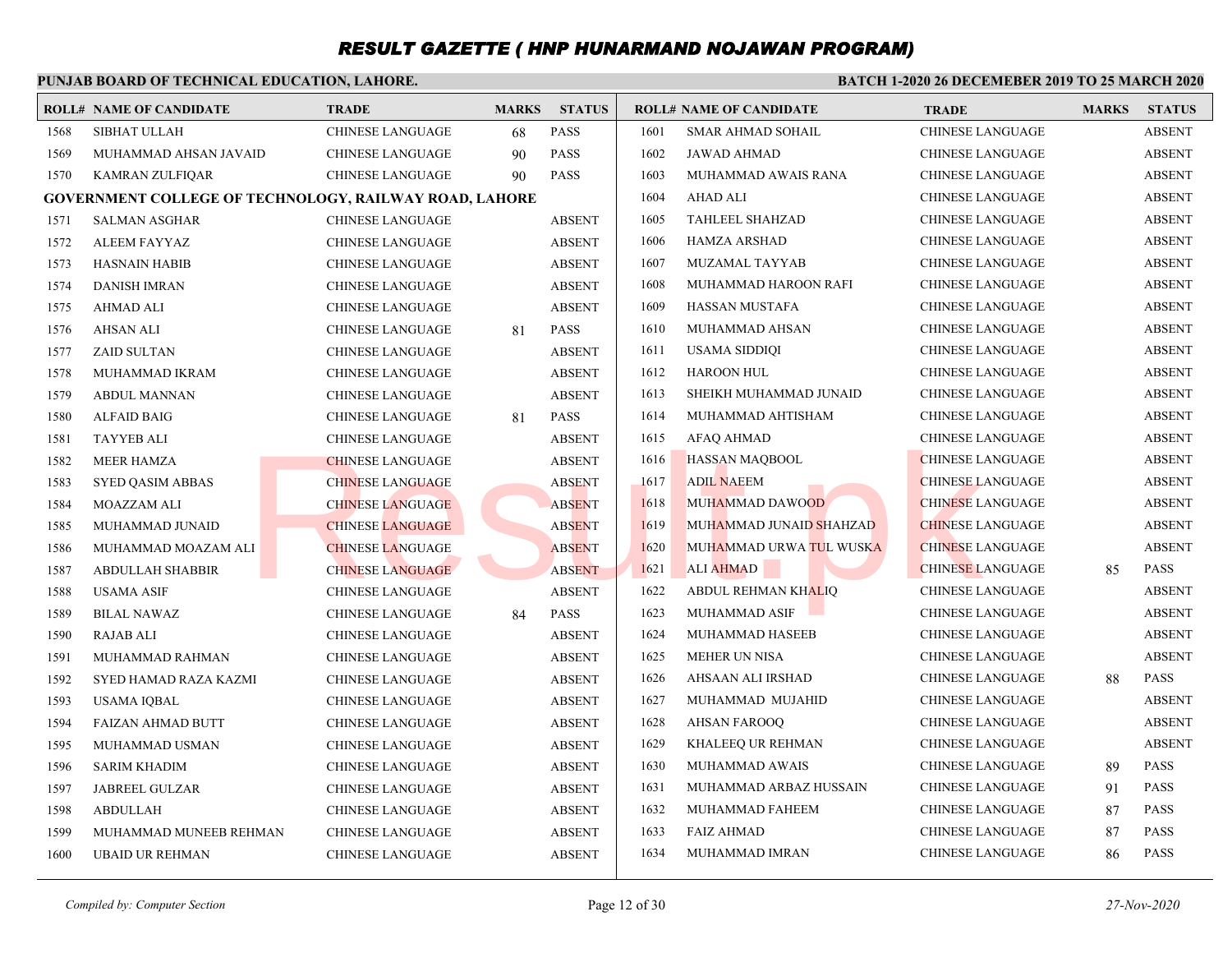#### **PUNJAB BOARD OF TECHNICAL EDUCATION, LAHORE. BATCH 1-2020 26 DECEMEBER 2019 TO 25 MARCH 2020 ROLL# NAME OF CANDIDATE TRADE MARKS STATUS ROLL# NAME OF CANDIDATE TRADE MARKS STATUS** 1635 USMAN LATIF CHINESE LANGUAGE 86 PASS 1636 MUHAMMAD TEHSEEN RAZA CHINESE LANGUAGE 87 PASS 1637 MUHAMMAD AWAIS MUSHTAQ CHINESE LANGUAGE 87 PASS 1638 MUHAMMAD WAQAS CHINESE LANGUAGE 92 PASS 1639 ADIL AKRAM CHINESE LANGUAGE 86 PASS 1640 HAIDAR ALI CHINESE LANGUAGE 89 PASS 1641 NADIR AHMED CHINESE LANGUAGE ABSENT 1642 MUHAMMAD FARYAD KHAN CHINESE LANGUAGE 90 PASS 1643 MUHAMMAD AFFAN CHAUHDRY CHINESE LANGUAGE 91 PASS 1644 IHTISHAM UL HASSAN CHINESE LANGUAGE 90 PASS 1645 MUHAMMAD ZAKARIA CHAUDHARY CHINESE LANGUAGE 83 PASS 1646 MUHAMMAD AHSAN AYYAZ CHINESE LANGUAGE ABSENT **GOVERNMENT TECHNICAL TRAINING INSTITUTE, 96-GULBERG, LAHORE** 1647 MIRZA ASIM BAIG CHINESE LANGUAGE ABSENT 1648 MOIZ AHMAD CHINESE LANGUAGE 84 PASS 1649 RANA IRSHAD ALI CHINESE LANGUAGE 75 PASS 1650 MATEE ULLAH CHINESE LANGUAGE ABSENT 1651 HASEER MAHMOOD CHINESE LANGUAGE 70 PASS 1652 IRFAN SHASZAD CHINESE LANGUAGE ABSENT 1653 MUHAMMAD IRFAN CHINESE LANGUAGE ABSENT 1654 MUHAMMAD BILAL CHINESE LANGUAGE 77 PASS 1655 HAMZA AKBAR CHINESE LANGUAGE 69 PASS 1656 MUHAMMAD BILAL CHINESE LANGUAGE ABSENT 1657 MUHAMMAD USMAN HAIDER CHINESE LANGUAGE ABSENT 1658 HARRIS CHINESE LANGUAGE 73 PASS 1659 ASAD RAMZAN CHINESE LANGUAGE ABSENT 1660 AUN MUHAMMAD BUTT CHINESE LANGUAGE ABSENT MUHAMMAD MASOOD AKHTAR CHINESE LANGUAGE ABSENT AWAN 1661 1662 ANS NADEEM CHINESE LANGUAGE 62 PASS 1663 SAAD ISMAIL CHINESE LANGUAGE 76 PASS 1664 FATIMA ABDUL SATTAR CHINESE LANGUAGE ABSENT 1665 HAFIZ MUHAMMAD BILAL BASHIR CHINESE LANGUAGE 67 PASS 1666 MUHAMMAD REHMAN CHINESE LANGUAGE ABSENT 1668 SANANLLAH CHINESE LANGUAGE ABSENT 1669 MUBASHIR AMJAD CHINESE LANGUAGE ABSENT 1670 IFTIKHAR HUSSAIN CHINESE LANGUAGE ABSENT 1671 TALHA NISAR CHINESE LANGUAGE ABSENT 1672 JUNAID UMER DARAZ CHINESE LANGUAGE ABSENT 1673 MUHAMMAD RAMZAN CHINESE LANGUAGE ABSENT 1674 HAKIM ALI CHINESE LANGUAGE 76 PASS 1675 RANA FAISAL ALI CHINESE LANGUAGE 65 PASS 1676 NOOR UL AINN IFTIKHAR CHINESE LANGUAGE 89 PASS 1677 ABDUL RAFAY CHINESE LANGUAGE ABSENT 1678 ZAIN AHMAD CHINESE LANGUAGE ABSENT 1679 IQRA YAQOOB CHINESE LANGUAGE 94 PASS 1680 AAMIR LIAQUAT CHINESE LANGUAGE ABSENT 1681 MUHAMMAD USMAN CHINESE LANGUAGE 70 PASS 1682 ALI AHMED MALIK CHINESE LANGUAGE ABSENT 1683 MUHAMMAD FAROOQ CHINESE LANGUAGE ABSENT 1684 IJAZ UR REHMAN SANDHU CHINESE LANGUAGE ABSENT 1685 ZEESHAN ZAHEER CHINESE LANGUAGE 81 PASS 1686 KAMRAN RAMZAN CHINESE LANGUAGE 78 PASS 1687 MUHAMMAD USMAN ZAHID CHINESE LANGUAGE ABSENT 1688 FAIZAN SAGHEER CHINESE LANGUAGE ABSENT 1689 MOHSIN AHMAD CHINESE LANGUAGE ABSENT 1690 SALMAN AHMAD CHEEMA CHINESE LANGUAGE ABSENT 1691 MAHWISSH SHOUKAT CHINESE LANGUAGE ABSENT 1692 FAZAL HAQ CHINESE LANGUAGE 80 PASS 1693 SARWAR SHAKEEL CHINESE LANGUAGE 84 PASS 1694 MUHAMMAD ARSALAN ATTIQ CHINESE LANGUAGE ABSENT 1695 TAHIR HUSSAIN CHINESE LANGUAGE ABSENT 1696 BAQIR SHAH CHINESE LANGUAGE 91 PASS 1697 FARAZ AHMED CHINESE LANGUAGE 86 PASS 1698 MUHAMMAD WAQAS AHMAD CHINESE LANGUAGE 95 PASS 1699 MUHAMMAD IMRAN SIDDIQUE CHINESE LANGUAGE ABSENT 1700 MUJAHID IQBAL CHINESE LANGUAGE ABSENT 1701 HAFIZ SOHAIB AHMAD CHINESE LANGUAGE 79 PASS CHINESE LANGUAGE (THESE LANGUAGE 179 PASS 1683 MUHAMMAD FAROO CHINESE LANGUAGE 1683 MUHAMMAD FAROO CHINESE LANGUAGE 1683 MUHAMMAD FAROO CHINESE LANGUAGE 1685 MOHAMMAD FAROO CHINESE LANGUAGE 1685 CHINESE LANGUAGE 1685 CHINE

1667 KASHIF KHAN CHINESE LANGUAGE ABSENT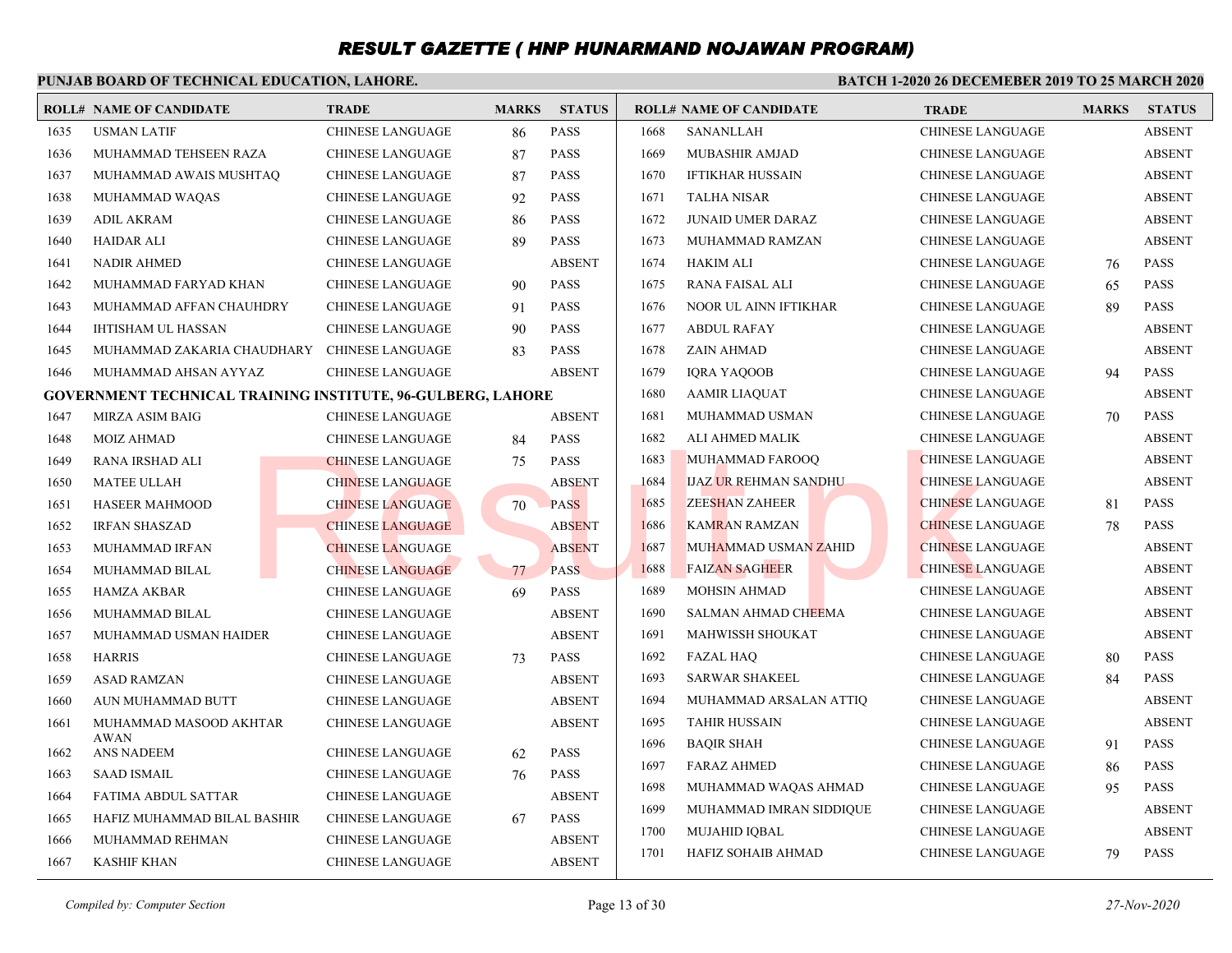## **PUNJAB BOARD OF TECHNICAL EDUCATION, LAHORE.**

|      | <b>ROLL# NAME OF CANDIDATE</b> | <b>TRADE</b>            | <b>MARKS</b> | <b>STATUS</b> |      | <b>ROLL# NAME OF CANDIDATE</b>                              | <b>TRADE</b>            | <b>MARKS</b> | <b>STATUS</b> |
|------|--------------------------------|-------------------------|--------------|---------------|------|-------------------------------------------------------------|-------------------------|--------------|---------------|
| 1702 | <b>MOON MASIH</b>              | <b>CHINESE LANGUAGE</b> | 87           | <b>PASS</b>   | 1736 | <b>ABDULLAH ASLAM</b>                                       | <b>CHINESE LANGUAGE</b> |              | <b>ABSENT</b> |
| 1703 | MALIK MUHAMMAD ASAD            | <b>CHINESE LANGUAGE</b> |              | <b>ABSENT</b> |      | GOVERNMENT TECHNICAL TRAINING INSTITUTE, MUGHALPURA, LAHORE |                         |              |               |
| 1704 | MUHAMMAD GHALIB ALI            | <b>CHINESE LANGUAGE</b> |              | <b>ABSENT</b> | 1737 | MUHAMMAD UZAIR NASIR                                        | <b>CHINESE LANGUAGE</b> | 82           | <b>PASS</b>   |
| 1705 | <b>AHMAD ALI</b>               | <b>CHINESE LANGUAGE</b> |              | <b>ABSENT</b> | 1738 | <b>SOHAIL TOFIQUE</b>                                       | <b>CHINESE LANGUAGE</b> | 79           | <b>PASS</b>   |
| 1706 | <b>MARYAM TANVEER</b>          | <b>CHINESE LANGUAGE</b> |              | <b>ABSENT</b> | 1739 | <b>HAFIZ ZEESHAN</b>                                        | <b>CHINESE LANGUAGE</b> |              | <b>ABSENT</b> |
| 1707 | AHSAN ALI                      | <b>CHINESE LANGUAGE</b> |              | <b>ABSENT</b> | 1740 | <b>ABDUL RAUF</b>                                           | <b>CHINESE LANGUAGE</b> |              | <b>ABSENT</b> |
| 1708 | <b>HAMZA RASHEED</b>           | <b>CHINESE LANGUAGE</b> |              | <b>ABSENT</b> | 1741 | <b>NASIR IQRAR</b>                                          | <b>CHINESE LANGUAGE</b> |              | <b>ABSENT</b> |
| 1709 | <b>UMAR NADEEM</b>             | <b>CHINESE LANGUAGE</b> | 86           | <b>PASS</b>   | 1742 | MUHAMMAD MOHSIN RIAZ                                        | <b>CHINESE LANGUAGE</b> | 72           | <b>PASS</b>   |
| 1710 | MUHAMMAD TALAL SAEED           | <b>CHINESE LANGUAGE</b> |              | <b>ABSENT</b> | 1743 | MUHAMMAD LATIF                                              | <b>CHINESE LANGUAGE</b> |              | <b>ABSENT</b> |
| 1711 | MUHAMMAD USMAN HAFEEZ          | <b>CHINESE LANGUAGE</b> | 82           | <b>PASS</b>   | 1744 | HAMMAD                                                      | <b>CHINESE LANGUAGE</b> |              | <b>ABSENT</b> |
| 1712 | <b>RASHID PERVEZ</b>           | <b>CHINESE LANGUAGE</b> |              | <b>ABSENT</b> | 1745 | ALI HASSAN                                                  | CHINESE LANGUAGE        |              | <b>ABSENT</b> |
| 1713 | MIAN MUHAMMAD BILAL SALEEM     | <b>CHINESE LANGUAGE</b> |              | <b>ABSENT</b> | 1746 | MUHAMMAD SHABAN                                             | <b>CHINESE LANGUAGE</b> | 68           | <b>PASS</b>   |
| 1714 | <b>AHMAD SHERWAN</b>           | <b>CHINESE LANGUAGE</b> |              | <b>ABSENT</b> | 1747 | MUHAMMAD ZAKRIA                                             | <b>CHINESE LANGUAGE</b> |              | <b>ABSENT</b> |
| 1715 | ASJAD SUBHAAN                  | <b>CHINESE LANGUAGE</b> | 83           | <b>PASS</b>   | 1748 | MUHAMMAD TALHA                                              | <b>CHINESE LANGUAGE</b> | 82           | <b>PASS</b>   |
| 1716 | <b>USAMA JAMIL</b>             | <b>CHINESE LANGUAGE</b> |              | <b>ABSENT</b> | 1749 | FAIQ AHMAD AFZAL                                            | <b>CHINESE LANGUAGE</b> | 80           | <b>PASS</b>   |
| 1717 | <b>IFTIKHAR HUSSAIN</b>        | <b>CHINESE LANGUAGE</b> | 85           | <b>PASS</b>   | 1750 | <b>ABDUL HASEEB</b>                                         | <b>CHINESE LANGUAGE</b> | 77           | <b>PASS</b>   |
| 1718 | MUHAMMAD NAEEM TAHIR           | <b>CHINESE LANGUAGE</b> |              | <b>ABSENT</b> | 1751 | <b>TAHIR MEHMOOD</b>                                        | <b>CHINESE LANGUAGE</b> | 69           | <b>PASS</b>   |
| 1719 | MUHAMMAD KAMRAN                | <b>CHINESE LANGUAGE</b> |              | <b>ABSENT</b> | 1752 | <b>ZAHEER AHMAD</b>                                         | <b>CHINESE LANGUAGE</b> | 65           | <b>PASS</b>   |
| 1720 | MUHAMMAD AZHAR                 | <b>CHINESE LANGUAGE</b> |              | <b>ABSENT</b> | 1753 | MUHAMMAD HUSSAIN                                            | <b>CHINESE LANGUAGE</b> | 75           | PASS          |
| 1721 | <b>SHAHID AZIZ</b>             | <b>CHINESE LANGUAGE</b> |              | <b>ABSENT</b> | 1754 | <b>ABUBAKAR HAFEEZ</b>                                      | <b>CHINESE LANGUAGE</b> | 71           | <b>PASS</b>   |
| 1722 | ASHFAQ AHMAD                   | <b>CHINESE LANGUAGE</b> |              | <b>ABSENT</b> | 1755 | <b>SADAF EJAZ</b>                                           | <b>CHINESE LANGUAGE</b> |              | <b>ABSENT</b> |
| 1723 | ALI NAWAZ KHAN                 | <b>CHINESE LANGUAGE</b> |              | <b>ABSENT</b> | 1756 | <b>SHAZIA RASHID CHAUDRY</b>                                | <b>CHINESE LANGUAGE</b> | 95           | PASS          |
| 1724 | <b>AHSAN ASLAM</b>             | <b>CHINESE LANGUAGE</b> |              | <b>ABSENT</b> | 1757 | <b>BILAL LATIF</b>                                          | <b>CHINESE LANGUAGE</b> | 78           | <b>PASS</b>   |
| 1725 | <b>ABDUL WAHAB</b>             | <b>CHINESE LANGUAGE</b> |              | <b>ABSENT</b> | 1758 | KKHADIJA ZAHID                                              | <b>CHINESE LANGUAGE</b> | 95           | <b>PASS</b>   |
| 1726 | <b>ABDUL REHMAN</b>            | <b>CHINESE LANGUAGE</b> |              | <b>ABSENT</b> | 1759 | <b>RIZWAN ALI</b>                                           | <b>CHINESE LANGUAGE</b> |              | <b>ABSENT</b> |
| 1727 | <b>AMIR MUMTAZ</b>             | <b>CHINESE LANGUAGE</b> |              | <b>ABSENT</b> | 1760 | MUJEEB UR REHMAN                                            | <b>CHINESE LANGUAGE</b> | 81           | <b>PASS</b>   |
| 1728 | <b>EHSAN ULLAH</b>             | <b>CHINESE LANGUAGE</b> | 77           | <b>PASS</b>   | 1761 | <b>ANAM SALEEM</b>                                          | <b>CHINESE LANGUAGE</b> | 90           | <b>PASS</b>   |
| 1729 | <b>FAISAL ALI</b>              | <b>CHINESE LANGUAGE</b> | 83           | <b>PASS</b>   | 1762 | MUBESHAR AHMAD                                              | <b>CHINESE LANGUAGE</b> |              | <b>ABSENT</b> |
| 1730 | MUHAMMAD IRFAN                 | <b>CHINESE LANGUAGE</b> |              | <b>ABSENT</b> | 1763 | <b>TAHA RAEES</b>                                           | <b>CHINESE LANGUAGE</b> | 68           | <b>PASS</b>   |
| 1731 | <b>ZULQARNAIN HAIDER</b>       | <b>CHINESE LANGUAGE</b> |              | <b>ABSENT</b> | 1764 | TAYYAB                                                      | <b>CHINESE LANGUAGE</b> |              | <b>ABSENT</b> |
| 1732 | <b>RASHID RAZA</b>             | <b>CHINESE LANGUAGE</b> |              | <b>ABSENT</b> | 1765 | RANA ABDUL RAUF ZAHID                                       | CHINESE LANGUAGE        |              | <b>ABSENT</b> |
| 1733 | <b>RUBAB</b>                   | <b>CHINESE LANGUAGE</b> |              | <b>ABSENT</b> | 1766 | <b>SADIA EJAZ</b>                                           | <b>CHINESE LANGUAGE</b> |              | <b>ABSENT</b> |
| 1734 | HAFIZ MUHAMMAD ALI NAEEM       | <b>CHINESE LANGUAGE</b> |              | <b>ABSENT</b> | 1767 | <b>HAMZA SIDDIQUE</b>                                       | CHINESE LANGUAGE        | 92           | <b>PASS</b>   |
| 1735 | MUHAMMAD NOMAN                 | <b>CHINESE LANGUAGE</b> |              | <b>ABSENT</b> | 1768 | <b>SIJJAD IOBAL</b>                                         | <b>CHINESE LANGUAGE</b> | 95           | <b>PASS</b>   |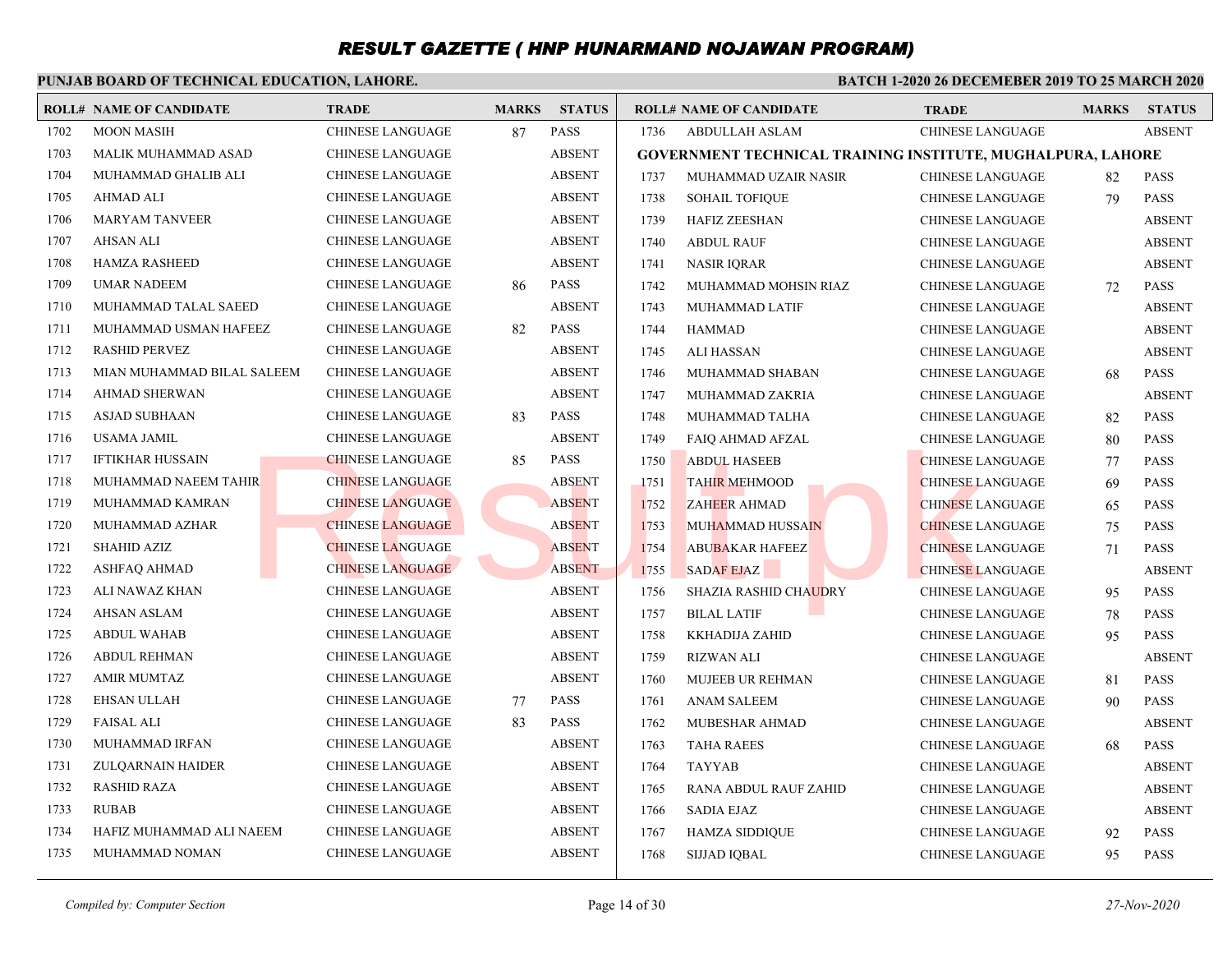## **PUNJAB BOARD OF TECHNICAL EDUCATION, LAHORE.**

|      | <b>ROLL# NAME OF CANDIDATE</b>                                           | <b>TRADE</b>            | <b>MARKS</b> | <b>STATUS</b> |      | <b>ROLL# NAME OF CANDIDATE</b> | <b>TRADE</b>            | <b>MARKS</b> | <b>STATUS</b> |
|------|--------------------------------------------------------------------------|-------------------------|--------------|---------------|------|--------------------------------|-------------------------|--------------|---------------|
| 1769 | <b>TAHIR REHMAN</b>                                                      | <b>CHINESE LANGUAGE</b> |              | <b>ABSENT</b> | 1801 | <b>WAQAS MUSHTAQ</b>           | <b>CHINESE LANGUAGE</b> |              | <b>ABSENT</b> |
| 1770 | <b>AHMAD ALI</b>                                                         | <b>CHINESE LANGUAGE</b> | 64           | <b>PASS</b>   | 1802 | FAISAL SHAHZADA                | <b>CHINESE LANGUAGE</b> |              | <b>ABSENT</b> |
| 1771 | HAFIZ MUHAMMAD SULEMAN                                                   | <b>CHINESE LANGUAGE</b> | 69           | <b>PASS</b>   | 1803 | SYED MUHAMMAD ALI MEHDI RIZVI  | <b>CHINESE LANGUAGE</b> |              | <b>ABSENT</b> |
| 1772 | <b>MADIHA GOHAR</b>                                                      | <b>CHINESE LANGUAGE</b> | 65           | <b>PASS</b>   | 1804 | <b>REHMAN ASHRAF</b>           | <b>CHINESE LANGUAGE</b> |              | <b>ABSENT</b> |
| 1773 | <b>EMAN NADEEM</b>                                                       | <b>CHINESE LANGUAGE</b> |              | <b>ABSENT</b> | 1805 | ABBAS LI                       | <b>CHINESE LANGUAGE</b> | 69           | <b>PASS</b>   |
| 1774 | MUHAMMAD WAQAR HASSAN                                                    | <b>CHINESE LANGUAGE</b> | 70           | <b>PASS</b>   | 1806 | MUHAMMAD TALHA                 | CHINESE LANGUAGE        |              | <b>ABSENT</b> |
| 1775 | <b>AROOJ FATIMA</b>                                                      | <b>CHINESE LANGUAGE</b> | 78           | <b>PASS</b>   | 1807 | <b>SADA HUSSAIN</b>            | <b>CHINESE LANGUAGE</b> | 79           | <b>PASS</b>   |
| 1776 | <b>WAQAR HUSSAIN</b>                                                     | <b>CHINESE LANGUAGE</b> | 72           | <b>PASS</b>   | 1808 | MUHAMMAD SHOAIB SAJJAD         | <b>CHINESE LANGUAGE</b> |              | <b>ABSENT</b> |
| 1777 | MUHAMMAD ADEEL SADEEO                                                    | CHINESE LANGUAGE        | 69           | <b>PASS</b>   | 1809 | MUHAMMAD SAAD IHSAN            | <b>CHINESE LANGUAGE</b> | 85           | <b>PASS</b>   |
| 1778 | HAFIZ MUHAMMAD UMAR QYUME                                                | <b>CHINESE LANGUAGE</b> | 82           | <b>PASS</b>   | 1810 | <b>AZMAT ULLAH</b>             | <b>CHINESE LANGUAGE</b> |              | <b>ABSENT</b> |
| 1779 | <b>FAIDA NAVEED</b>                                                      | <b>CHINESE LANGUAGE</b> |              | <b>ABSENT</b> | 1811 | <b>ABDUL BASIT</b>             | <b>CHINESE LANGUAGE</b> |              | <b>ABSENT</b> |
| 1780 | <b>AHMAD SAEED</b>                                                       | <b>CHINESE LANGUAGE</b> | 90           | <b>PASS</b>   | 1812 | REHMAN RAZA                    | <b>CHINESE LANGUAGE</b> | 81           | <b>PASS</b>   |
| 1781 | QAYYUM UL HAQ                                                            | <b>CHINESE LANGUAGE</b> |              | <b>ABSENT</b> | 1813 | MUHAMMAD SHERAZ                | <b>CHINESE LANGUAGE</b> |              | <b>ABSENT</b> |
| 1782 | MUHAMMAD ABDULLAH                                                        | <b>CHINESE LANGUAGE</b> | 73           | <b>PASS</b>   | 1814 | <b>LAIBA SHAFIQUE</b>          | <b>CHINESE LANGUAGE</b> |              | <b>ABSENT</b> |
| 1783 | MUHAMMAD USMAN ALI                                                       | <b>CHINESE LANGUAGE</b> |              | <b>ABSENT</b> | 1815 | SYED FAHEEM UL HASSAN NAQVI    | <b>CHINESE LANGUAGE</b> | 81           | <b>PASS</b>   |
| 1784 | HAFIZ MUHAMMAD BILAL                                                     | <b>CHINESE LANGUAGE</b> |              | <b>ABSENT</b> | 1816 | MUHAMMAD ZOHAIB                | <b>CHINESE LANGUAGE</b> | 69           | <b>PASS</b>   |
| 1785 | AMMARA NADEEM                                                            | <b>CHINESE LANGUAGE</b> | 80           | <b>PASS</b>   | 1817 | MUHAMMAD USAMA                 | <b>CHINESE LANGUAGE</b> | 67           | <b>PASS</b>   |
| 1786 | MUHAMMAD HASSAN RAZA ABBAS                                               | <b>CHINESE LANGUAGE</b> | 69           | <b>PASS</b>   | 1818 | MUHAMMAD FAHEEM ABBAS          | <b>CHINESE LANGUAGE</b> |              | <b>ABSENT</b> |
|      | <b>GOVT. COLLEGE OF TECHNOLOGY (PRINTING &amp; GRAPHIC ARTS), ALLAMA</b> |                         |              |               | 1819 | MUAWWAZ NAEEM CHISHTI          | <b>CHINESE LANGUAGE</b> |              | <b>ABSENT</b> |
| 1787 | <b>IQBAL TOWN,, LAHORE</b>                                               |                         |              | <b>PASS</b>   | 1820 | MUHAMMAD HAMZA ASIF            | <b>CHINESE LANGUAGE</b> |              | <b>ABSENT</b> |
| 1788 | ALI HASSAN                                                               | <b>CHINESE LANGUAGE</b> | 70           | <b>PASS</b>   | 1821 | MUHAMMAD USMAN                 | <b>CHINESE LANGUAGE</b> | 88           | <b>PASS</b>   |
|      | MUHAMMAD UMER                                                            | <b>CHINESE LANGUAGE</b> | 63           |               | 1822 | <b>SHEHERYAR</b>               | <b>CHINESE LANGUAGE</b> |              | <b>ABSENT</b> |
| 1789 | <b>SARMAD AHMAD</b>                                                      | <b>CHINESE LANGUAGE</b> | 96           | <b>PASS</b>   | 1823 | MUHAMMAD ALI                   | <b>CHINESE LANGUAGE</b> |              | <b>ABSENT</b> |
| 1790 | <b>FAURRAKH MINHAS</b>                                                   | <b>CHINESE LANGUAGE</b> | 73           | <b>PASS</b>   | 1824 | KHUBAIB AHAMD TARIQ            | <b>CHINESE LANGUAGE</b> |              | <b>ABSENT</b> |
| 1791 | MUHAMMAD AHSAN MURTAZA                                                   | <b>CHINESE LANGUAGE</b> |              | <b>ABSENT</b> | 1825 | <b>AMINA ABBAS</b>             | <b>CHINESE LANGUAGE</b> |              | <b>ABSENT</b> |
| 1792 | MUHAMMAD NASIM                                                           | CHINESE LANGUAGE        | 75           | <b>PASS</b>   | 1826 | AHSAN SHABBIR                  | <b>CHINESE LANGUAGE</b> |              | <b>ABSENT</b> |
| 1793 | <b>JUNAID AHMAD</b>                                                      | <b>CHINESE LANGUAGE</b> | 96           | <b>PASS</b>   | 1827 | <b>MEHAK NARMMEN</b>           | <b>CHINESE LANGUAGE</b> | 82           | <b>PASS</b>   |
| 1794 | <b>SABTAIN ABBS</b>                                                      | <b>CHINESE LANGUAGE</b> |              | <b>ABSENT</b> | 1828 | ASAD ZAMAN TARAR               | <b>CHINESE LANGUAGE</b> | 78           | <b>PASS</b>   |
| 1795 | <b>FIDA HUSSAIN</b>                                                      | <b>CHINESE LANGUAGE</b> | 86           | <b>PASS</b>   | 1829 | KHURRAM MUMTAZ                 | <b>CHINESE LANGUAGE</b> | 81           | <b>PASS</b>   |
| 1796 | MUHAMMAD ALI                                                             | <b>CHINESE LANGUAGE</b> |              | <b>ABSENT</b> | 1830 | ZEESHAN ASLAM                  | <b>CHINESE LANGUAGE</b> |              | <b>ABSENT</b> |
| 1797 | <b>MUSKAAN TARIO</b>                                                     | <b>CHINESE LANGUAGE</b> | 96           | <b>PASS</b>   | 1831 | <b>ABID AMJAD</b>              | <b>CHINESE LANGUAGE</b> |              | <b>ABSENT</b> |
| 1798 | <b>AMINA AKRAM</b>                                                       | <b>CHINESE LANGUAGE</b> | 95           | <b>PASS</b>   | 1832 | MUHAMMAD SHEERAZ ZAFAR         | <b>CHINESE LANGUAGE</b> | 76           | <b>PASS</b>   |
| 1799 | SABOORAH JALAL KHAWAJA                                                   | <b>CHINESE LANGUAGE</b> |              | <b>ABSENT</b> | 1833 | <b>TUBA SULTAN</b>             | <b>CHINESE LANGUAGE</b> | 90           | <b>PASS</b>   |
| 1800 | SHAN-E-MUSTAFA                                                           | <b>CHINESE LANGUAGE</b> |              | <b>ABSENT</b> | 1834 | <b>ZEESHAN ALI</b>             | <b>CHINESE LANGUAGE</b> | 66           | <b>PASS</b>   |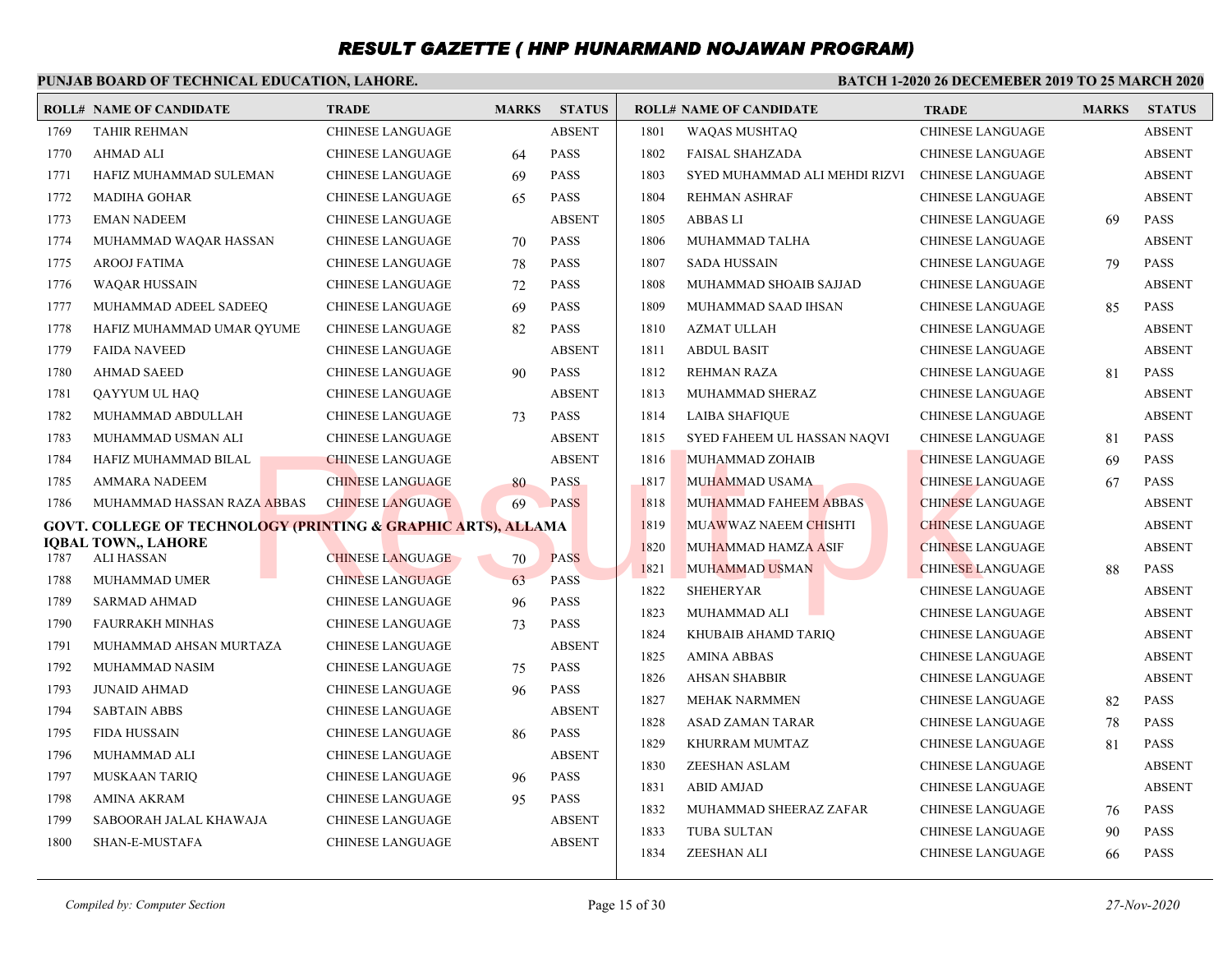## **PUNJAB BOARD OF TECHNICAL EDUCATION, LAHORE.**

|      | <b>ROLL# NAME OF CANDIDATE</b>                    | <b>TRADE</b>            | <b>MARKS</b> | <b>STATUS</b> |      | <b>ROLL# NAME OF CANDIDATE</b> | <b>TRADE</b>            | <b>MARKS</b> | <b>STATUS</b> |
|------|---------------------------------------------------|-------------------------|--------------|---------------|------|--------------------------------|-------------------------|--------------|---------------|
| 1835 | <b>NOUREEN ZEHRA</b>                              | <b>CHINESE LANGUAGE</b> | 79           | <b>PASS</b>   | 1868 | MUHAMMAD IRFAN                 | <b>CHINESE LANGUAGE</b> | 64           | <b>PASS</b>   |
| 1836 | <b>ASIF MUNIR</b>                                 | <b>CHINESE LANGUAGE</b> |              | <b>ABSENT</b> | 1869 | <b>ABDUL QAYYUM</b>            | <b>CHINESE LANGUAGE</b> | 68           | <b>PASS</b>   |
|      | <b>GOVERNMENT COLLEGE OF TECHNOLOGY, , LAYYAH</b> |                         |              |               | 1870 | <b>TANVEER ABBAS</b>           | CHINESE LANGUAGE        | 69           | <b>PASS</b>   |
| 1837 | MUHAMMAD ATEEO                                    | <b>CHINESE LANGUAGE</b> | 69           | <b>PASS</b>   | 1871 | <b>BILAL AHMAD</b>             | <b>CHINESE LANGUAGE</b> |              | <b>ABSENT</b> |
| 1838 | MUHAMMAD UBAID UR REHMAN                          | <b>CHINESE LANGUAGE</b> |              | <b>ABSENT</b> | 1872 | <b>IQRA HAMID</b>              | <b>CHINESE LANGUAGE</b> | 86           | <b>PASS</b>   |
| 1839 | MUHAMMAD SOHAIL                                   | <b>CHINESE LANGUAGE</b> | 69           | <b>PASS</b>   | 1873 | <b>MAIRA KHAN</b>              | <b>CHINESE LANGUAGE</b> | 87           | <b>PASS</b>   |
| 1840 | MUHAMMAD ADREES                                   | <b>CHINESE LANGUAGE</b> | 81           | <b>PASS</b>   | 1874 | <b>KIRAN</b>                   | <b>CHINESE LANGUAGE</b> | 72           | <b>PASS</b>   |
| 1841 | <b>MUHAMMAD YOUNAS</b>                            | <b>CHINESE LANGUAGE</b> | 86           | <b>PASS</b>   | 1875 | <b>RIMSH ANAM</b>              | <b>CHINESE LANGUAGE</b> | 73           | <b>PASS</b>   |
| 1842 | MUHAMMAD RASHID                                   | <b>CHINESE LANGUAGE</b> |              | <b>ABSENT</b> | 1876 | MUHAMMAD UMER MEHBOOB          | <b>CHINESE LANGUAGE</b> | 71           | <b>PASS</b>   |
| 1843 | MUHAMMAD UMAR FAROOQ                              | <b>CHINESE LANGUAGE</b> | 74           | <b>PASS</b>   | 1877 | <b>GHULAM YOUNIS</b>           | <b>CHINESE LANGUAGE</b> | 66           | <b>PASS</b>   |
| 1844 | <b>ABDUL SALAM</b>                                | <b>CHINESE LANGUAGE</b> | 72           | <b>PASS</b>   | 1878 | MUHAMMAD JAMIL                 | <b>CHINESE LANGUAGE</b> | 68           | <b>PASS</b>   |
| 1845 | <b>ZAMEER ABBAS</b>                               | <b>CHINESE LANGUAGE</b> |              | <b>ABSENT</b> | 1879 | ZEESHAN IQBAL QURESHI          | <b>CHINESE LANGUAGE</b> | 76           | <b>PASS</b>   |
| 1846 | <b>WAQAR AHMED</b>                                | <b>CHINESE LANGUAGE</b> | 71           | <b>PASS</b>   | 1880 | <b>AROOJ AHMAD</b>             | <b>CHINESE LANGUAGE</b> |              | <b>ABSENT</b> |
| 1847 | <b>HASSAN RAZA</b>                                | <b>CHINESE LANGUAGE</b> |              | <b>ABSENT</b> | 1881 | <b>FAREESA AMEER</b>           | CHINESE LANGUAGE        |              | <b>ABSENT</b> |
| 1848 | <b>NAVEED HUSSAIN</b>                             | <b>CHINESE LANGUAGE</b> | 68           | <b>PASS</b>   | 1882 | <b>SABA TUFAIL</b>             | <b>CHINESE LANGUAGE</b> |              | <b>ABSENT</b> |
| 1849 | <b>SHAKTER IQBAL</b>                              | <b>CHINESE LANGUAGE</b> | 79           | <b>PASS</b>   | 1883 | <b>SADIA BIBI</b>              | <b>CHINESE LANGUAGE</b> |              | <b>ABSENT</b> |
| 1850 | MUHAMMAD SAJID TOUSEEF                            | <b>CHINESE LANGUAGE</b> |              | <b>ABSENT</b> | 1884 | <b>MEHVISH BATOOL</b>          | <b>CHINESE LANGUAGE</b> |              | <b>ABSENT</b> |
| 1851 | <b>FAISAL REHMAN</b>                              | <b>CHINESE LANGUAGE</b> |              | <b>ABSENT</b> | 1885 | MUHAMMAD UBAID KHALID          | <b>CHINESE LANGUAGE</b> | 74           | <b>PASS</b>   |
| 1852 | <b>FERWA TARIQ</b>                                | <b>CHINESE LANGUAGE</b> |              | <b>ABSENT</b> | 1886 | <b>MUHAMMAD SAEED</b>          | <b>CHINESE LANGUAGE</b> |              | <b>ABSENT</b> |
| 1853 | MUHAMMAD YOUSAF                                   | <b>CHINESE LANGUAGE</b> |              | <b>ABSENT</b> | 1887 | MUHAMMAD AWAIS ZEESHAN         | <b>CHINESE LANGUAGE</b> | 75           | <b>PASS</b>   |
| 1854 | <b>SANA SARFARZ</b>                               | <b>CHINESE LANGUAGE</b> |              | <b>ABSENT</b> | 1888 | MUHAMMAD SUFFIAN RAZA          | <b>CHINESE LANGUAGE</b> |              | <b>ABSENT</b> |
| 1855 | <b>SANA ULLAH</b>                                 | <b>CHINESE LANGUAGE</b> |              | <b>ABSENT</b> | 1889 | <b>KASHIF HANIF</b>            | <b>CHINESE LANGUAGE</b> |              | <b>ABSENT</b> |
| 1856 | <b>FAZEELA SALEEM</b>                             | <b>CHINESE LANGUAGE</b> |              | <b>ABSENT</b> | 1890 | <b>WAJID ALI</b>               | <b>CHINESE LANGUAGE</b> | 70           | <b>PASS</b>   |
| 1857 | MUHAMMAD ALI RAZA                                 | <b>CHINESE LANGUAGE</b> |              | <b>ABSENT</b> | 1891 | <b>USAMA ISHAQ</b>             | <b>CHINESE LANGUAGE</b> |              | <b>ABSENT</b> |
| 1858 | MUHAMMAD SULEMAN                                  | CHINESE LANGUAGE        | 72           | <b>PASS</b>   | 1892 | <b>OAMAR ABBAS</b>             | <b>CHINESE LANGUAGE</b> | 77           | <b>PASS</b>   |
| 1859 | MUHAMMAD UMAIR HAFEEZ                             | <b>CHINESE LANGUAGE</b> | 74           | <b>PASS</b>   | 1893 | YASIR ALI                      | <b>CHINESE LANGUAGE</b> | 76           | <b>PASS</b>   |
| 1860 | MUHAMMAD SHEHZAD                                  | CHINESE LANGUAGE        |              | <b>ABSENT</b> | 1894 | <b>FALAK SHER</b>              | <b>CHINESE LANGUAGE</b> | 75           | <b>PASS</b>   |
| 1861 | <b>IMTIAZ HUSSAIN</b>                             | <b>CHINESE LANGUAGE</b> |              | <b>ABSENT</b> | 1895 | <b>SHAFIQ UR REHMAN</b>        | <b>CHINESE LANGUAGE</b> | 80           | <b>PASS</b>   |
| 1862 | MUHAMMAD AQEEL                                    | <b>CHINESE LANGUAGE</b> | 73           | <b>PASS</b>   | 1896 | MUHAMMAD ZESHAN                | CHINESE LANGUAGE        | 69           | <b>PASS</b>   |
| 1863 | MUHAMMAD ISMAIL                                   | <b>CHINESE LANGUAGE</b> |              | <b>ABSENT</b> | 1897 | ABDUL WAHAB ALI                | <b>CHINESE LANGUAGE</b> |              | <b>ABSENT</b> |
| 1864 | <b>HASNAIN ABBAS</b>                              | CHINESE LANGUAGE        | 71           | <b>PASS</b>   | 1898 | MUHAMMAD NOMAN                 | CHINESE LANGUAGE        | 66           | <b>PASS</b>   |
| 1865 | <b>SHER USAMA</b>                                 | <b>CHINESE LANGUAGE</b> |              | <b>ABSENT</b> | 1899 | <b>USAMA GHAFFAR</b>           | <b>CHINESE LANGUAGE</b> | 64           | <b>PASS</b>   |
| 1866 | <b>SOHAIL AHMAD</b>                               | <b>CHINESE LANGUAGE</b> |              | <b>ABSENT</b> | 1900 | SYED GHAZI SHERWAN NAQVI       | <b>CHINESE LANGUAGE</b> | 81           | <b>PASS</b>   |
| 1867 | AMJAD ALI                                         | <b>CHINESE LANGUAGE</b> |              | <b>ABSENT</b> | 1901 | <b>SYED SHAHROZ BUKHARI</b>    | <b>CHINESE LANGUAGE</b> |              | <b>ABSENT</b> |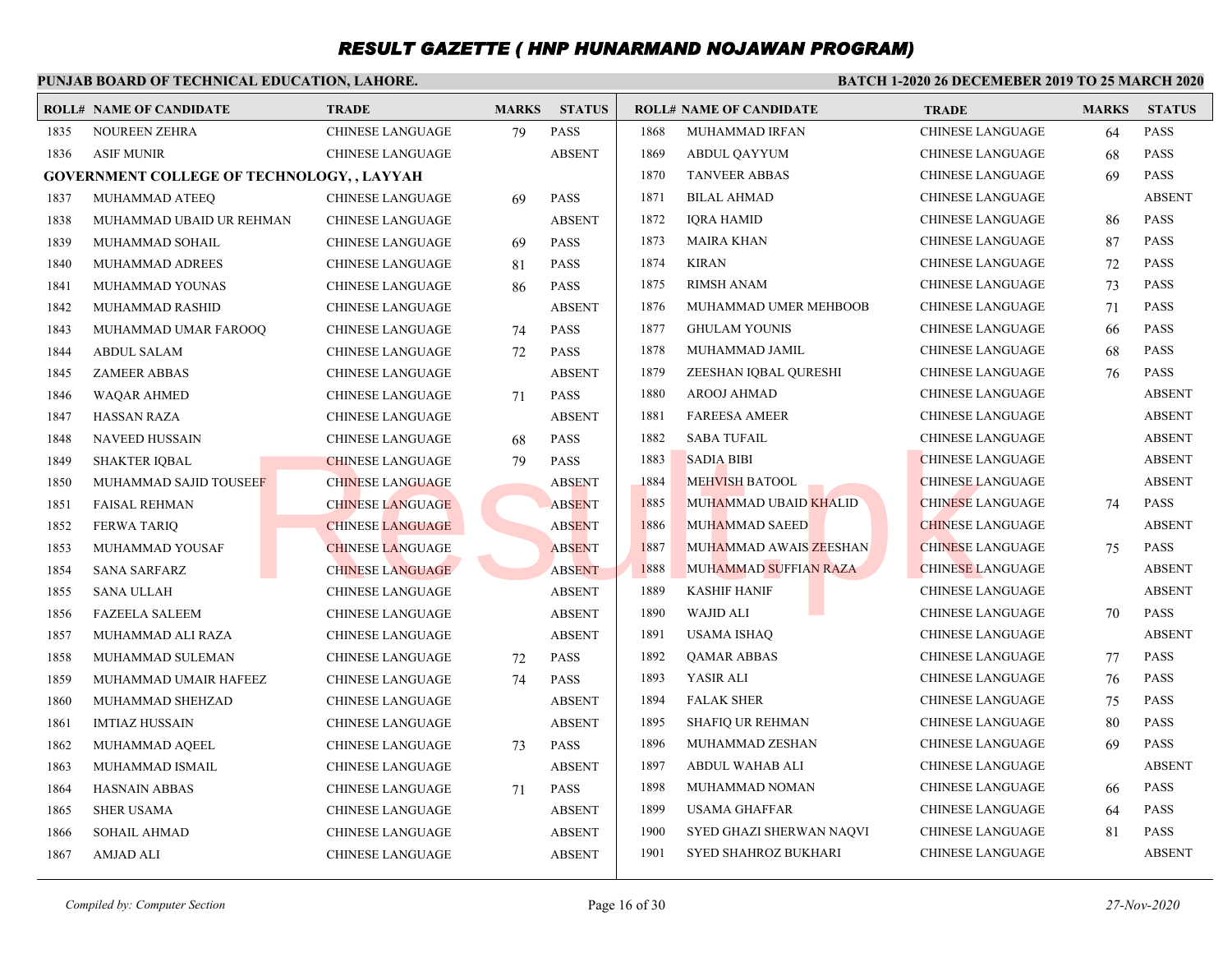### **PUNJAB BOARD OF TECHNICAL EDUCATION, LAHORE.**

|      | <b>ROLL# NAME OF CANDIDATE</b> | <b>TRADE</b>            | <b>MARKS</b> | <b>STATUS</b> |               | <b>ROLL# NAME OF CANDIDATE</b>                               | <b>TRADE</b>            | <b>MARKS</b> | <b>STATUS</b> |
|------|--------------------------------|-------------------------|--------------|---------------|---------------|--------------------------------------------------------------|-------------------------|--------------|---------------|
| 1902 | <b>TERZAHA SHAMOON</b>         | <b>CHINESE LANGUAGE</b> | 71           | <b>PASS</b>   | 1936          | <b>IRSHAD HUSSAIN</b>                                        | <b>CHINESE LANGUAGE</b> |              | FAIL          |
| 1903 | HINZA FAIZ                     | <b>CHINESE LANGUAGE</b> | 84           | <b>PASS</b>   |               | GOVERNMENT COLLEGE OF THECHNOLOGY, MULTAN, QASIM PUR COLONY, |                         |              |               |
| 1904 | MUHAMMAD JAHANZAIB             | CHINESE LANGUAGE        |              | <b>ABSENT</b> | <b>MULTAN</b> |                                                              |                         |              |               |
| 1905 | <b>ZAHEER</b>                  | <b>CHINESE LANGUAGE</b> |              | <b>ABSENT</b> | 1937          | <b>MONIB SHAHZAD</b>                                         | <b>CHINESE LANGUAGE</b> | 65           | <b>PASS</b>   |
| 1906 | <b>ADIL HASNAIN</b>            | CHINESE LANGUAGE        | 72           | <b>PASS</b>   | 1938          | SOHAIL ANJUM                                                 | <b>CHINESE LANGUAGE</b> |              | <b>ABSENT</b> |
| 1907 | <b>ATIBA ARSHAD</b>            | <b>CHINESE LANGUAGE</b> |              | <b>ABSENT</b> | 1939          | <b>SAJID AZIZ</b>                                            | <b>CHINESE LANGUAGE</b> | 70           | <b>PASS</b>   |
| 1908 | <b>FABIA SULTAN</b>            | <b>CHINESE LANGUAGE</b> |              | <b>ABSENT</b> | 1940          | <b>ABDUL ROUF</b>                                            | <b>CHINESE LANGUAGE</b> | 69           | <b>PASS</b>   |
| 1909 | MOHAMMAD DILSHAD               | <b>CHINESE LANGUAGE</b> | 68           | <b>PASS</b>   | 1941          | <b>KASHIF AMANAT</b>                                         | <b>CHINESE LANGUAGE</b> | 70           | <b>PASS</b>   |
| 1910 | <b>SEHRISH FATIMA</b>          | <b>CHINESE LANGUAGE</b> |              | <b>ABSENT</b> | 1942          | <b>SHAH ZIB</b>                                              | <b>CHINESE LANGUAGE</b> |              | <b>ABSENT</b> |
| 1911 | <b>IQRA MARYYAM</b>            | CHINESE LANGUAGE        |              | <b>ABSENT</b> | 1943          | MUHAMMAD WASEEM AKBAR                                        | <b>CHINESE LANGUAGE</b> | 67           | <b>PASS</b>   |
| 1912 | <b>SANA KHAN</b>               | <b>CHINESE LANGUAGE</b> |              | <b>ABSENT</b> | 1944          | <b>AHMAD SAEED</b>                                           | <b>CHINESE LANGUAGE</b> | 75           | PASS          |
| 1913 | MUHAMMAD ZUBAIR                | <b>CHINESE LANGUAGE</b> |              | <b>ABSENT</b> | 1945          | QAZI MUHAMMAD WAQAR QURESHI                                  | <b>CHINESE LANGUAGE</b> | 78           | <b>PASS</b>   |
| 1914 | <b>MUHAMMAD IRFAN</b>          | <b>CHINESE LANGUAGE</b> |              | <b>ABSENT</b> | 1946          | <b>SHAHBAZ ASHRAF</b>                                        | <b>CHINESE LANGUAGE</b> | 80           | PASS          |
| 1915 | MUHAMMAD HAMID WASEEM          | <b>CHINESE LANGUAGE</b> | 69           | PASS          | 1947          | <b>AMIR TASLEEM</b>                                          | CHINESE LANGUAGE        | 68           | <b>PASS</b>   |
| 1916 | <b>MINAHIL KHAN</b>            | <b>CHINESE LANGUAGE</b> | 89           | <b>PASS</b>   | 1948          | YASIR TOSEEF                                                 | <b>CHINESE LANGUAGE</b> | 70           | <b>PASS</b>   |
| 1917 | MUHAMMAD HAMZA                 | <b>CHINESE LANGUAGE</b> | 80           | <b>PASS</b>   | 1949          | <b>ALI RAZA</b>                                              | <b>CHINESE LANGUAGE</b> | 64           | <b>PASS</b>   |
| 1918 | <b>MUBASHIR NAWAZ</b>          | <b>CHINESE LANGUAGE</b> |              | <b>ABSENT</b> | 1950          | <b>MUHAMMAD YASIR</b>                                        | <b>CHINESE LANGUAGE</b> | 90           | <b>PASS</b>   |
| 1919 | <b>HASSAN ARIF</b>             | <b>CHINESE LANGUAGE</b> |              | <b>ABSENT</b> | 1951          | <b>HAMZA SABIR</b>                                           | <b>CHINESE LANGUAGE</b> | 70           | PASS          |
| 1920 | MUHAMMAD SHAHBAZ               | <b>CHINESE LANGUAGE</b> |              | <b>ABSENT</b> | 1952          | <b>ABDUL MAJID</b>                                           | <b>CHINESE LANGUAGE</b> |              | <b>ABSENT</b> |
| 1921 | <b>ATTIF RAMZAN</b>            | <b>CHINESE LANGUAGE</b> | 70           | <b>PASS</b>   | 1953          | <b>KASHIF SAGHEER</b>                                        | <b>CHINESE LANGUAGE</b> | 89           | <b>PASS</b>   |
| 1922 | <b>MUHAMMAD RIZWAN</b>         | <b>CHINESE LANGUAGE</b> | 73           | <b>PASS</b>   | 1954          | <b>ALI RAZA</b>                                              | <b>CHINESE LANGUAGE</b> | 70           | <b>PASS</b>   |
| 1923 | NIMRA KOUSAR                   | <b>CHINESE LANGUAGE</b> |              | <b>ABSENT</b> | 1955          | <b>AHFIZ RANA SHEHRYAR</b>                                   | <b>CHINESE LANGUAGE</b> | 88           | <b>PASS</b>   |
| 1924 | <b>MUHAMMAD UMAR</b>           | <b>CHINESE LANGUAGE</b> |              | <b>ABSENT</b> | 1956          | MUHAMMAD IMRAN                                               | <b>CHINESE LANGUAGE</b> |              | <b>ABSENT</b> |
| 1925 | MUHAMMAD UMAIR HASSAN          | <b>CHINESE LANGUAGE</b> |              | <b>ABSENT</b> | 1957          | SOHAIL ALI                                                   | <b>CHINESE LANGUAGE</b> | 68           | <b>PASS</b>   |
| 1926 | ASAD ULLAH KHAN                | <b>CHINESE LANGUAGE</b> |              | <b>ABSENT</b> | 1958          | MUHAMMAD TOUFIQ                                              | <b>CHINESE LANGUAGE</b> | 68           | <b>PASS</b>   |
| 1927 | MOEEZ REHMAN                   | <b>CHINESE LANGUAGE</b> |              | <b>ABSENT</b> | 1959          | MUHAMMAD USAMA                                               | <b>CHINESE LANGUAGE</b> | 76           | <b>PASS</b>   |
| 1928 | MUHAMMAD TARIQ                 | <b>CHINESE LANGUAGE</b> | 72           | <b>PASS</b>   | 1960          | MUHAMMAD AWAIS                                               | <b>CHINESE LANGUAGE</b> | 74           | <b>PASS</b>   |
| 1929 | MUHAMMAD ASAD                  | <b>CHINESE LANGUAGE</b> |              | <b>ABSENT</b> | 1961          | <b>HAIDER HAMEED</b>                                         | <b>CHINESE LANGUAGE</b> | 70           | <b>PASS</b>   |
| 1930 | MUHAMMAD BILAL                 | <b>CHINESE LANGUAGE</b> | 63           | <b>PASS</b>   | 1962          | MUHAMMAD BILAL                                               | <b>CHINESE LANGUAGE</b> | 67           | <b>PASS</b>   |
| 1931 | MUHAMMAD ARSLAN                | <b>CHINESE LANGUAGE</b> | 65           | <b>PASS</b>   | 1963          | <b>ABDULLAH</b>                                              | <b>CHINESE LANGUAGE</b> | 71           | <b>PASS</b>   |
| 1932 | <b>MUHAMMAD RAZA</b>           | <b>CHINESE LANGUAGE</b> | 83           | <b>PASS</b>   | 1964          | MUHAMMAD WASEEM                                              | <b>CHINESE LANGUAGE</b> | 72           | <b>PASS</b>   |
| 1933 | <b>AZHAR HUSSAIN</b>           | CHINESE LANGUAGE        | 65           | <b>PASS</b>   | 1965          | MUHAMMAD KASHIF NAWAZ                                        | <b>CHINESE LANGUAGE</b> |              | <b>ABSENT</b> |
| 1934 | MUHAMMAD MUQRAB KHAN           | <b>CHINESE LANGUAGE</b> |              | <b>ABSENT</b> | 1966          | MUHAMMAD SHEHAR YAR                                          | <b>CHINESE LANGUAGE</b> | 75           | <b>PASS</b>   |
| 1935 | MUHAMMAD HUZAIFA HABIB         | <b>CHINESE LANGUAGE</b> | 86           | <b>PASS</b>   | 1967          | MUHAMMAD SIDDIO                                              | <b>CHINESE LANGUAGE</b> | 72           | <b>PASS</b>   |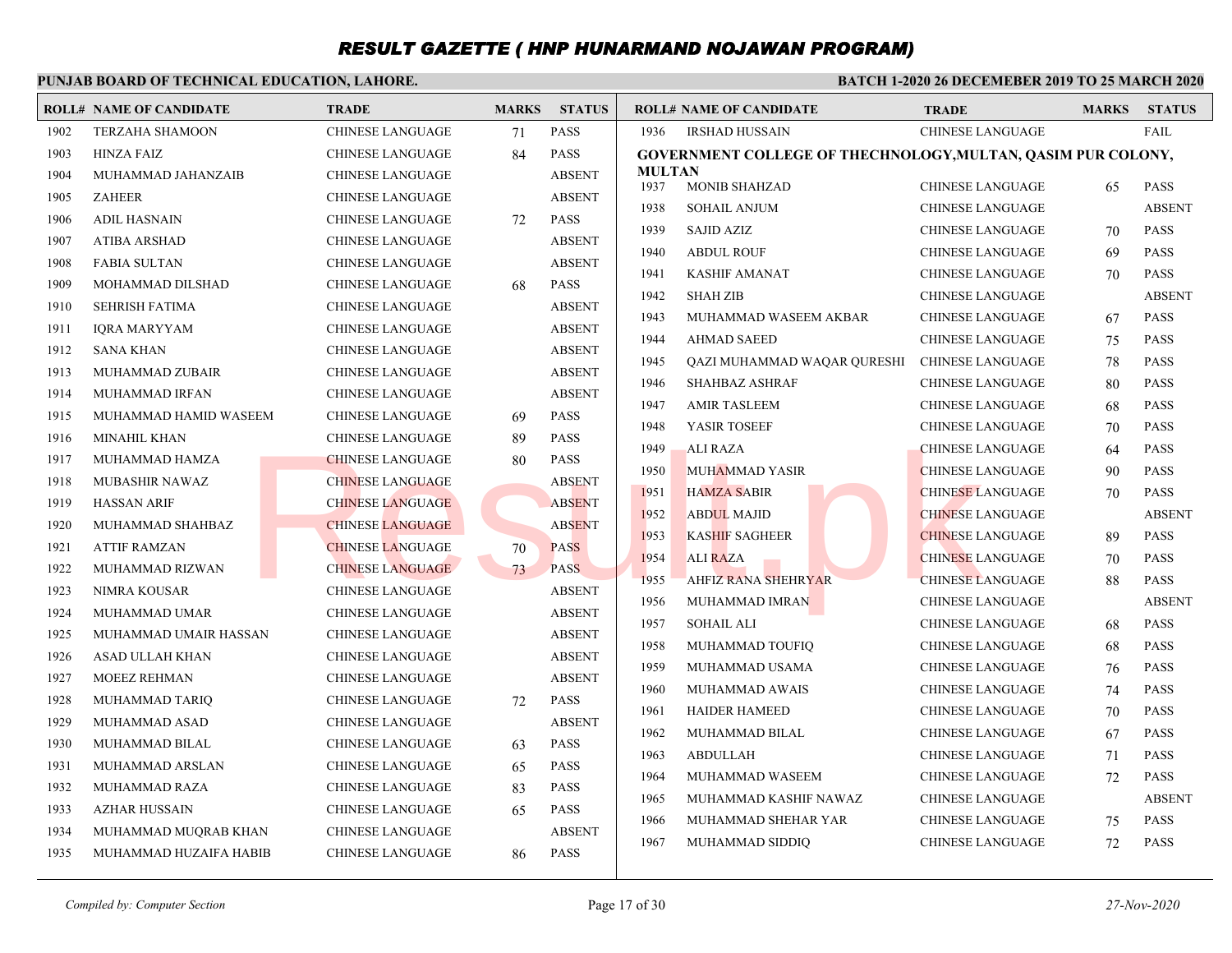## **PUNJAB BOARD OF TECHNICAL EDUCATION, LAHORE.**

|      | <b>ROLL# NAME OF CANDIDATE</b> | <b>TRADE</b>            | <b>MARKS</b> | <b>STATUS</b> |      | <b>ROLL# NAME OF CANDIDATE</b>                                 | <b>TRADE</b>            | <b>MARKS</b> | <b>STATUS</b> |
|------|--------------------------------|-------------------------|--------------|---------------|------|----------------------------------------------------------------|-------------------------|--------------|---------------|
| 1968 | MUHAMMAD USMAN SAEED           | <b>CHINESE LANGUAGE</b> | 69           | <b>PASS</b>   | 2002 | MUHAMMAD DANISH                                                | <b>CHINESE LANGUAGE</b> | 69           | <b>PASS</b>   |
| 1969 | MUHAMMAD USAMA                 | <b>CHINESE LANGUAGE</b> | 68           | <b>PASS</b>   | 2003 | MUHAMMAD ADEEL                                                 | <b>CHINESE LANGUAGE</b> | 69           | <b>PASS</b>   |
| 1970 | SAMI ULLAH KHAN                | <b>CHINESE LANGUAGE</b> | 69           | <b>PASS</b>   | 2004 | <b>BARKAT ALI</b>                                              | <b>CHINESE LANGUAGE</b> | 76           | <b>PASS</b>   |
| 1971 | <b>ASIF AMANAT</b>             | <b>CHINESE LANGUAGE</b> | 69           | <b>PASS</b>   | 2005 | RAO MUHAMMAD FAISAL SHAKIR                                     | <b>CHINESE LANGUAGE</b> | 74           | <b>PASS</b>   |
| 1972 | <b>AMEER HAMZA</b>             | <b>CHINESE LANGUAGE</b> | 74           | <b>PASS</b>   | 2006 | <b>NAVEED AHMAD</b>                                            | <b>CHINESE LANGUAGE</b> | 69           | <b>PASS</b>   |
| 1973 | WAQAR AHSAN                    | <b>CHINESE LANGUAGE</b> | 76           | <b>PASS</b>   | 2007 | MEHRAN MUSTAFA                                                 | <b>CHINESE LANGUAGE</b> | 91           | <b>PASS</b>   |
| 1974 | HAFIZ MUHAMMAD SHAHZAD         | <b>CHINESE LANGUAGE</b> | 78           | <b>PASS</b>   | 2008 | MUHAMMAD WASIQ RAFIQ                                           | <b>CHINESE LANGUAGE</b> | 86           | <b>PASS</b>   |
| 1975 | <b>WAJID NAWAZ</b>             | <b>CHINESE LANGUAGE</b> | 65           | <b>PASS</b>   | 2009 | <b>ARSLAN SHOUKAT</b>                                          | <b>CHINESE LANGUAGE</b> | 69           | <b>PASS</b>   |
| 1976 | SHEHANSHAH HUSSAIN             | <b>CHINESE LANGUAGE</b> |              | <b>ABSENT</b> | 2010 | <b>ARSLAN KHAN</b>                                             | <b>CHINESE LANGUAGE</b> | 70           | <b>PASS</b>   |
| 1977 | <b>SYED RASHID HASSAN</b>      | <b>CHINESE LANGUAGE</b> | 68           | <b>PASS</b>   | 2011 | MUHAMMAD ANAS RIZWAN                                           | <b>CHINESE LANGUAGE</b> | 68           | <b>PASS</b>   |
| 1978 | MUHAMMAD RASHID                | <b>CHINESE LANGUAGE</b> | 73           | <b>PASS</b>   | 2012 | MUHAMMAD HUZAIFA                                               | <b>CHINESE LANGUAGE</b> | 66           | <b>PASS</b>   |
| 1979 | ASAD AMANAT ALI                | <b>CHINESE LANGUAGE</b> | 73           | <b>PASS</b>   | 2013 | MUHAMMAD DANIYAL WAHEED                                        | <b>CHINESE LANGUAGE</b> | 69           | <b>PASS</b>   |
| 1980 | <b>MUQEET IQBAL</b>            | <b>CHINESE LANGUAGE</b> | 76           | <b>PASS</b>   | 2014 | RAFAQAT ALI                                                    | <b>CHINESE LANGUAGE</b> | 68           | <b>PASS</b>   |
| 1981 | NASIR HAMAS ISLAM              | <b>CHINESE LANGUAGE</b> | 78           | <b>PASS</b>   | 2015 | <b>AAMIR SHAHZAD</b>                                           | <b>CHINESE LANGUAGE</b> | 65           | <b>PASS</b>   |
| 1982 | <b>WASEEM RIAZ</b>             | <b>CHINESE LANGUAGE</b> | 85           | <b>PASS</b>   | 2016 | MUHAMMAD ARBAZ KHAN                                            | <b>CHINESE LANGUAGE</b> |              | <b>ABSENT</b> |
| 1983 | <b>MUHAMMAD AWAIS</b>          | <b>CHINESE LANGUAGE</b> | 83           | <b>PASS</b>   | 2017 | MUHAMMAD HASEEB UL HASSAN                                      | <b>CHINESE LANGUAGE</b> | 70           | <b>PASS</b>   |
| 1984 | HUSSNAIN ABBAS                 | <b>CHINESE LANGUAGE</b> | 89           | <b>PASS</b>   | 2018 | <b>ADNAN ASLAM</b>                                             | <b>CHINESE LANGUAGE</b> | 71           | <b>PASS</b>   |
| 1985 | MUHAMMAD MOHSAN                | <b>CHINESE LANGUAGE</b> | 84           | <b>PASS</b>   | 2019 | MUHAMMAD AHMAD                                                 | <b>CHINESE LANGUAGE</b> | 68           | <b>PASS</b>   |
| 1986 | MUHAMMAD WAQAS                 | <b>CHINESE LANGUAGE</b> | 84           | <b>PASS</b>   | 2020 | MUHAMMAD SHAHROZ KHAN                                          | <b>CHINESE LANGUAGE</b> | 77           | <b>PASS</b>   |
| 1987 | <b>FAISAL SHOAIB</b>           | <b>CHINESE LANGUAGE</b> | 88           | <b>PASS</b>   | 2021 | MUHAMMAD ZEESHAN                                               | <b>CHINESE LANGUAGE</b> | 82           | <b>PASS</b>   |
| 1988 | MUHAMMAD KASHIF                | <b>CHINESE LANGUAGE</b> | 86           | <b>PASS</b>   | 2022 | <b>MUNIBA KANWAL</b>                                           | <b>CHINESE LANGUAGE</b> | 90           | <b>PASS</b>   |
| 1989 | HUMAYOUN RASHEED               | <b>CHINESE LANGUAGE</b> | 75           | <b>PASS</b>   | 2023 | <b>AYESHA KIRAN MUNIR</b>                                      | <b>CHINESE LANGUAGE</b> |              | <b>ABSENT</b> |
| 1990 | <b>GHAZANFAR ALI</b>           | <b>CHINESE LANGUAGE</b> | 69           | <b>PASS</b>   | 2024 | <b>AFSHAN MUNIR</b>                                            | <b>CHINESE LANGUAGE</b> |              | <b>ABSENT</b> |
| 1991 | <b>DANISH ISHAQ</b>            | <b>CHINESE LANGUAGE</b> | 67           | <b>PASS</b>   | 2025 | <b>IRAM MUNIR</b>                                              | <b>CHINESE LANGUAGE</b> |              | <b>ABSENT</b> |
| 1992 | MUHAMMAD WAQAS                 | <b>CHINESE LANGUAGE</b> | 69           | <b>PASS</b>   | 2026 | MOMAL                                                          | <b>CHINESE LANGUAGE</b> | 71           | <b>PASS</b>   |
| 1993 | MUHAMMAD AHMED UMAR            | <b>CHINESE LANGUAGE</b> | 76           | <b>PASS</b>   |      | GOVERNMENT TECHNICAL TRAINING INSTITUTE, KHANEWAL ROAD, MULTAN |                         |              |               |
| 1994 | MUHAMMAD QADEER                | <b>CHINESE LANGUAGE</b> | 91           | <b>PASS</b>   | 2027 | <b>ATTEQ UR RAHMAN</b>                                         | <b>CHINESE LANGUAGE</b> | 91           | <b>PASS</b>   |
| 1995 | REHAN RIAZ                     | <b>CHINESE LANGUAGE</b> | 88           | <b>PASS</b>   | 2028 | MUHAMMAD JAMEEL                                                | <b>CHINESE LANGUAGE</b> | 91           | <b>PASS</b>   |
| 1996 | <b>SHAHZAIB ANWAR</b>          | <b>CHINESE LANGUAGE</b> | 74           | <b>PASS</b>   | 2029 | MUHAMMAD DANYAL TAJAMMUL                                       | <b>CHINESE LANGUAGE</b> | 62           | <b>PASS</b>   |
| 1997 | <b>KASHIF RAZA</b>             | CHINESE LANGUAGE        | 88           | <b>PASS</b>   | 2030 | MUHAMMAD USAMA KHAN                                            | <b>CHINESE LANGUAGE</b> |              | <b>ABSENT</b> |
| 1998 | HAIDER ALI ANWAR               | <b>CHINESE LANGUAGE</b> | 77           | <b>PASS</b>   | 2031 | MUHAMMAD KHALID                                                | <b>CHINESE LANGUAGE</b> |              | <b>ABSENT</b> |
| 1999 | <b>IFTIKHAR UL HASSAN</b>      | CHINESE LANGUAGE        | 69           | <b>PASS</b>   | 2032 | <b>ABDUL BASIT</b>                                             | <b>CHINESE LANGUAGE</b> |              | <b>ABSENT</b> |
| 2000 | <b>ATIF HUSSAIN</b>            | <b>CHINESE LANGUAGE</b> | 70           | <b>PASS</b>   | 2033 | <b>DILAWAR ALI</b>                                             | <b>CHINESE LANGUAGE</b> | 81           | <b>PASS</b>   |
| 2001 | <b>AHMAD TAUFIQUE</b>          | <b>CHINESE LANGUAGE</b> |              | <b>ABSENT</b> | 2034 | MUHAMMAD AKIF SHARIF                                           | <b>CHINESE LANGUAGE</b> |              | <b>ABSENT</b> |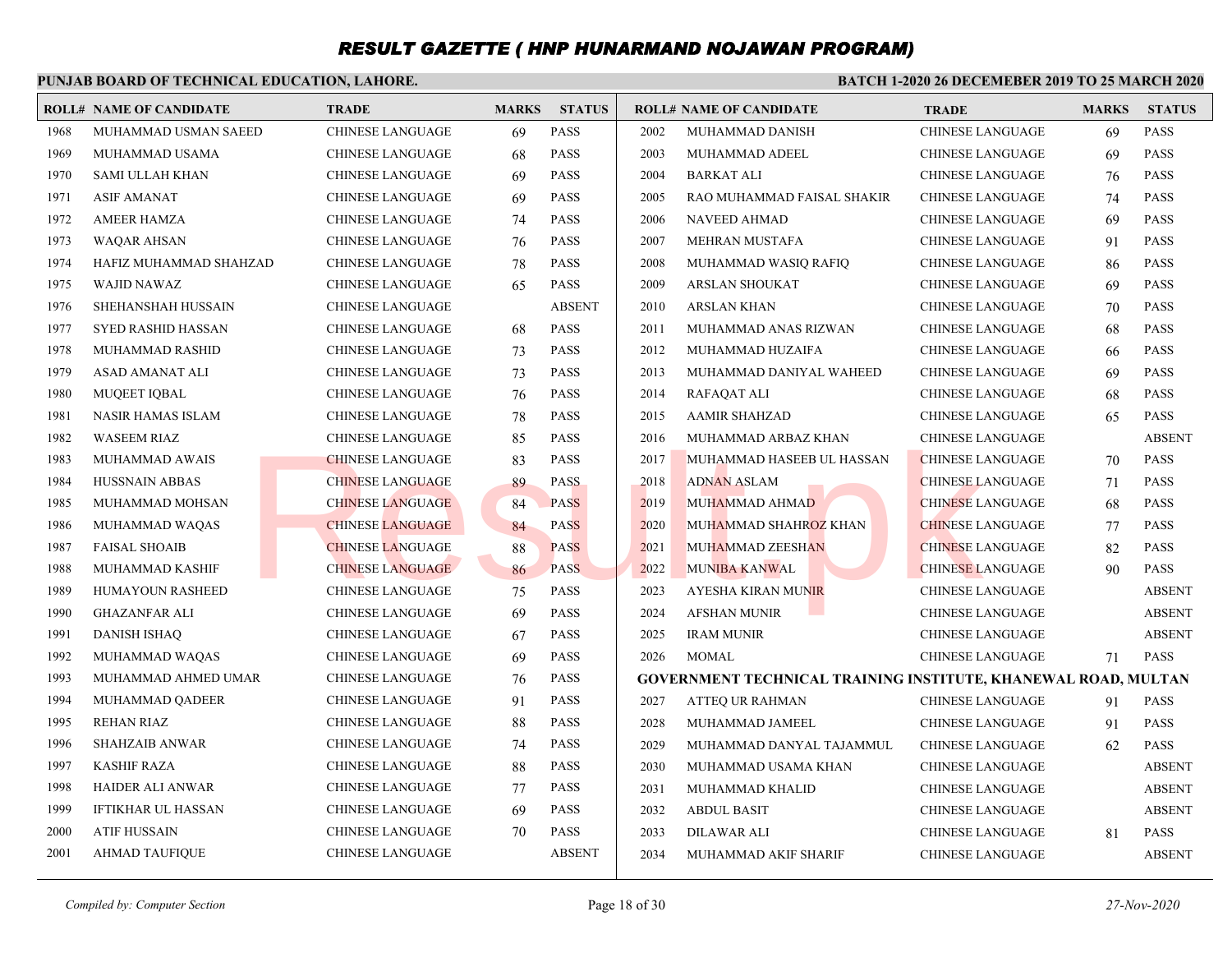#### **PUNJAB BOARD OF TECHNICAL EDUCATION, LAHORE. BATCH 1-2020 26 DECEMEBER 2019 TO 25 MARCH 2020 ROLL# NAME OF CANDIDATE TRADE MARKS STATUS ROLL# NAME OF CANDIDATE TRADE MARKS STATUS** 2035 SYED ANNS MUMTAZ CHINESE LANGUAGE ABSENT 2036 HAMZA ASHRAF CHINESE LANGUAGE 93 PASS 2037 IMTIAZ HUSSAIN CHINESE LANGUAGE 81 PASS 2038 MUBASHIR ALI CHINESE LANGUAGE ABSENT 2039 HASNAIN MOAWIA CHINESE LANGUAGE ABSENT 2040 MUHAMMAD ISHFAQ CHINESE LANGUAGE ABSENT 2041 MUHAMMAD TALAL CHINESE LANGUAGE ABSENT 2042 MUHAMMAD ASGHAR CHINESE LANGUAGE 81 PASS 2043 MUHAMMAD MOHSIN ABBAS CHINESE LANGUAGE 61 PASS 2044 MUHAMMAD MUDASSIR CHINESE LANGUAGE ABSENT 2045 MUHAMMAD BILAL BUTT CHINESE LANGUAGE ABSENT 2046 RANA SAMMAR ABBAS CHINESE LANGUAGE 64 PASS 2047 MUHAMMAD QAMAR CHINESE LANGUAGE 66 PASS 2048 MUHAMMAD ZEESHAN CHINESE LANGUAGE 65 PASS 2049 MUHAMMAD ADEEB CHINESE LANGUAGE ABSENT 2050 MUHAMMAD MUGHEES CHINESE LANGUAGE ABSENT 2051 MUHAMMAD WAQAR CHINESE LANGUAGE ABSENT 2052 MUHAMMAD BILAL CHINESE LANGUAGE ABSENT 2053 WASEEM AKRAM CHINESE LANGUAGE 61 PASS 2054 MUHAMMAD BILAL ASLAM CHINESE LANGUAGE 97 PASS 2055 MUHAMMAD USAMA ASLAM CHINESE LANGUAGE ABSENT 2056 SHAHAN KARIM CHINESE LANGUAGE ABSENT 2057 MUHAMMAD FAIZAN CHINESE LANGUAGE ABSENT 2058 MUHAMMAD AFTAB ROUF CHINESE LANGUAGE 61 PASS MUHAMMAD HASEEB UR REHMAN CHINESE LANGUAGE ABSENT ABBASI 2059 2060 MOON ALI CHINESE LANGUAGE 66 PASS 2061 MUHAMMAD AHSAN EJAZ SEYAL CHINESE LANGUAGE ABSENT 2062 RAO MUHAMMAD MUDABIR KHAN CHINESE LANGUAGE 60 PASS 2063 MUHAMMAD RIZWAN CHINESE LANGUAGE ABSENT 2064 MUBASHIRA SHOUKAT CHINESE LANGUAGE 97 PASS 2065 MUHAMMAD WARIS ALI CHINESE LANGUAGE ABSENT 2066 MUHAMMAD NADEEM CHINESE LANGUAGE 86 PASS 2067 EHSAN JAAN CHINESE LANGUAGE 60 PASS 2069 ABRAR MAZHAR CHINESE LANGUAGE ABSENT 2070 MUHAMMAD ADNAN CHINESE LANGUAGE ABSENT 2071 RANA ANSAR ABBAS CHINESE LANGUAGE ABSENT 2072 ZEESHAN ASLAM CHINESE LANGUAGE ABSENT 2073 MUJAHID AKRAM CHINESE LANGUAGE ABSENT 2074 MUHAMMAD IMTIAZ KHAN CHINESE LANGUAGE ABSENT 2075 MUHAMMAD ASGHAR CHINESE LANGUAGE 69 PASS 2076 MUHAMMAD KAMRAN CHINESE LANGUAGE ABSENT 2077 MUHAMMAD RASHID CHINESE LANGUAGE 95 PASS 2078 MUHAMMAD QASWAR CHINESE LANGUAGE 65 PASS 2079 BILAL AHMAD CHINESE LANGUAGE ABSENT 2080 MUHAMMAD NOOR CHINESE LANGUAGE ABSENT 2081 MUHAMMAD IRFAN CHINESE LANGUAGE ABSENT 2082 EHTSHAM BASHIR CHINESE LANGUAGE ABSENT 2083 SAIF UR REHMAN NIAZI CHINESE LANGUAGE 88 PASS 2084 MUHAMMAD BILAL CHINESE LANGUAGE 86 PASS 2085 MUHAMMAD ABBAS HAIDER CHINESE LANGUAGE ABSENT 2086 MUHAMMAD UMAR KHAN CHINESE LANGUAGE ABSENT 2087 SOHAIB ATTIQUE CHINESE LANGUAGE ABSENT 2088 MUHAMMAD AWAIS CHINESE LANGUAGE 72 PASS 2089 USAMA SAEED CHINESE LANGUAGE ABSENT 2090 MUHAMMAD FARHAN KHALID CHINESE LANGUAGE ABSENT 2091 AHMAD NAWAZ CHINESE LANGUAGE ABSENT 2092 ASAD ISHFAQ CHINESE LANGUAGE ABSENT 2093 MUHAMMAD AWAIS SIDDIQUE CHINESE LANGUAGE ABSENT 2094 DANISH RAFIQUE CHINESE LANGUAGE ABSENT 2095 ABDUL HAMEED CHINESE LANGUAGE ABSENT **GOVT. COLLEGE OF TECHNOLOGY,, D.G KHAN ROAD, ALI PUR BY PASS,, MUZAFFARGARH** 2096 DANIAL NAWAZ CHINESE LANGUAGE ABSENT 2097 MUHAMMAD AMIR SHAHZAD CHINESE LANGUAGE ABSENT 2098 BILAL KHAN DURRANI CHINESE LANGUAGE ABSENT 2099 USAMA KHAN DURRANI CHINESE LANGUAGE ABSENT CHINESE LANGUAGE<br>
CHINESE LANGUAGE<br>
CHINESE LANGUAGE<br>
CHINESE LANGUAGE<br>
CHINESE LANGUAGE<br>
CHINESE LANGUAGE<br>
CHINESE LANGUAGE<br>
CHINESE LANGUAGE<br>
CHINESE LANGUAGE<br>
CHINESE LANGUAGE<br>
CHINESE LANGUAGE<br>
CHINESE LANGUAGE<br>
2008 M

2068 AWAD ULLAH CHINESE LANGUAGE 91 PASS

2100 MUBASHIR MUKHTIAR CHINESE LANGUAGE ABSENT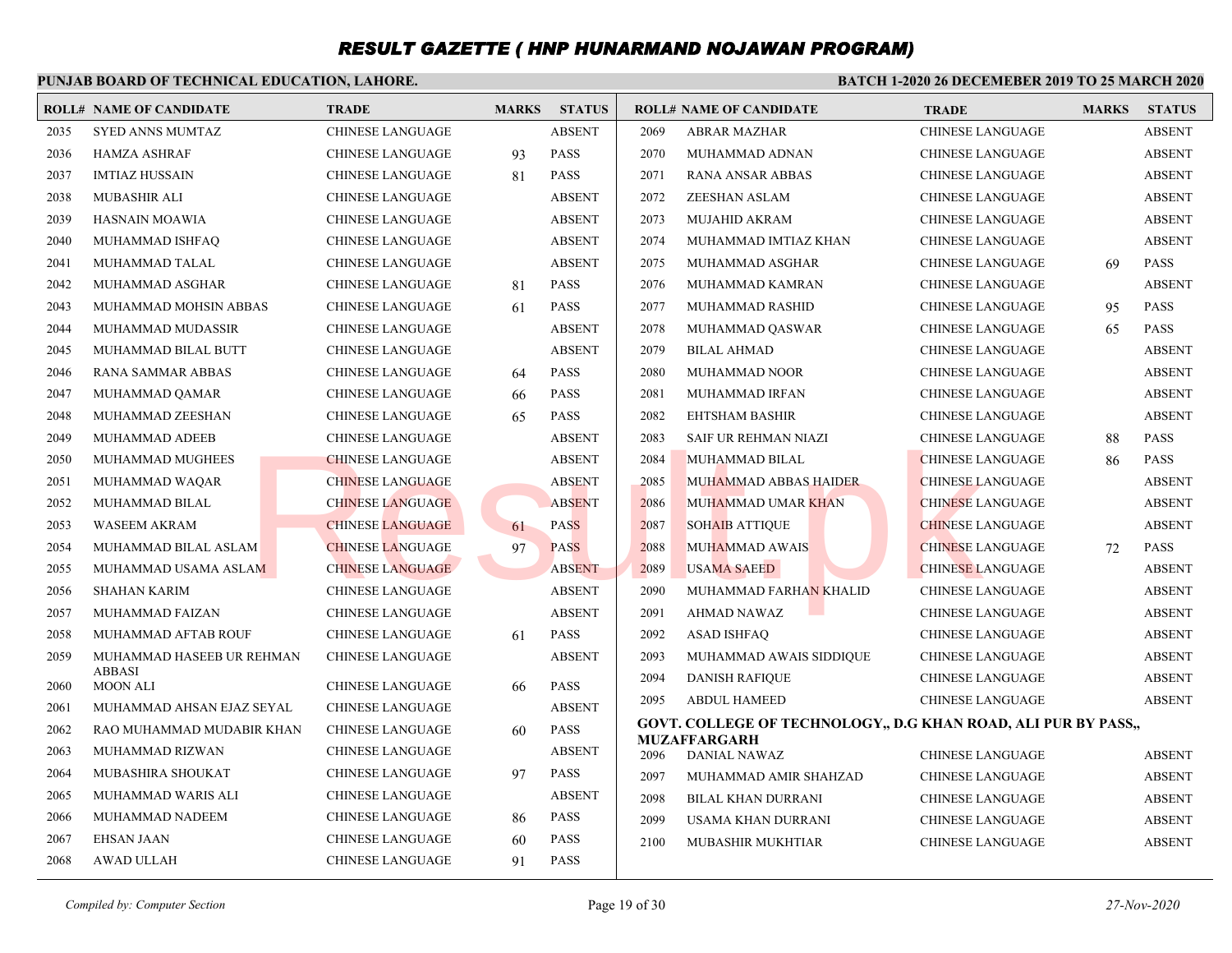#### **PUNJAB BOARD OF TECHNICAL EDUCATION, LAHORE. BATCH 1-2020 26 DECEMEBER 2019 TO 25 MARCH 2020 ROLL# NAME OF CANDIDATE TRADE MARKS STATUS ROLL# NAME OF CANDIDATE TRADE MARKS STATUS** 2101 GOHAR SULTAN CHINESE LANGUAGE ABSENT 2102 MUHAMMAD ZARYAB CHINESE LANGUAGE ABSENT 2103 SHOHBAZ HUSSAIN CHINESE LANGUAGE ABSENT 2104 MIRZA MUZAMIL CHINESE LANGUAGE ABSENT 2105 MUHAMMAD WAHID KHAN CHINESE LANGUAGE ABSENT 2106 MUHAMMAD RIZWAN UR REHMAN CHINESE LANGUAGE ABSENT 2107 MUHAMMAD ISMAIL CHINESE LANGUAGE ABSENT 2108 MUHAMMAD AAMIR HAFEEZ CHINESE LANGUAGE 80 PASS 2109 MUHAMMAD MUBASHIR QADEER CHINESE LANGUAGE ABSENT 2110 MUHAMMAD RIZWAN CHINESE LANGUAGE 92 PASS 2111 MUHAMMAD AHTSHAM KHALIQ CHINESE LANGUAGE ABSENT 2112 MUHAMMAD ADEEL CHINESE LANGUAGE 84 PASS 2113 ARSHAD JAMSHED CHINESE LANGUAGE ABSENT 2114 HAMAIL JAMSHAID CHINESE LANGUAGE ABSENT 2115 MUHAMMAD HUZIFA TAHIR CHINESE LANGUAGE 85 PASS 2116 MUHAMMAD AYUB CHINESE LANGUAGE ABSENT 2117 WAJID HUSSAIN CHINESE LANGUAGE 82 PASS 2118 NASIR HUSSAIN CHINESE LANGUAGE ABSENT 2119 MUHAMMAD NADEEM CHINESE LANGUAGE ABSENT 2120 MUHAMMAD HASSAN SHAHZAD CHINESE LANGUAGE 84 PASS 2121 KASHIF ALI CHINESE LANGUAGE 85 PASS 2122 MUHAMMAD ZESHAN CHINESE LANGUAGE 84 PASS 2123 NADIR RAMZAN CHINESE LANGUAGE 84 PASS 2124 GHULAM QASIM CHINESE LANGUAGE 86 PASS 2125 MUHAMMAD MUZAMIL CHINESE LANGUAGE 83 PASS 2126 MUHAMMAD HASNAIN CHINESE LANGUAGE ABSENT 2127 MUHAMMAD FAISAL JAHANGIR CHINESE LANGUAGE 95 PASS 2128 MUHAMMAD WAQAS HAMEED CHINESE LANGUAGE 89 PASS 2129 MUHAMMAD SAJID CHINESE LANGUAGE 87 PASS 2130 HAQ NAWAZ CHINESE LANGUAGE 89 PASS 2131 SHAHID BASHIR CHINESE LANGUAGE 89 PASS 2132 ZEESHAN NAEEM CHINESE LANGUAGE ABSENT 2133 SALEEM HUSSAIN CHINESE LANGUAGE ABSENT 2134 SYED MUSTANSAR MAHMOOD CHINESE LANGUAGE 91 PASS 2135 JUNAID NAZEER CHINESE LANGUAGE 79 PASS 2136 MUHAMMAD ZEESHAN SHAREEF CHINESE LANGUAGE 79 PASS 2137 MUHAMMAD SHOAIB CHINESE LANGUAGE ABSENT 2138 MUHAMMAD YOUNIS CHINESE LANGUAGE ABSENT 2139 ABDUL JABBAR CHINESE LANGUAGE 87 PASS 2140 MUHAMMAD SHAHZAD HUSSAIN CHINESE LANGUAGE ABSENT 2141 MUHAMMAD FIAZ CHINESE LANGUAGE 84 PASS 2142 IJAZ HUSSAIN CHINESE LANGUAGE 83 PASS 2143 MALIK AHMAD RAZA CHINESE LANGUAGE 95 PASS 2144 MUHAMMAD SHAHZAD CHINESE LANGUAGE ABSENT 2145 MUHAMMAD DANISH YOUSAF CHINESE LANGUAGE 97 PASS 2146 MUHAMMAD JUNAID CHINESE LANGUAGE 90 PASS 2147 SANWAL AWAIS CHINESE LANGUAGE ABSENT 2148 MUHAMMAD SALAHUDIN CHINESE LANGUAGE ABSENT 2149 IZZAT ULLAH CHINESE LANGUAGE 77 PASS 2150 SYED SHAYAN ALI CHINESE LANGUAGE 73 PASS 2151 MUNEEB KHAN CHINESE LANGUAGE 72 PASS 2152 GHULAM SHABEER CHINESE LANGUAGE 77 PASS 2153 MUHAMMAD UMER FAROOO CHINESE LANGUAGE ABSENT 2154 MUHAMMAD KASHIF CHINESE LANGUAGE ABSENT 2155 MUHAMMAD SAQIB CHINESE LANGUAGE ABSENT 2156 MUHAMMAD ASHRAF CHINESE LANGUAGE 77 PASS 2157 MUHAMMAD MUSTANSAR KHAN CHINESE LANGUAGE 95 PASS 2158 ABDUL HAFEEZ CHINESE LANGUAGE 76 PASS 2159 AHSAN MANSOOR ASHRAF CHINESE LANGUAGE 72 PASS 2160 MUHAMMAD ZESHAN CHINESE LANGUAGE 79 PASS 2161 MUHAMMAD SHAOIB CHINESE LANGUAGE ABSENT 2162 SYED MUZAFFAR MEHMOOD CHINESE LANGUAGE ABSENT 2163 MOHAMMAD IJAZ CHINESE LANGUAGE ABSENT 2164 KHALID HUSSAIN CHINESE LANGUAGE ABSENT 2165 MUHAMMAD NAEEM CHINESE LANGUAGE 79 PASS 2166 MUHAMMAD JAVED CHINESE LANGUAGE ABSENT 2167 MUHAMMAD SHABAN CHINESE LANGUAGE ABSENT 2168 MUJAHID HUSSAIN CHINESE LANGUAGE ABSENT THE CHINESE LANGUAGE<br>
CHINESE LANGUAGE<br>
CHINESE LANGUAGE<br>
CHINESE LANGUAGE<br>
CHINESE LANGUAGE<br>
CHINESE LANGUAGE<br>
CHINESE LANGUAGE<br>
CHINESE LANGUAGE<br>
CHINESE LANGUAGE<br>
CHINESE LANGUAGE<br>
CHINESE LANGUAGE<br>
CHINESE LANGUAGE<br>
CH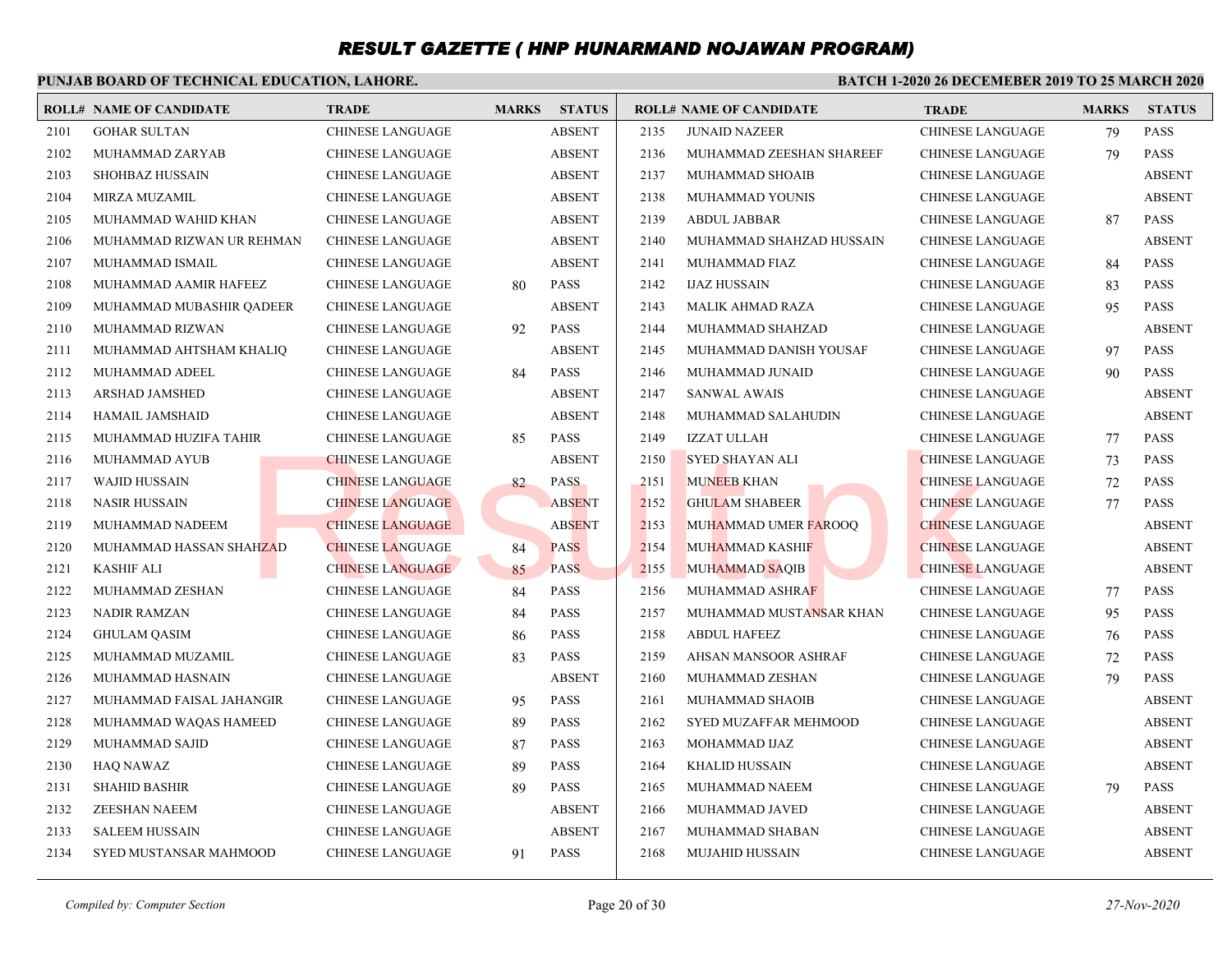#### **PUNJAB BOARD OF TECHNICAL EDUCATION, LAHORE. BATCH 1-2020 26 DECEMEBER 2019 TO 25 MARCH 2020 ROLL# NAME OF CANDIDATE TRADE MARKS STATUS ROLL# NAME OF CANDIDATE TRADE MARKS STATUS** 2169 MUNEEB AHMAD CHINESE LANGUAGE 82 PASS 2170 MUHAMMAD RAFI CHINESE LANGUAGE 78 PASS 2171 TAUSEEF AHMAD CHINESE LANGUAGE 80 PASS 2172 SHAHID ALI KHAN CHINESE LANGUAGE 75 PASS 2173 TAHZIB HAIDER CHINESE LANGUAGE ABSENT 2174 ARSLAN KASWAR CHINESE LANGUAGE ABSENT 2175 ZAIN UL ABEDIN CHINESE LANGUAGE ABSENT 2176 MUHAMMAD ASAD ABBAS CHINESE LANGUAGE ABSENT 2177 MUHAMMAD RASHID CHINESE LANGUAGE ABSENT 2178 MUREED HUSSAIN CHINESE LANGUAGE ABSENT 2179 HASSAN MAJEED CHINESE LANGUAGE ABSENT 2180 MUHAMMAD ALI CHINESE LANGUAGE ABSENT 2181 MUHAMMAD ADEEL CHINESE LANGUAGE ABSENT 2182 MUHAMMAD UMAR FAROOQ CHINESE LANGUAGE ABSENT 2183 MUHAMMAD IMRAN RAZA KHAN CHINESE LANGUAGE ABSENT 2184 ALI ABBAS SHAH CHINESE LANGUAGE ABSENT 2185 GUL WASEEM CHINESE LANGUAGE ABSENT 2186 MUHAMMAD AZHAR LATIF CHINESE LANGUAGE ABSENT 2187 MUHAMMAD ZUBAIR CHINESE LANGUAGE ABSENT 2188 MUHAMMAD YASIR KHAN CHINESE LANGUAGE ABSENT 2189 MUHAMMAD AMJAD CHINESE LANGUAGE ABSENT 2190 MUHAMMAD WASEEM CHINESE LANGUAGE 84 PASS 2191 MUHAMMAD SALMAN CHINESE LANGUAGE ABSENT 2192 HASNAIN ALI CHINESE LANGUAGE ABSENT 2193 ASAD ALI CHINESE LANGUAGE ABSENT 2194 AZMAT ULLAH CHINESE LANGUAGE ABSENT 2195 MUHAMMAD NAVEED CHINESE LANGUAGE ABSENT **GOVT COLLEGE OF TECHNOLOGY, , RAHIM YAR KHAN** 2196 ARSHMAN ALI KHAN CHINESE LANGUAGE 79 PASS 2197 SHAHZAD ALI CHINESE LANGUAGE 84 PASS 2198 ADEEL RIAZ CHINESE LANGUAGE 88 PASS 2199 USAMA SATTAR CHINESE LANGUAGE 100 PASS 2200 GULAB DAAS CHINESE LANGUAGE 90 PASS 2201 MUHAMMAD USMAN CHINESE LANGUAGE 84 PASS 2202 MUHAMMAD JUNAID CHINESE LANGUAGE 85 PASS 2203 ADEEL HUSSAIN CHINESE LANGUAGE 84 PASS 2204 OWAIS MUSLIM CHINESE LANGUAGE 82 PASS 2205 AHSAN RAFIQ CHINESE LANGUAGE 85 PASS 2206 UMAIR ALI CHINESE LANGUAGE 90 PASS 2207 DANISH GHAFOOR CHINESE LANGUAGE 87 PASS 2208 HAQ NAWAZ CHINESE LANGUAGE 90 PASS 2209 RANA MUHAMMAD ZAWAR KHAN CHINESE LANGUAGE 83 PASS 2210 IRFAN ALI CHINESE LANGUAGE 89 PASS 2211 FAYYAZ AHMED CHINESE LANGUAGE 85 PASS 2212 ABDUL MAJEED CHINESE LANGUAGE 94 PASS 2213 RIAZ AHMED CHINESE LANGUAGE 87 PASS 2214 MUHAMMAD IBRAHEEM CHINESE LANGUAGE 81 PASS 2215 MUHAMMAD ARBAZ CHINESE LANGUAGE 79 PASS 2216 IRFAN ALI CHINESE LANGUAGE 78 PASS 2217 AWAES ALI CHINESE LANGUAGE 85 PASS 2218 MUHAMMAD JAFFAR CHINESE LANGUAGE 84 PASS 2219 MUHAMMAD ASLAM CHINESE LANGUAGE 90 PASS 2220 KHALID HASSAN CHINESE LANGUAGE 86 PASS 2221 SADAQAT ALI CHINESE LANGUAGE 91 PASS 2222 ASIF SHARIF CHINESE LANGUAGE 84 PASS 2223 SYED ZAWAR ALI SYED CHINESE LANGUAGE 98 PASS 2224 HAMZA RAZZAO **CHINESE LANGUAGE** 83 PASS 2225 ANEEB KHALID CHINESE LANGUAGE 82 PASS 2226 WASEEM SAJJAD CHINESE LANGUAGE 89 PASS 2227 AHMAD MOEEN CHINESE LANGUAGE 93 PASS 2228 SAQLAIN AZEEM CHINESE LANGUAGE 88 PASS 2229 SAIF ULLAH KHAN CHINESE LANGUAGE 86 PASS 2230 MUHAMMAD ADIL ASLAM CHINESE LANGUAGE 79 PASS 2231 AHSAN SHAFI CHINESE LANGUAGE 87 PASS 2232 AHMED SAEED CHINESE LANGUAGE 88 PASS 2233 MUHAMMAD HASEEB CHINESE LANGUAGE 88 PASS 2234 MOHSIN IMTIAZ CHINESE LANGUAGE 86 PASS 2235 USMAN KHALID CHINESE LANGUAGE 89 PASS EXAMELANGUAGE CHINESE LANGUAGE CHINESE LANGUAGE CHINESE LANGUAGE CHINESE LANGUAGE CHINESE LANGUAGE CHINESE LANGUAGE ABSENT 2219 MUHAMMAD JAFFAR CHINESE LANGUAGE ABSENT CHINESE LANGUAGE ABSENT CHINESE LANGUAGE CHINESE LANGU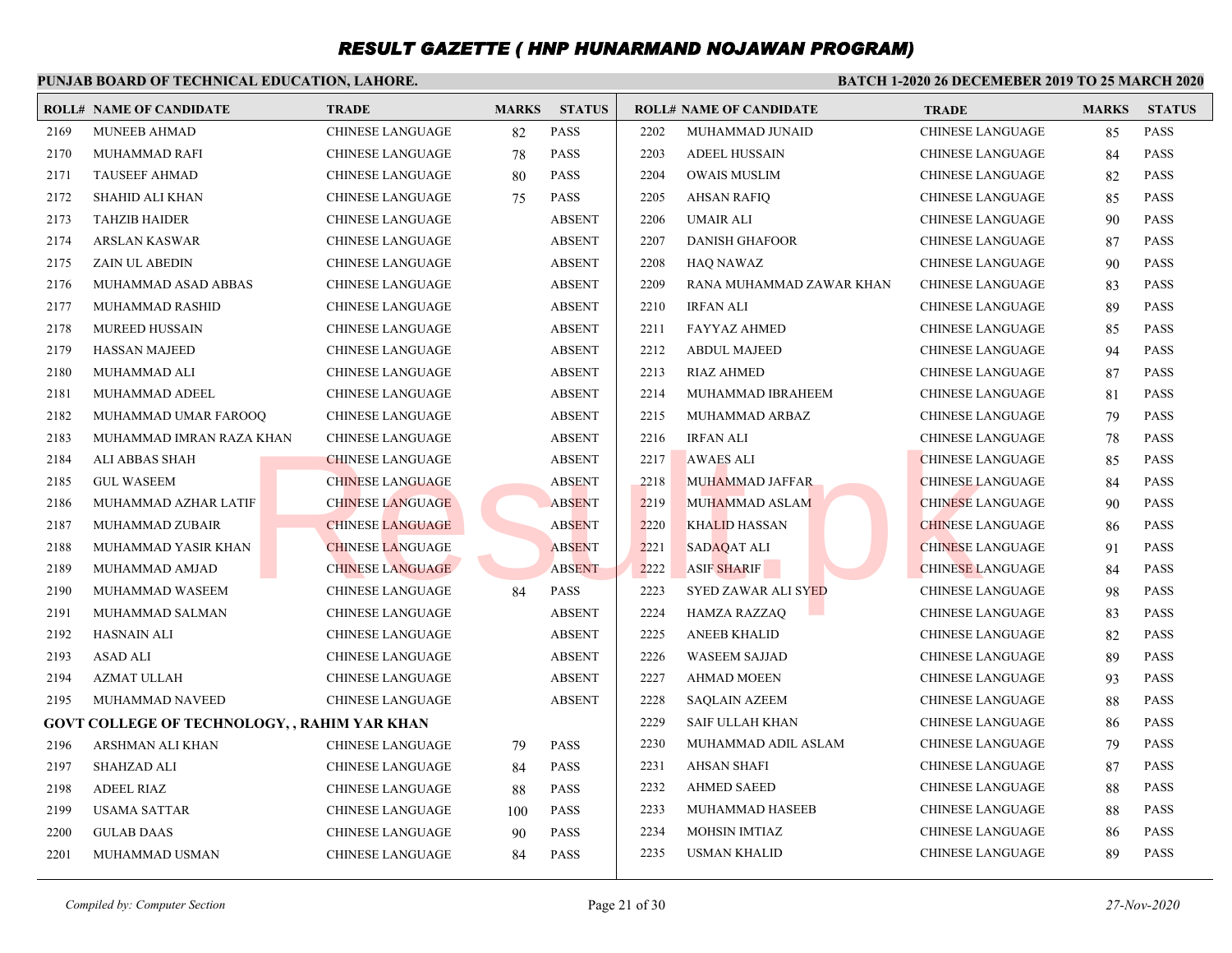## **PUNJAB BOARD OF TECHNICAL EDUCATION, LAHORE.**

|      | <b>ROLL# NAME OF CANDIDATE</b> | <b>TRADE</b>            | <b>MARKS</b> | <b>STATUS</b> |      | <b>ROLL# NAME OF CANDIDATE</b>                       | <b>TRADE</b>            | <b>MARKS</b> | <b>STATUS</b> |
|------|--------------------------------|-------------------------|--------------|---------------|------|------------------------------------------------------|-------------------------|--------------|---------------|
| 2236 | <b>KARIM BUKSH</b>             | <b>CHINESE LANGUAGE</b> | 91           | <b>PASS</b>   | 2270 | MUHAMMAD RASHID                                      | <b>CHINESE LANGUAGE</b> | 78           | <b>PASS</b>   |
| 2237 | <b>AHMED HASSAN</b>            | <b>CHINESE LANGUAGE</b> | 82           | <b>PASS</b>   | 2271 | SHAHBAZ SHOUKAT                                      | <b>CHINESE LANGUAGE</b> | 86           | <b>PASS</b>   |
| 2238 | MUHAMMAD AQIB                  | <b>CHINESE LANGUAGE</b> | 85           | <b>PASS</b>   | 2272 | <b>MOHAN RAM</b>                                     | <b>CHINESE LANGUAGE</b> | 78           | <b>PASS</b>   |
| 2239 | MUHAMMAD UMAIR JAVED           | <b>CHINESE LANGUAGE</b> | 86           | <b>PASS</b>   | 2273 | MOHAMMAD SHAHZAIB                                    | <b>CHINESE LANGUAGE</b> | 88           | <b>PASS</b>   |
| 2240 | <b>SHAKIR HUSSIAN</b>          | <b>CHINESE LANGUAGE</b> | 85           | <b>PASS</b>   | 2274 | <b>ALEEM AKHTAR</b>                                  | <b>CHINESE LANGUAGE</b> | 89           | <b>PASS</b>   |
| 2241 | HASSNAIN BIN MAZHAR            | <b>CHINESE LANGUAGE</b> | 81           | PASS          | 2275 | MUHAMMAD NADEEM                                      | <b>CHINESE LANGUAGE</b> | 87           | <b>PASS</b>   |
| 2242 | <b>HUZAIFA HAYAN</b>           | CHINESE LANGUAGE        | 85           | <b>PASS</b>   | 2276 | <b>GHAZANFAR HUSSAIN</b>                             | <b>CHINESE LANGUAGE</b> | 82           | <b>PASS</b>   |
| 2243 | MUDASSER KHALIL                | <b>CHINESE LANGUAGE</b> | 87           | PASS          | 2277 | <b>IMTIAZ AHMAD</b>                                  | <b>CHINESE LANGUAGE</b> | 83           | <b>PASS</b>   |
| 2244 | AHMAD MUSHTAQ                  | <b>CHINESE LANGUAGE</b> | 85           | <b>PASS</b>   | 2278 | MOHAMMAD MOHSIN ABBAS                                | <b>CHINESE LANGUAGE</b> | 84           | <b>PASS</b>   |
| 2245 | <b>SHAHZAIB SADIQ</b>          | <b>CHINESE LANGUAGE</b> | 84           | PASS          | 2279 | MUHAMMAD ABBAS                                       | <b>CHINESE LANGUAGE</b> | 89           | <b>PASS</b>   |
| 2246 | MUHAMMAD NOUMAN                | <b>CHINESE LANGUAGE</b> | 81           | <b>PASS</b>   | 2280 | MUHAMMAD AKHTAR                                      | <b>CHINESE LANGUAGE</b> | 92           | <b>PASS</b>   |
| 2247 | MUHAMMAD DANISH RAZA           | <b>CHINESE LANGUAGE</b> | 79           | <b>PASS</b>   | 2281 | MUHAMMAD FAISAL                                      | <b>CHINESE LANGUAGE</b> | 97           | <b>PASS</b>   |
| 2248 | <b>AMTIAZ AHMAD</b>            | <b>CHINESE LANGUAGE</b> | 83           | <b>PASS</b>   | 2282 | <b>SALEH MUHAMMAD</b>                                | <b>CHINESE LANGUAGE</b> | 86           | <b>PASS</b>   |
| 2249 | MUZHAR AJMAL                   | CHINESE LANGUAGE        | 83           | <b>PASS</b>   | 2283 | MUHAMMAD IJAZ                                        | CHINESE LANGUAGE        | 86           | <b>PASS</b>   |
| 2250 | <b>UBAID ULLAH</b>             | <b>CHINESE LANGUAGE</b> | 84           | <b>PASS</b>   | 2284 | <b>WARIS ALI</b>                                     | CHINESE LANGUAGE        | 87           | <b>PASS</b>   |
| 2251 | ABDULLAH SHAFIQ                | <b>CHINESE LANGUAGE</b> | 78           | <b>PASS</b>   | 2285 | <b>HASSAN AHMAD</b>                                  | <b>CHINESE LANGUAGE</b> | 88           | <b>PASS</b>   |
| 2252 | RAHMAN ALI                     | <b>CHINESE LANGUAGE</b> | 85           | <b>PASS</b>   | 2286 | <b>NOMAN HABIB</b>                                   | <b>CHINESE LANGUAGE</b> | 88           | <b>PASS</b>   |
| 2253 | <b>ABDUL REHMAN</b>            | <b>CHINESE LANGUAGE</b> | 77           | <b>PASS</b>   | 2287 | <b>ABDUL REHMAN YOUSAF</b>                           | <b>CHINESE LANGUAGE</b> |              | <b>ABSENT</b> |
| 2254 | MUHAMMAD MUNEEB IFTIKHAR ALI   | <b>CHINESE LANGUAGE</b> | 82           | <b>PASS</b>   | 2288 | <b>MUHAMMAD ARIF</b>                                 | <b>CHINESE LANGUAGE</b> | 88           | <b>PASS</b>   |
| 2255 | <b>USASHA AMEEN</b>            | <b>CHINESE LANGUAGE</b> | 87           | <b>PASS</b>   | 2289 | <b>ABDUL SATTAR</b>                                  | <b>CHINESE LANGUAGE</b> | 91           | <b>PASS</b>   |
| 2256 | <b>SHAKIR ALI</b>              | <b>CHINESE LANGUAGE</b> | 87           | <b>PASS</b>   | 2290 | <b>SAMI ULLAH</b>                                    | <b>CHINESE LANGUAGE</b> | 91           | <b>PASS</b>   |
| 2257 | MUHAMMAD AHSAN NADEEM          | <b>CHINESE LANGUAGE</b> | 90           | <b>PASS</b>   | 2291 | MUHAMMAD NADEEM                                      | CHINESE LANGUAGE        | 92           | <b>PASS</b>   |
| 2258 | <b>RASHEED AHMAD</b>           | <b>CHINESE LANGUAGE</b> | 79           | <b>PASS</b>   | 2292 | MUHAMMAD ALI                                         | <b>CHINESE LANGUAGE</b> | 86           | <b>PASS</b>   |
| 2259 | HAMMAD ALI                     | <b>CHINESE LANGUAGE</b> | 82           | <b>PASS</b>   | 2293 | <b>SAFEER HAIDER</b>                                 | <b>CHINESE LANGUAGE</b> | 82           | <b>PASS</b>   |
| 2260 | MUHAMMAD YAQOOB                | <b>CHINESE LANGUAGE</b> | 83           | <b>PASS</b>   | 2294 | MUHAMMAD MINHAS KHALID                               | <b>CHINESE LANGUAGE</b> | 92           | <b>PASS</b>   |
| 2261 | <b>BILAL AHMAD</b>             | <b>CHINESE LANGUAGE</b> | 82           | <b>PASS</b>   | 2295 | MUHAMMAD ANUS                                        | <b>CHINESE LANGUAGE</b> | 92           | <b>PASS</b>   |
| 2262 | MUHAMMAD ZEESHAN FAISAL        | <b>CHINESE LANGUAGE</b> | 86           | <b>PASS</b>   |      | GOVT. COLLEGE OF TECHNOLOGY, , TRANDA MUHAMMAD PANAH |                         |              |               |
| 2263 | FARHAN AHMAD DILSHAD           | <b>CHINESE LANGUAGE</b> | 94           | <b>PASS</b>   | 2296 | MUHAMMAD USMAN IQBAL                                 | <b>CHINESE LANGUAGE</b> | 98           | <b>PASS</b>   |
| 2264 | <b>BABAR AKRAM</b>             | <b>CHINESE LANGUAGE</b> | 87           | <b>PASS</b>   | 2297 | <b>INAYIAT ALI</b>                                   | <b>CHINESE LANGUAGE</b> |              | <b>ABSENT</b> |
| 2265 | ASAD RIAZ                      | <b>CHINESE LANGUAGE</b> | 90           | <b>PASS</b>   | 2298 | <b>ABDUL WASI</b>                                    | <b>CHINESE LANGUAGE</b> | 98           | <b>PASS</b>   |
| 2266 | MUHAMMAD FARHAN                | <b>CHINESE LANGUAGE</b> | 95           | <b>PASS</b>   | 2299 | MUHAMMAD ADNAN                                       | <b>CHINESE LANGUAGE</b> | 94           | <b>PASS</b>   |
| 2267 | <b>ZEESHAN WALI</b>            | <b>CHINESE LANGUAGE</b> | 88           | <b>PASS</b>   | 2300 | <b>MUHAMMAD ASIF</b>                                 | <b>CHINESE LANGUAGE</b> |              | <b>ABSENT</b> |
| 2268 | <b>JAM ABDUL QADEER</b>        | <b>CHINESE LANGUAGE</b> | 87           | <b>PASS</b>   | 2301 | <b>HUZAIFA SALEEM</b>                                | <b>CHINESE LANGUAGE</b> |              | <b>ABSENT</b> |
| 2269 | <b>AHMAD ASIF</b>              | <b>CHINESE LANGUAGE</b> | 78           | <b>PASS</b>   | 2302 | SYED AKASH HUSSAIN BUKHARI                           | <b>CHINESE LANGUAGE</b> | 93           | <b>PASS</b>   |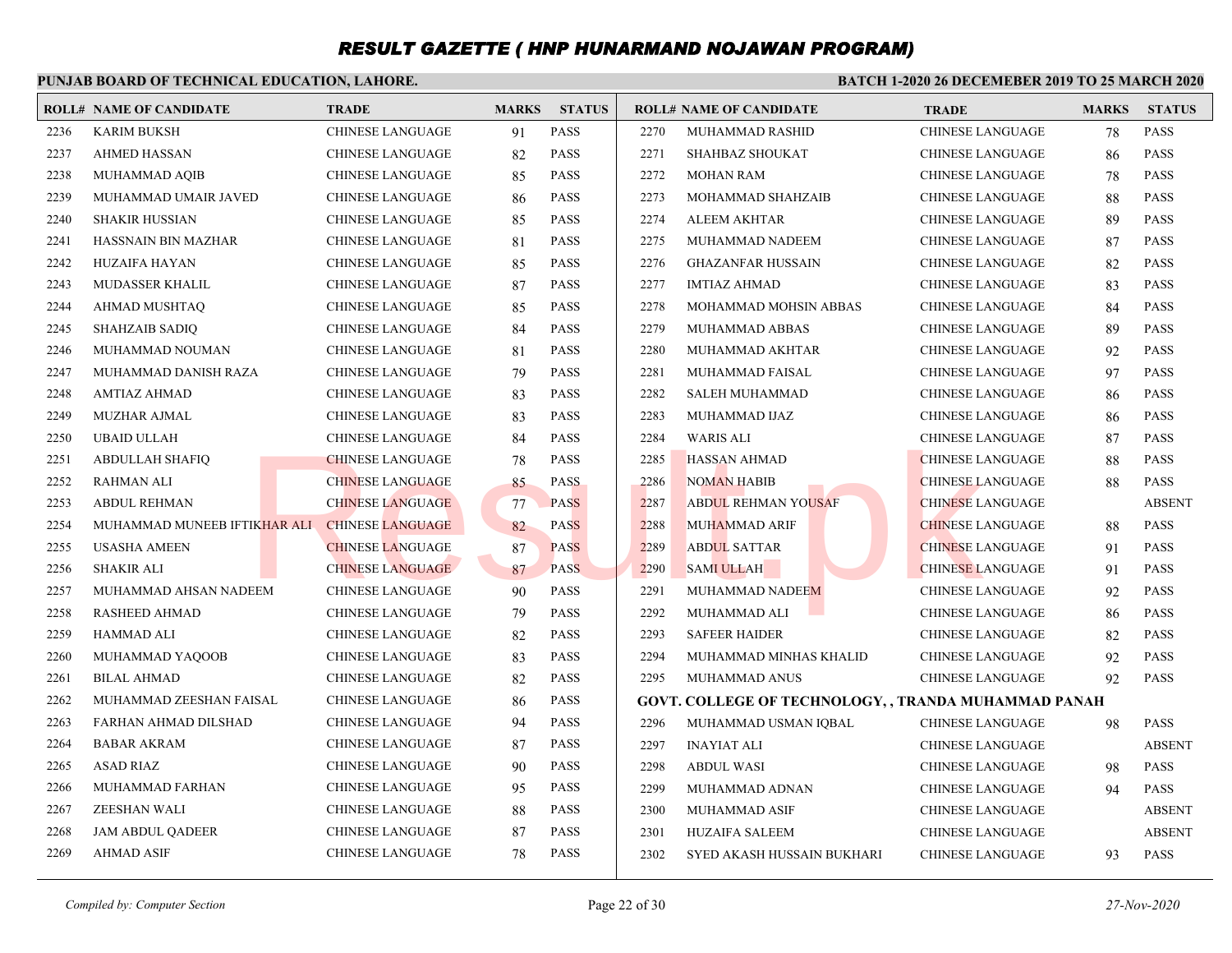## **PUNJAB BOARD OF TECHNICAL EDUCATION, LAHORE.**

|      | <b>ROLL# NAME OF CANDIDATE</b>                 | <b>TRADE</b>            | <b>MARKS</b> | <b>STATUS</b> |      | <b>ROLL# NAME OF CANDIDATE</b>                   | <b>TRADE</b>            | <b>MARKS</b> | <b>STATUS</b> |
|------|------------------------------------------------|-------------------------|--------------|---------------|------|--------------------------------------------------|-------------------------|--------------|---------------|
| 2303 | <b>SAFDAR RIAZ</b>                             | <b>CHINESE LANGUAGE</b> | 99           | <b>PASS</b>   | 2336 | <b>HUZAIFZA SARWAR</b>                           | <b>CHINESE LANGUAGE</b> |              | <b>ABSENT</b> |
| 2304 | <b>ALI SAJJAD</b>                              | <b>CHINESE LANGUAGE</b> | 91           | <b>PASS</b>   | 2337 | <b>SAJID HUSSAIN</b>                             | <b>CHINESE LANGUAGE</b> |              | <b>ABSENT</b> |
| 2305 | MUHAMMAD NAOEEM IQBAL                          | CHINESE LANGUAGE        | 90           | <b>PASS</b>   | 2338 | SYED MUHAMMAD USAMA SHAH                         | <b>CHINESE LANGUAGE</b> |              | <b>ABSENT</b> |
| 2306 | ALI ZAIB                                       | <b>CHINESE LANGUAGE</b> | 97           | <b>PASS</b>   | 2339 | MUHAMMAD FAISAL NAWAZ                            | CHINESE LANGUAGE        | 90           | <b>PASS</b>   |
| 2307 | ZEESHAN BASHIR                                 | <b>CHINESE LANGUAGE</b> | 94           | <b>PASS</b>   | 2340 | <b>SADIQ FAREED</b>                              | <b>CHINESE LANGUAGE</b> | 79           | <b>PASS</b>   |
| 2308 | <b>AUON MUHAMMAD</b>                           | CHINESE LANGUAGE        | 90           | <b>PASS</b>   | 2341 | <b>HABIB AHMED</b>                               | <b>CHINESE LANGUAGE</b> | 76           | <b>PASS</b>   |
| 2309 | SYED AMMAD UL DIN                              | <b>CHINESE LANGUAGE</b> | 98           | <b>PASS</b>   | 2342 | ZAFAR SHAHBAZ                                    | <b>CHINESE LANGUAGE</b> | 79           | <b>PASS</b>   |
| 2310 | MUHAMMAD BILAL                                 | <b>CHINESE LANGUAGE</b> | 93           | <b>PASS</b>   | 2343 | RAO MUHAMMAD MUDASSIR                            | <b>CHINESE LANGUAGE</b> | 83           | <b>PASS</b>   |
| 2311 | MUHAMMAD TARIQ                                 | CHINESE LANGUAGE        |              | <b>ABSENT</b> | 2344 | <b>KHURSHED</b><br><b>SAMI ULLAH</b>             | <b>CHINESE LANGUAGE</b> | 82           | <b>PASS</b>   |
| 2312 | MUHAMMAD IMRAN                                 | <b>CHINESE LANGUAGE</b> | 94           | <b>PASS</b>   | 2345 | AYYAZ AHMAD                                      | <b>CHINESE LANGUAGE</b> | 79           | <b>PASS</b>   |
| 2313 | NOUMAN-UL-HASNAIN                              | <b>CHINESE LANGUAGE</b> | 93           | <b>PASS</b>   |      | <b>GOVT. COLLEGE OF TECHNOLOGY, , RAWALPINDI</b> |                         |              |               |
| 2314 | <b>SAFDAR HUSSAIN</b>                          | <b>CHINESE LANGUAGE</b> | 95           | <b>PASS</b>   | 2346 | <b>BISMA ELAHI</b>                               | <b>CHINESE LANGUAGE</b> | 95           | <b>PASS</b>   |
| 2315 | MUHAMMAD SIFAL                                 | CHINESE LANGUAGE        |              | <b>ABSENT</b> | 2347 | RAJA JAWAD SHUKAT                                | <b>CHINESE LANGUAGE</b> | 62           | <b>PASS</b>   |
| 2316 | <b>BILAL AHMED</b>                             | <b>CHINESE LANGUAGE</b> |              | <b>ABSENT</b> | 2348 | MUHAMMAD HUSSNAIN ABBAS                          | <b>CHINESE LANGUAGE</b> | 83           | <b>PASS</b>   |
| 2317 | <b>MUNEER AHMAD</b>                            | CHINESE LANGUAGE        | 94           | <b>PASS</b>   |      | <b>BALOUCH</b>                                   |                         |              |               |
| 2318 | MUHAMMAD MOEEN ABBAS                           | <b>CHINESE LANGUAGE</b> | 98           | <b>PASS</b>   | 2349 | <b>SHARAZ HASSAN</b>                             | <b>CHINESE LANGUAGE</b> |              | <b>ABSENT</b> |
| 2319 | MUHAMMAD IMRAN ALI                             | <b>CHINESE LANGUAGE</b> | 93           | <b>PASS</b>   | 2350 | SYED MUHAMMAD ALI KAZMI                          | <b>CHINESE LANGUAGE</b> | 79           | <b>PASS</b>   |
| 2320 | MUHAMMAD TARIQ                                 | <b>CHINESE LANGUAGE</b> | 97           | <b>PASS</b>   | 2351 | <b>ASIM SHAHID</b>                               | <b>CHINESE LANGUAGE</b> | 72           | <b>PASS</b>   |
|      | <b>GOVT. COLLEGE OF TECHNOLOGY, , RAJANPUR</b> |                         |              |               | 2352 | <b>BASHARAT ALI</b>                              | <b>CHINESE LANGUAGE</b> |              | <b>ABSENT</b> |
| 2321 | MUHAMMAD IMRAN AKRAM                           | <b>CHINESE LANGUAGE</b> | 87           | <b>PASS</b>   | 2353 | <b>MUHAMMAD IRFAN</b>                            | <b>CHINESE LANGUAGE</b> |              | <b>ABSENT</b> |
| 2322 | MUHAMMAD ISMAIL                                | <b>CHINESE LANGUAGE</b> | 90           | <b>PASS</b>   | 2354 | <b>TALHA KIANI</b>                               | <b>CHINESE LANGUAGE</b> | 92           | <b>PASS</b>   |
| 2323 | MUHAMMAD MASAB                                 | <b>CHINESE LANGUAGE</b> | 85           | <b>PASS</b>   | 2355 | <b>SYED RAZA ALI</b>                             | <b>CHINESE LANGUAGE</b> |              | <b>ABSENT</b> |
| 2324 | <b>FAZAL HUSSAIN</b>                           | <b>CHINESE LANGUAGE</b> | 87           | <b>PASS</b>   | 2356 | ATTA ALI                                         | <b>CHINESE LANGUAGE</b> | 81           | <b>PASS</b>   |
| 2325 | <b>MAZHAR HUSSAIN</b>                          | <b>CHINESE LANGUAGE</b> | 80           | <b>PASS</b>   | 2357 | <b>HUMAIRA NAZ</b>                               | <b>CHINESE LANGUAGE</b> | 83           | <b>PASS</b>   |
| 2326 | MUHAMMAD ASIF                                  | <b>CHINESE LANGUAGE</b> | 88           | <b>PASS</b>   | 2358 | MUHAMMAD SARFRAZ                                 | <b>CHINESE LANGUAGE</b> | 69           | <b>PASS</b>   |
| 2327 | <b>HASSAN ALI</b>                              | <b>CHINESE LANGUAGE</b> | 86           | <b>PASS</b>   | 2359 | KASHIF MAHMOOD SATTI                             | <b>CHINESE LANGUAGE</b> | 74           | <b>PASS</b>   |
| 2328 | MUHAMMAD IRFAN NAZIR                           | <b>CHINESE LANGUAGE</b> | 76           | <b>PASS</b>   | 2360 | MUHAMMAD WALI                                    | <b>CHINESE LANGUAGE</b> | 76           | <b>PASS</b>   |
| 2329 | MUHAMMAD MASOOD KHAN                           | <b>CHINESE LANGUAGE</b> | 77           | <b>PASS</b>   | 2361 | MUHAMMAD ASLAM REHMAN                            | <b>CHINESE LANGUAGE</b> | 67           | <b>PASS</b>   |
| 2330 | MUHAMMAD FARHAN                                | <b>CHINESE LANGUAGE</b> | 83           | <b>PASS</b>   | 2362 | MUHAMMAD ADNAN                                   | <b>CHINESE LANGUAGE</b> | 63           | <b>PASS</b>   |
| 2331 | MUHAMMAD TAHIR ALI                             | <b>CHINESE LANGUAGE</b> | 81           | <b>PASS</b>   | 2363 | HAFEEZ UR REHMAN                                 | <b>CHINESE LANGUAGE</b> | 73           | <b>PASS</b>   |
| 2332 | MUHAMMAD ALI RAZA                              | <b>CHINESE LANGUAGE</b> | 74           | <b>PASS</b>   | 2364 | <b>MOIN QADIR</b>                                | <b>CHINESE LANGUAGE</b> | 89           | <b>PASS</b>   |
| 2333 | <b>SYED ASIF NAEEM</b>                         | <b>CHINESE LANGUAGE</b> | 75           | <b>PASS</b>   | 2365 | <b>MALIK JAMAL KHAN</b>                          | <b>CHINESE LANGUAGE</b> | 63           | <b>PASS</b>   |
| 2334 | RAO MUHAMMAD MUZAMMIL                          | <b>CHINESE LANGUAGE</b> | 83           | <b>PASS</b>   | 2366 | <b>ALI HAIDER</b>                                | <b>CHINESE LANGUAGE</b> | 77           | <b>PASS</b>   |
| 2335 | <b>KHURSHED</b><br>MUHAMMAD ZULOARNAIN         | <b>CHINESE LANGUAGE</b> | 72           | <b>PASS</b>   | 2367 | <b>SAJID ALI</b>                                 | <b>CHINESE LANGUAGE</b> |              | <b>ABSENT</b> |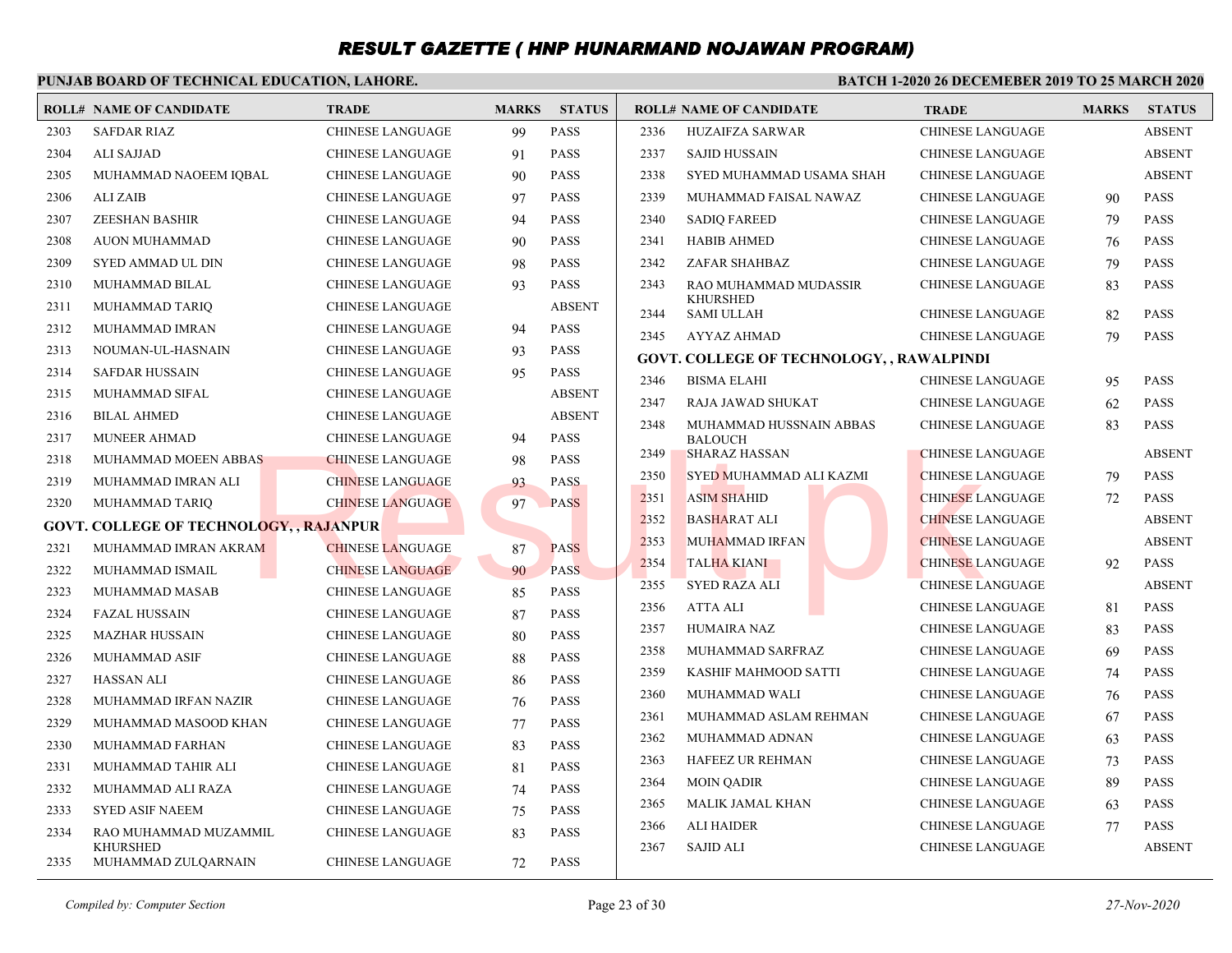#### **PUNJAB BOARD OF TECHNICAL EDUCATION, LAHORE. BATCH 1-2020 26 DECEMEBER 2019 TO 25 MARCH 2020 ROLL# NAME OF CANDIDATE TRADE MARKS STATUS ROLL# NAME OF CANDIDATE TRADE MARKS STATUS** 2368 MIRZA WAQAS SAJJAD CHINESE LANGUAGE 92 PASS 2369 MUHAMMAD RIZWAN CHINESE LANGUAGE 77 PASS 2370 SYED ZAHID ABBAS NAQVI CHINESE LANGUAGE 71 PASS 2371 MUHAMMAD ILYAS CHINESE LANGUAGE 62 PASS 2372 DANIAL CHINESE LANGUAGE 72 PASS 2373 SAFDAR UR REHMAN CHINESE LANGUAGE 78 PASS 2374 SAAD ALI CHINESE LANGUAGE 71 PASS 2375 RAJA ABDUL MANAN AKHTAR CHINESE LANGUAGE ABSENT 2376 ZAIN UL ABIDEEN CHINESE LANGUAGE ABSENT 2377 ABUBAKAR SADDIQUE CHINESE LANGUAGE 60 PASS 2378 SHAHZAIB ABBASI CHINESE LANGUAGE 61 PASS 2379 SIBGHATULLAH CHINESE LANGUAGE ABSENT 2380 IBRAR ULLAH BAIG CHINESE LANGUAGE 71 PASS 2381 SADAM ABBASI CHINESE LANGUAGE 63 PASS 2382 SAMEER ABBASI CHINESE LANGUAGE 64 PASS 2383 ADNAN AZIZ CHINESE LANGUAGE 69 PASS 2384 JAWAD KHUSHAL CHINESE LANGUAGE ABSENT 2385 KASHIF KHAN MUGHAL CHINESE LANGUAGE 76 PASS 2386 MUHAMMAD JAFAR CHINESE LANGUAGE ABSENT 2387 IMDAD ULLAH CHINESE LANGUAGE ABSENT 2388 MUHAMMAD UMER CHINESE LANGUAGE ABSENT 2389 HASSNAIN WALEED AKHTAR CHINESE LANGUAGE ABSENT 2390 BASIT ALI CHINESE LANGUAGE ABSENT 2391 MUHAMMAD ZESHAN USAID CHINESE LANGUAGE 68 PASS 2392 NADIA GULL CHINESE LANGUAGE 73 PASS 2393 AHMED FRAZ CHINESE LANGUAGE 62 PASS 2394 RUKHSHAN ZAHID CHINESE LANGUAGE ABSENT 2395 FAISAL RAZI CHINESE LANGUAGE 84 PASS 2396 MUHAMMAD HAROON MALIK CHINESE LANGUAGE ABSENT 2397 MUHAMMAD SIDDIQUE CHINESE LANGUAGE 73 PASS 2398 EHSAN WAHEED CHINESE LANGUAGE 74 PASS 2399 SYED BILAL ALI CHINESE LANGUAGE 94 PASS 2400 MUHAMMAD BILAL CHINESE LANGUAGE 79 PASS 2402 RREHAN WAHEED CHINESE LANGUAGE 96 PASS 2403 ZIA UR RAHMAN CHINESE LANGUAGE 65 PASS 2404 FARHAN ABBASI CHINESE LANGUAGE 63 PASS 2405 MADIHA ANWAR CHINESE LANGUAGE 94 PASS 2406 USMAN ATTA QURESHI CHINESE LANGUAGE 91 PASS 2407 HAMEEDA KAUSAR CHINESE LANGUAGE 84 PASS 2408 RAJA MAZHAR KHAN CHINESE LANGUAGE 68 PASS 2409 ZAFRAN KHAN CHINESE LANGUAGE 67 PASS 2410 RAHMAN ARIF CHINESE LANGUAGE ABSENT 2411 JUNAID HUSSAIN MASHADI CHINESE LANGUAGE 77 PASS 2412 MUHAMMAD HAMID CHINESE LANGUAGE 76 PASS 2413 RIFAT IQBAL CHINESE LANGUAGE 92 PASS 2414 IFZAL HUSSAIN CHINESE LANGUAGE 91 PASS 2415 SHADAB IMTIAZ CHINESE LANGUAGE 93 PASS 2416 MUHAMMAD JAWAD MALIK CHINESE LANGUAGE 83 PASS 2417 MUHAMMAD SAJEEL AHMAD CHINESE LANGUAGE 87 PASS 2418 AQASH AHMED ABBASI CHINESE LANGUAGE ABSENT 2419 WAJEEH UR REHMAN CHINESE LANGUAGE ABSENT 2420 MUHAMMAD AWAIS BUTT CHINESE LANGUAGE 94 PASS 2421 HARIS EJAZ CHINESE LANGUAGE ABSENT 2422 MUHAMMAD YOUSAF ABBASI CHINESE LANGUAGE ABSENT 2423 MOBEEN AHMED CHINESE LANGUAGE 66 PASS 2424 MEER BALAJ CHINESE LANGUAGE 67 PASS 2425 TEEMAN JAVED CHINESE LANGUAGE ABSENT 2426 MUHAMMAD JAWAD FAROOQ CHINESE LANGUAGE ABSENT 2427 MUHAMMAD AHMER EJAZ CHINESE LANGUAGE 84 PASS 2428 ADIL NADEEM CHINESE LANGUAGE ABSENT 2429 MUHAMMAD BILAL CHINESE LANGUAGE ABSENT 2430 MUHAMMAD ASIM CHINESE LANGUAGE 62 PASS 2431 MUHAMMAD SAMIULLAH GULL CHINESE LANGUAGE ABSENT 2432 NABEEL SHAHZAD CHINESE LANGUAGE 84 PASS **GOVERNMENT COLLEGE OF TECHNOLOGY, JEHAZ GROUND OLD HARRAPA ROAD, SAHIWAL** CHINESE LANGUAGE<br>
CHINESE LANGUAGE (ABSENT CHINESE LANGUAGE ABSENT CHINESE LANGUAGE CHINESE LANGUAGE ABSENT CHINESE LANGUAGE ABSENT CHINESE LANGUAGE CHINESE LANGUAGE ABSENT CHINESE LANGUAGE ABSENT CHINESE LANGUAGE CHINESE

2401 IBRAHIM SHAH CHINESE LANGUAGE 87 PASS

2433 MUHAMMAD SAFDAR SIDDIQUE CHINESE LANGUAGE 88 PASS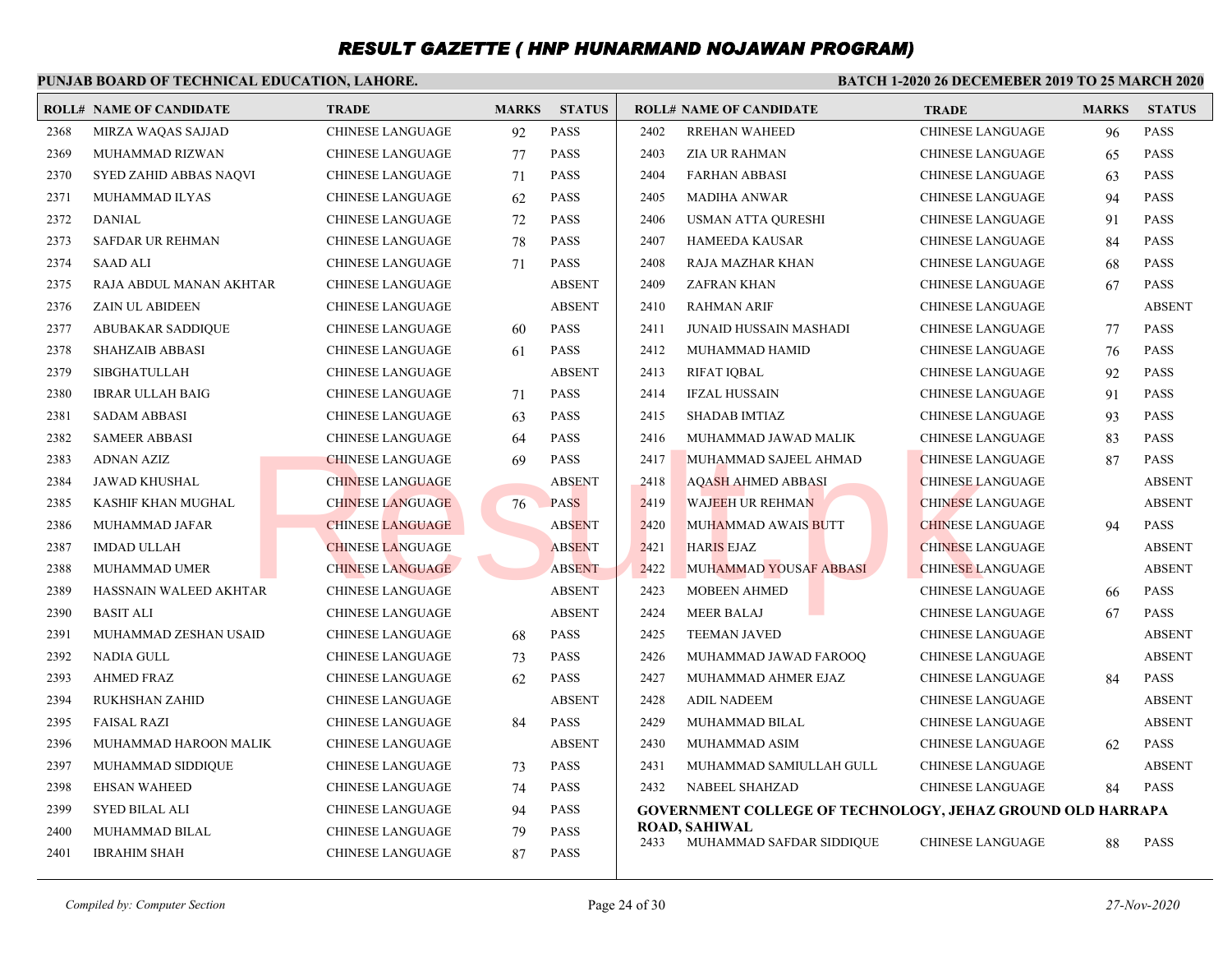#### **PUNJAB BOARD OF TECHNICAL EDUCATION, LAHORE. BATCH 1-2020 26 DECEMEBER 2019 TO 25 MARCH 2020 ROLL# NAME OF CANDIDATE TRADE MARKS STATUS ROLL# NAME OF CANDIDATE TRADE MARKS STATUS** 2434 BILAWAL HUSSAIN CHINESE LANGUAGE ABSENT 2435 AHSAN MUSHTAQ CHINESE LANGUAGE ABSENT 2436 MUHAMMAD AHMED CHINESE LANGUAGE 83 PASS 2437 MUHAMMAD AMIR CHINESE LANGUAGE ABSENT 2438 MUHAMMAD RIZWAN CHINESE LANGUAGE 94 PASS 2439 MUHAMMAD WAQAS CHINESE LANGUAGE ABSENT 2440 MUHAMMAD BILAL CHINESE LANGUAGE 93 PASS 2441 MUHAMMAD ASIF MEHMOOD CHINESE LANGUAGE 97 PASS 2442 ZAHID IQBAL CHINESE LANGUAGE 92 PASS 2443 USAMA AKRAM CHINESE LANGUAGE 92 PASS 2444 JUNAID RASOOL CHINESE LANGUAGE 95 PASS 2445 NOOR UL AMIN JAN CHINESE LANGUAGE 91 PASS 2446 AHSAN RAZA CHINESE LANGUAGE ABSENT 2447 SAJID ALI CHINESE LANGUAGE 93 PASS 2448 ALI HAMZA CHINESE LANGUAGE 94 PASS 2449 KASHIF HANIF CHINESE LANGUAGE ABSENT 2450 ABRAR ALI CHINESE LANGUAGE 92 PASS 2451 SHAHID RASOOL CHINESE LANGUAGE 90 PASS 2452 MUHAMMAD AHMAD SAFDAR CHINESE LANGUAGE 93 PASS 2453 ABDUR REHMAN NADEEM CHINESE LANGUAGE 93 PASS 2454 ALI SHAN CHINESE LANGUAGE ABSENT 2455 MUHAMMAD USAMA SAEED CHINESE LANGUAGE 91 PASS 2456 ALI HASSAN CHINESE LANGUAGE ABSENT 2457 ADNAN ASLAM CHINESE LANGUAGE ABSENT 2458 MUHAMMAD MOHSAN CHINESE LANGUAGE ABSENT 2459 HAFIZ MUHAMMAD SALMAN TARIQ CHINESE LANGUAGE ABSENT 2460 MUBEEN ALI CHINESE LANGUAGE 97 PASS 2461 MUHAMMAD AHMAD RAZA CHINESE LANGUAGE 95 PASS 2462 MUJAHID IQBAL CHINESE LANGUAGE ABSENT 2463 ALI AHMAD CHINESE LANGUAGE ABSENT 2464 MUHAMMAD BILAL CHINESE LANGUAGE 92 PASS 2465 HASEEB RAZA CHINESE LANGUAGE ABSENT 2466 MUHAMMAD MOHSIN CHINESE LANGUAGE ABSENT 2467 MUHAMMAD SHOAIB CHINESE LANGUAGE ABSENT 2468 HAFEEZ UL REHMAN CHINESE LANGUAGE 91 PASS 2469 FAHIM AHMAD CHINESE LANGUAGE 91 PASS 2470 MIRZA MUHAMMAD QASIM CHINESE LANGUAGE 96 PASS 2471 MUHAMMAD QASIM SAJJAD CHINESE LANGUAGE 92 PASS 2472 ZEESHAN AHMAD CHINESE LANGUAGE ABSENT 2473 TALHA SALEEM CHINESE LANGUAGE 96 PASS 2474 GHULAM ABBAS CHINESE LANGUAGE 95 PASS 2475 MUHAMMAD ASIM CHINESE LANGUAGE ABSENT 2476 SAMAMA CHINESE LANGUAGE 90 PASS 2477 MUHAMMAD NAVEED CHINESE LANGUAGE 94 PASS 2478 MUHAMMAD AHMAD CHINESE LANGUAGE ABSENT 2479 ALI RAZA SARFRAZ CHINESE LANGUAGE 92 PASS 2480 MUZAMMAL HUSSAIN CHINESE LANGUAGE 91 PASS 2481 HAMZA TARIQ CHINESE LANGUAGE ABSENT 2482 DAWOOD MUJTABA CHINESE LANGUAGE 93 PASS **GOVERNMENT COLLEGE OF TECHNOLOGY, PAF ROAD, SARGODHA** 2483 MUHAMMAD BILAL CHINESE LANGUAGE 62 PASS 2484 MOHIB ULLAH CHINESE LANGUAGE 83 PASS 2485 MUHAMMAD BILAL AKBAR CHINESE LANGUAGE 94 PASS 2486 ALI UMAIR CHINESE LANGUAGE ABSENT 2487 KIFAYAT ULLAH CHINESE LANGUAGE 62 PASS 2488 MUHAMMAD AHTISHAM CHINESE LANGUAGE ABSENT 2489 MUHAMMAD BILAL TAIMOOR CHINESE LANGUAGE 67 PASS 2490 FAROOQ HUSSAIN NAEEM CHINESE LANGUAGE 78 PASS 2491 HASNAIN ALI HAIDER CHINESE LANGUAGE 66 PASS 2492 MUHAMMAD SIBTAIN ASIM CHINESE LANGUAGE ABSENT 2493 MUHAMMAD HASEEB BIN SAIF CHINESE LANGUAGE 78 PASS 2494 AMIR KHA CHINESE LANGUAGE 98 PASS 2495 INAM UR REHMAN CHINESE LANGUAGE 97 PASS 2496 GHULAM MURTAZA CHINESE LANGUAGE 97 PASS 2497 MUHAMMAD TALHA SIDDIQUI CHINESE LANGUAGE 97 PASS 2498 AYAZ AHMAD CHINESE LANGUAGE 96 PASS 2499 ILTAF HUSSAIN CHINESE LANGUAGE 61 PASS 2500 GHULAM HABIB CHINESE LANGUAGE 62 PASS CHINESE LANGUAGE (POWERNMENT COLLEGE OF TECHNOLOGY, PAF F<br>
CHINESE LANGUAGE 92 PASS<br>
CHINESE LANGUAGE 93 PASS<br>
CHINESE LANGUAGE 93 PASS<br>
CHINESE LANGUAGE 93 PASS<br>
CHINESE LANGUAGE 93 PASS<br>
CHINESE LANGUAGE 93 PASS<br>
CHINESE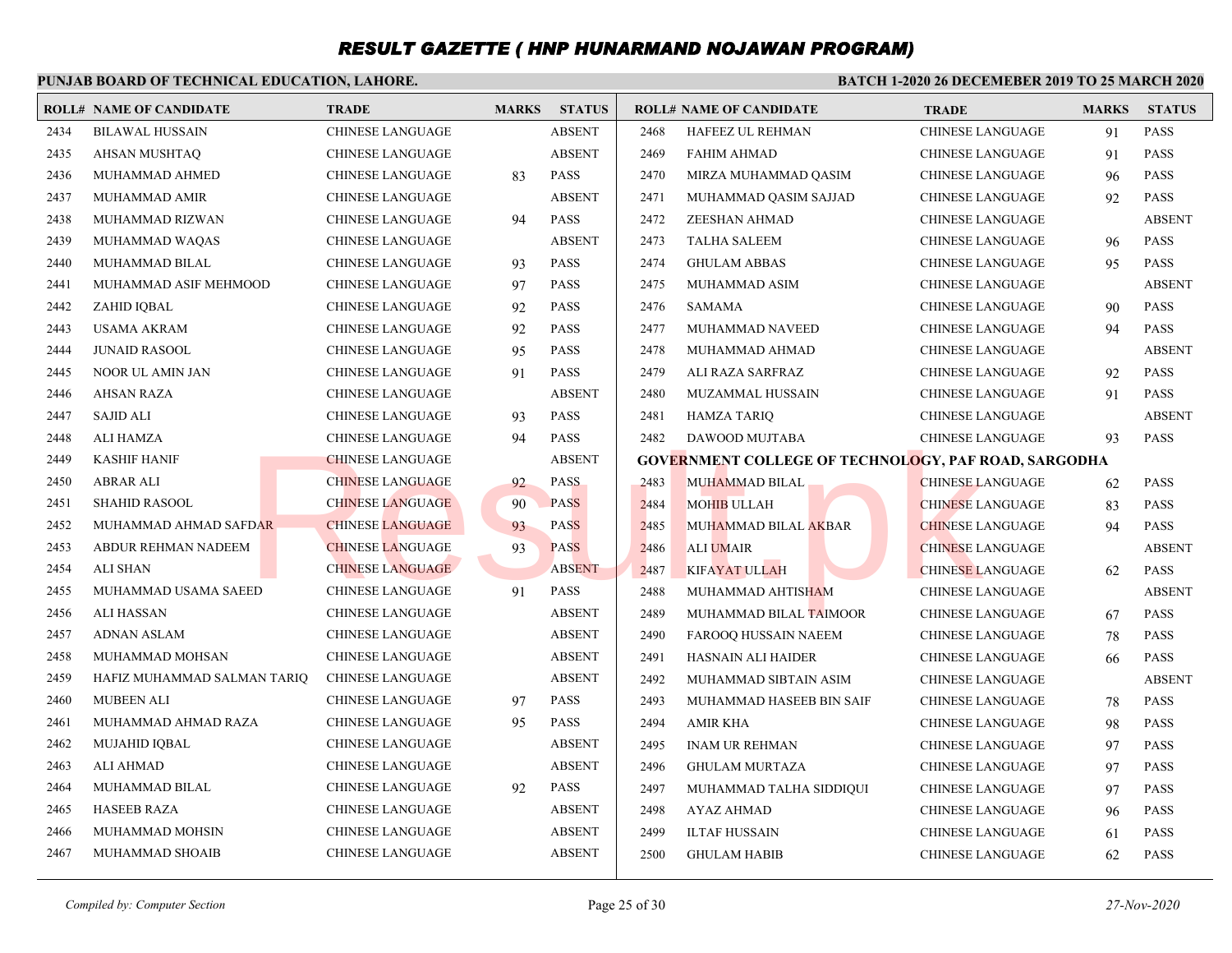## **PUNJAB BOARD OF TECHNICAL EDUCATION, LAHORE.**

|      | <b>ROLL# NAME OF CANDIDATE</b>                         | <b>TRADE</b>            | <b>MARKS</b> | <b>STATUS</b> |      | <b>ROLL# NAME OF CANDIDATE</b>         | <b>TRADE</b>            | <b>MARKS</b> | <b>STATUS</b> |
|------|--------------------------------------------------------|-------------------------|--------------|---------------|------|----------------------------------------|-------------------------|--------------|---------------|
| 2501 | <b>SOHAIL HUSSAIN</b>                                  | CHINESE LANGUAGE        | 62           | <b>PASS</b>   | 2534 | <b>ABDULLAH</b>                        | CHINESE LANGUAGE        | 84           | <b>PASS</b>   |
| 2502 | MUHAMMAD ZAIN UL ABADEEN                               | <b>CHINESE LANGUAGE</b> | 63           | <b>PASS</b>   | 2535 | MUHAMMAD REHAN                         | <b>CHINESE LANGUAGE</b> | 84           | <b>PASS</b>   |
| 2503 | SYED HASSAN RAZA                                       | <b>CHINESE LANGUAGE</b> | 64           | <b>PASS</b>   | 2536 | MUHAMMAD AHMED                         | <b>CHINESE LANGUAGE</b> | 85           | <b>PASS</b>   |
| 2504 | MUHAMMAD HASEEB KHAN                                   | <b>CHINESE LANGUAGE</b> | 63           | <b>PASS</b>   | 2537 | <b>FRAZ MUNIR</b>                      | <b>CHINESE LANGUAGE</b> | 84           | <b>PASS</b>   |
| 2505 | MUHAMMAD TAHIR USMAN                                   | <b>CHINESE LANGUAGE</b> | 77           | <b>PASS</b>   | 2538 | MUDASSAR RAZZAQ                        | <b>CHINESE LANGUAGE</b> | 84           | <b>PASS</b>   |
| 2506 | MUHAMMAD ABDULLAH                                      | <b>CHINESE LANGUAGE</b> | 78           | <b>PASS</b>   | 2539 | <b>TARIQ JAVAID</b>                    | <b>CHINESE LANGUAGE</b> | 87           | <b>PASS</b>   |
| 2507 | <b>HAIDER SHABBIR</b>                                  | CHINESE LANGUAGE        | 74           | <b>PASS</b>   | 2540 | MUHAMMAD MUNEEB SHAMSI                 | <b>CHINESE LANGUAGE</b> | 87           | <b>PASS</b>   |
| 2508 | MUHAMMAD ASAD REHMAN                                   | <b>CHINESE LANGUAGE</b> | 63           | <b>PASS</b>   | 2541 | <b>ASIM SAJID</b>                      | <b>CHINESE LANGUAGE</b> | 87           | PASS          |
| 2509 | SYED ZIA UL ISLAM ZIA                                  | <b>CHINESE LANGUAGE</b> | 82           | <b>PASS</b>   | 2542 | TALHA KHALIL                           | <b>CHINESE LANGUAGE</b> | 88           | PASS          |
| 2510 | AQIB IQBAL                                             | <b>CHINESE LANGUAGE</b> | 61           | <b>PASS</b>   | 2543 | MUHAMMAD BILAL                         | <b>CHINESE LANGUAGE</b> | 86           | <b>PASS</b>   |
| 2511 | MUHAMMAD ZARYAN AWAN                                   | <b>CHINESE LANGUAGE</b> | 66           | <b>PASS</b>   | 2544 | <b>ASIM MEHMOOD</b>                    | <b>CHINESE LANGUAGE</b> | 88           | <b>PASS</b>   |
| 2512 | MUHAMMAD WASEEM WARIS                                  | <b>CHINESE LANGUAGE</b> | 59           | <b>PASS</b>   | 2545 | <b>FARHAN AHMED</b>                    | <b>CHINESE LANGUAGE</b> | 89           | <b>PASS</b>   |
| 2513 | MUHAMMAD SAMI ULLAH                                    | <b>CHINESE LANGUAGE</b> | 68           | <b>PASS</b>   | 2546 | <b>FAIZAN MUSTAFA</b>                  | <b>CHINESE LANGUAGE</b> | 83           | <b>PASS</b>   |
| 2514 | <b>TANVEER HASSAN</b>                                  | <b>CHINESE LANGUAGE</b> |              | <b>ABSENT</b> | 2547 | RIZWAN AHMED BUTT                      | <b>CHINESE LANGUAGE</b> | 91           | <b>PASS</b>   |
| 2515 | <b>ALI AZIZ</b>                                        | <b>CHINESE LANGUAGE</b> |              | <b>ABSENT</b> | 2548 | <b>HAIDER ALI</b>                      | <b>CHINESE LANGUAGE</b> | 82           | <b>PASS</b>   |
| 2516 | MUHAMMAD SALEEM RASHEED                                | <b>CHINESE LANGUAGE</b> | 61           | <b>PASS</b>   | 2549 | <b>ARSLAN IDREES</b>                   | <b>CHINESE LANGUAGE</b> | 89           | <b>PASS</b>   |
| 2517 | MUHAMMAD ABUBAKAR                                      | <b>CHINESE LANGUAGE</b> | 75           | <b>PASS</b>   | 2550 | <b>FRAZ AHMAD</b>                      | <b>CHINESE LANGUAGE</b> | 84           | <b>PASS</b>   |
| 2518 | MUHAMMAD RAMZAN                                        | <b>CHINESE LANGUAGE</b> | 74           | <b>PASS</b>   | 2551 | <b>TALHA ZAHEER</b>                    | <b>CHINESE LANGUAGE</b> | 84           | <b>PASS</b>   |
| 2519 | NUMAN SIKANDAR                                         | <b>CHINESE LANGUAGE</b> | 61           | <b>PASS</b>   | 2552 | <b>AYESHA</b>                          | <b>CHINESE LANGUAGE</b> | 90           | <b>PASS</b>   |
| 2520 | <b>TOQEER AHMAD</b>                                    | <b>CHINESE LANGUAGE</b> | 60           | <b>PASS</b>   | 2553 | <b>ARSLAN RAFIQUE</b>                  | <b>CHINESE LANGUAGE</b> | 84           | PASS          |
| 2521 | <b>NOMAN AKBER</b>                                     | <b>CHINESE LANGUAGE</b> | 60           | <b>PASS</b>   | 2554 | <b>MUHAMMAD YASIR</b>                  | <b>CHINESE LANGUAGE</b> | 86           | <b>PASS</b>   |
| 2522 | <b>KASHIF SHAHZAD</b>                                  | CHINESE LANGUAGE        |              | <b>ABSENT</b> | 2555 | <b>SYED HASSAN RAZA</b>                | <b>CHINESE LANGUAGE</b> | 82           | PASS          |
| 2523 | <b>RAEES HASSAN</b>                                    | <b>CHINESE LANGUAGE</b> | 59           | <b>PASS</b>   | 2556 | <b>FASIH UR REHMAN</b>                 | <b>CHINESE LANGUAGE</b> | 89           | <b>PASS</b>   |
| 2524 | HASSAN ISHTIAQ                                         | <b>CHINESE LANGUAGE</b> | 61           | <b>PASS</b>   | 2557 | AWAIS ALI                              | <b>CHINESE LANGUAGE</b> | 83           | <b>PASS</b>   |
| 2525 | <b>HAMZA BILAL</b>                                     | <b>CHINESE LANGUAGE</b> | 63           | <b>PASS</b>   |      | GOVT. COLLEGE OF TECHNOLOGY, , KAMALIA |                         |              |               |
| 2526 | <b>NAVEED IQBAL</b>                                    | <b>CHINESE LANGUAGE</b> | 60           | <b>PASS</b>   | 2558 | <b>WAQAS HABIB</b>                     | <b>CHINESE LANGUAGE</b> | 83           | <b>PASS</b>   |
| 2527 | <b>KABEER ALI</b>                                      | <b>CHINESE LANGUAGE</b> | 80           | <b>PASS</b>   | 2559 | <b>ZEESHAN RAUF</b>                    | <b>CHINESE LANGUAGE</b> | 75           | <b>PASS</b>   |
| 2528 | <b>JUJEEB UR REHMAN</b>                                | CHINESE LANGUAGE        | 80           | <b>PASS</b>   | 2560 | <b>ADNAN ANJUM</b>                     | <b>CHINESE LANGUAGE</b> | 80           | <b>PASS</b>   |
| 2529 | NUMAN AMJAD                                            | <b>CHINESE LANGUAGE</b> | 67           | <b>PASS</b>   | 2561 | MUHAMMAD HAMZA                         | <b>CHINESE LANGUAGE</b> | 86           | <b>PASS</b>   |
| 2530 | <b>ABDULLAH ASAD</b>                                   | <b>CHINESE LANGUAGE</b> | 68           | <b>PASS</b>   | 2562 | MUHAMMAD SHAHARYAR                     | <b>CHINESE LANGUAGE</b> | 83           | <b>PASS</b>   |
| 2531 | <b>AITZAZ EHSAN</b>                                    | CHINESE LANGUAGE        | 60           | <b>PASS</b>   | 2563 | MUHAMMAD UMAR                          | <b>CHINESE LANGUAGE</b> |              | <b>ABSENT</b> |
| 2532 | <b>ABDUL WAHAB</b>                                     | <b>CHINESE LANGUAGE</b> | 75           | <b>PASS</b>   | 2564 | <b>AMIR SHOAIB</b>                     | <b>CHINESE LANGUAGE</b> | 78           | <b>PASS</b>   |
|      | <b>GOVT COLLEGE OF TECHNOLOGY, PARIS ROAD, SIALKOT</b> |                         |              |               | 2565 | MUHAMMAD ASAD                          | <b>CHINESE LANGUAGE</b> |              | <b>ABSENT</b> |
| 2533 | <b>SUFYAN HANIF</b>                                    | <b>CHINESE LANGUAGE</b> | 85           | <b>PASS</b>   | 2566 | MUHAMMAD MAQBOOL                       | <b>CHINESE LANGUAGE</b> | 85           | <b>PASS</b>   |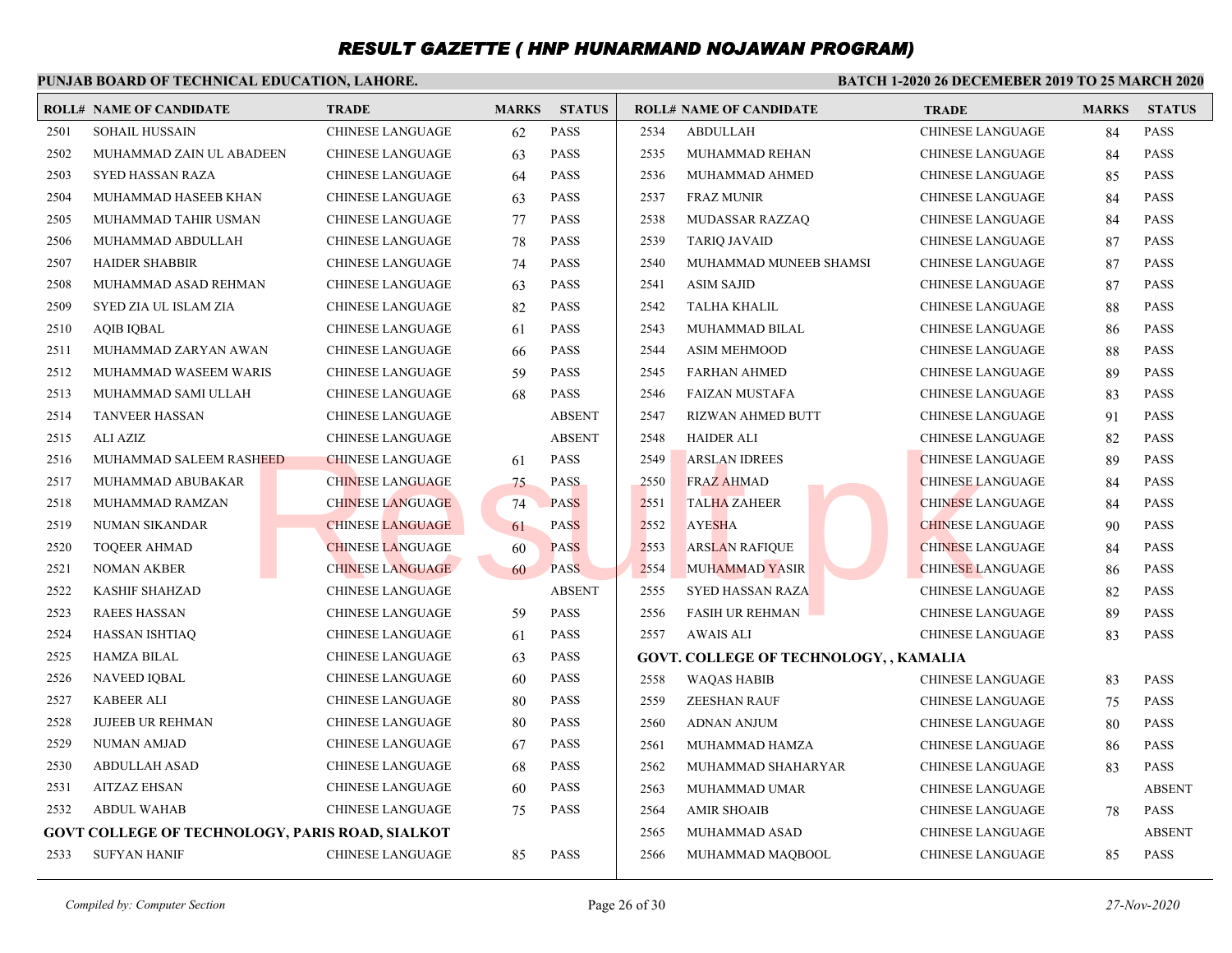## **PUNJAB BOARD OF TECHNICAL EDUCATION, LAHORE.**

|      | <b>ROLL# NAME OF CANDIDATE</b> | <b>TRADE</b>            | <b>MARKS</b> | <b>STATUS</b> |      | <b>ROLL# NAME OF CANDIDATE</b> | <b>TRADE</b>            | <b>MARKS</b> | <b>STATUS</b> |
|------|--------------------------------|-------------------------|--------------|---------------|------|--------------------------------|-------------------------|--------------|---------------|
| 2567 | MUHAMMAD WASEEM RAZA           | <b>CHINESE LANGUAGE</b> |              | <b>ABSENT</b> | 2601 | <b>AFAO NAWAZ</b>              | <b>CHINESE LANGUAGE</b> |              | <b>ABSENT</b> |
| 2568 | <b>QANDEEL NASIR</b>           | <b>CHINESE LANGUAGE</b> | 82           | <b>PASS</b>   | 2602 | <b>HAMZA IMRAN</b>             | <b>CHINESE LANGUAGE</b> |              | <b>ABSENT</b> |
| 2569 | <b>MALAIKA NASIR</b>           | <b>CHINESE LANGUAGE</b> | 82           | <b>PASS</b>   | 2603 | TALHA IKRAM                    | <b>CHINESE LANGUAGE</b> |              | <b>ABSENT</b> |
| 2570 | <b>NASIR RAFIQUE</b>           | CHINESE LANGUAGE        | 80           | <b>PASS</b>   | 2604 | MUHAMMAD JUNAID AYUB           | <b>CHINESE LANGUAGE</b> |              | <b>ABSENT</b> |
| 2571 | <b>ZULQARNAIN BAQAR</b>        | CHINESE LANGUAGE        | 91           | <b>PASS</b>   | 2605 | MUHAMMAD DANYAL                | <b>CHINESE LANGUAGE</b> |              | <b>ABSENT</b> |
| 2572 | <b>HASNAIN BAQAR</b>           | CHINESE LANGUAGE        | 85           | <b>PASS</b>   | 2606 | MUHAMMAD AWAIS                 | <b>CHINESE LANGUAGE</b> |              | <b>ABSENT</b> |
| 2573 | MUHAMMAD IDREES KHAN           | CHINESE LANGUAGE        |              | <b>ABSENT</b> | 2607 | <b>FARHAN MEHMOOD</b>          | <b>CHINESE LANGUAGE</b> |              | <b>ABSENT</b> |
| 2574 | MUHAMMAD RAMZAN                | <b>CHINESE LANGUAGE</b> | 79           | <b>PASS</b>   | 2608 | MUHAMMAD SAFDAR                | <b>CHINESE LANGUAGE</b> | 77           | <b>PASS</b>   |
| 2575 | MUHAMMAD TALHA RASOOL          | <b>CHINESE LANGUAGE</b> | 77           | <b>PASS</b>   | 2609 | <b>ABDUL RAZZAQ</b>            | <b>CHINESE LANGUAGE</b> |              | <b>ABSENT</b> |
| 2576 | <b>SYED AQEEL HAIDER SHAH</b>  | CHINESE LANGUAGE        | 80           | <b>PASS</b>   | 2610 | MUHAMMAD ANEES                 | <b>CHINESE LANGUAGE</b> |              | <b>ABSENT</b> |
| 2577 | MUHAMMAD BILAL                 | <b>CHINESE LANGUAGE</b> |              | <b>ABSENT</b> | 2611 | MUHAMMAD MATEEN                | <b>CHINESE LANGUAGE</b> | 72           | <b>PASS</b>   |
| 2578 | ADNAN SAMI                     | CHINESE LANGUAGE        | 78           | <b>PASS</b>   | 2612 | MUHAMMAD AFZAL HUSSAIN         | <b>CHINESE LANGUAGE</b> | 78           | PASS          |
| 2579 | MUHAMMAD BILAL                 | CHINESE LANGUAGE        | 82           | <b>PASS</b>   | 2613 | <b>ABDUL HAYEE</b>             | <b>CHINESE LANGUAGE</b> | 89           | <b>PASS</b>   |
| 2580 | MUHAMMAD WASEEM                | CHINESE LANGUAGE        | 80           | <b>PASS</b>   | 2614 | MUHAMMAD AHMAD                 | <b>CHINESE LANGUAGE</b> | 85           | <b>PASS</b>   |
| 2581 | QAMAR YAQOOB                   | CHINESE LANGUAGE        |              | <b>ABSENT</b> | 2615 | <b>RIZWAN ELAHI</b>            | <b>CHINESE LANGUAGE</b> | 83           | <b>PASS</b>   |
| 2582 | UMAR ZAIB MAHENDRU             | <b>CHINESE LANGUAGE</b> | 80           | <b>PASS</b>   | 2616 | <b>SHAHBAZ HASAN</b>           | <b>CHINESE LANGUAGE</b> | 75           | <b>PASS</b>   |
| 2583 | <b>ARIFA SULTAN</b>            | <b>CHINESE LANGUAGE</b> | 92           | <b>PASS</b>   | 2617 | <b>ALI RAZA</b>                | <b>CHINESE LANGUAGE</b> | 77           | <b>PASS</b>   |
| 2584 | <b>FAIZAN RASHEED</b>          | <b>CHINESE LANGUAGE</b> | 78           | <b>PASS</b>   | 2618 | <b>HASSAN RAZA</b>             | <b>CHINESE LANGUAGE</b> | 84           | <b>PASS</b>   |
| 2585 | MUHAMMAD MUZAMMIL              | <b>CHINESE LANGUAGE</b> | 77           | <b>PASS</b>   | 2619 | <b>MUHAMMAD IBRAR</b>          | <b>CHINESE LANGUAGE</b> | 75           | <b>PASS</b>   |
| 2586 | <b>ABDUL MANAN</b>             | <b>CHINESE LANGUAGE</b> | 72           | <b>PASS</b>   | 2620 | MUHAMMAD DANISH ASLAM          | <b>CHINESE LANGUAGE</b> | 76           | <b>PASS</b>   |
| 2587 | <b>KAMRAN HAIDER</b>           | <b>CHINESE LANGUAGE</b> | 80           | <b>PASS</b>   | 2621 | <b>SALAMAT ALI</b>             | <b>CHINESE LANGUAGE</b> | 81           | <b>PASS</b>   |
| 2588 | <b>SHAFQAT QADIR</b>           | CHINESE LANGUAGE        | 77           | <b>PASS</b>   | 2622 | MUHAMMAD ALI                   | <b>CHINESE LANGUAGE</b> |              | <b>ABSENT</b> |
| 2589 | <b>BILAL NASEER</b>            | <b>CHINESE LANGUAGE</b> |              | <b>ABSENT</b> | 2623 | <b>SHERAZ AHMAD</b>            | <b>CHINESE LANGUAGE</b> |              | <b>ABSENT</b> |
| 2590 | <b>WASEEM AHMAD</b>            | CHINESE LANGUAGE        | 74           | <b>PASS</b>   | 2624 | ALI HASAN GHAFOOR              | <b>CHINESE LANGUAGE</b> | 78           | <b>PASS</b>   |
| 2591 | <b>FAISAL UR REHMAN</b>        | <b>CHINESE LANGUAGE</b> | 76           | <b>PASS</b>   | 2625 | MUHAMMAD KAMRAN ASHRAF         | <b>CHINESE LANGUAGE</b> | 76           | <b>PASS</b>   |
| 2592 | <b>FAKHAR ABBAS</b>            | <b>CHINESE LANGUAGE</b> | 73           | <b>PASS</b>   | 2626 | MUHAMMAD AHMAD AFZAL           | <b>CHINESE LANGUAGE</b> | 79           | <b>PASS</b>   |
| 2593 | MUHAMMAD HAMZA                 | <b>CHINESE LANGUAGE</b> |              | <b>ABSENT</b> | 2627 | SYED ADNAN ALI SHAH            | <b>CHINESE LANGUAGE</b> |              | <b>ABSENT</b> |
| 2594 | <b>HUZAIFA AFZAL</b>           | <b>CHINESE LANGUAGE</b> | 74           | <b>PASS</b>   | 2628 | <b>MUHAMMAD AMIN</b>           | <b>CHINESE LANGUAGE</b> | 84           | <b>PASS</b>   |
| 2595 | <b>AWAIS GUL</b>               | <b>CHINESE LANGUAGE</b> |              | <b>ABSENT</b> | 2629 | MUHAMMAD ASHFAQ                | <b>CHINESE LANGUAGE</b> | 83           | <b>PASS</b>   |
| 2596 | RAHEEL AHMAD                   | CHINESE LANGUAGE        | 97           | <b>PASS</b>   | 2630 | MUHAMMAD SHAHID RAMZAN         | <b>CHINESE LANGUAGE</b> | 78           | <b>PASS</b>   |
| 2597 | MUHAMMAD ADNAN                 | CHINESE LANGUAGE        |              | <b>ABSENT</b> | 2631 | MUHAMMAD ZAHID RAMZAN          | <b>CHINESE LANGUAGE</b> | 76           | <b>PASS</b>   |
| 2598 | MUHAMMAD JAMSHAID              | CHINESE LANGUAGE        |              | <b>ABSENT</b> | 2632 | <b>MAZHAR HUSSAIN</b>          | <b>CHINESE LANGUAGE</b> |              | <b>ABSENT</b> |
| 2599 | MUHAMMAD ZIA                   | CHINESE LANGUAGE        |              | <b>ABSENT</b> | 2633 | <b>ABID KHAN</b>               | <b>CHINESE LANGUAGE</b> | 84           | <b>PASS</b>   |
| 2600 | MUHAMMAD FAISAL ASLAM          | <b>CHINESE LANGUAGE</b> |              | <b>ABSENT</b> | 2634 | <b>HAIDER ABBAS</b>            | <b>CHINESE LANGUAGE</b> |              | <b>ABSENT</b> |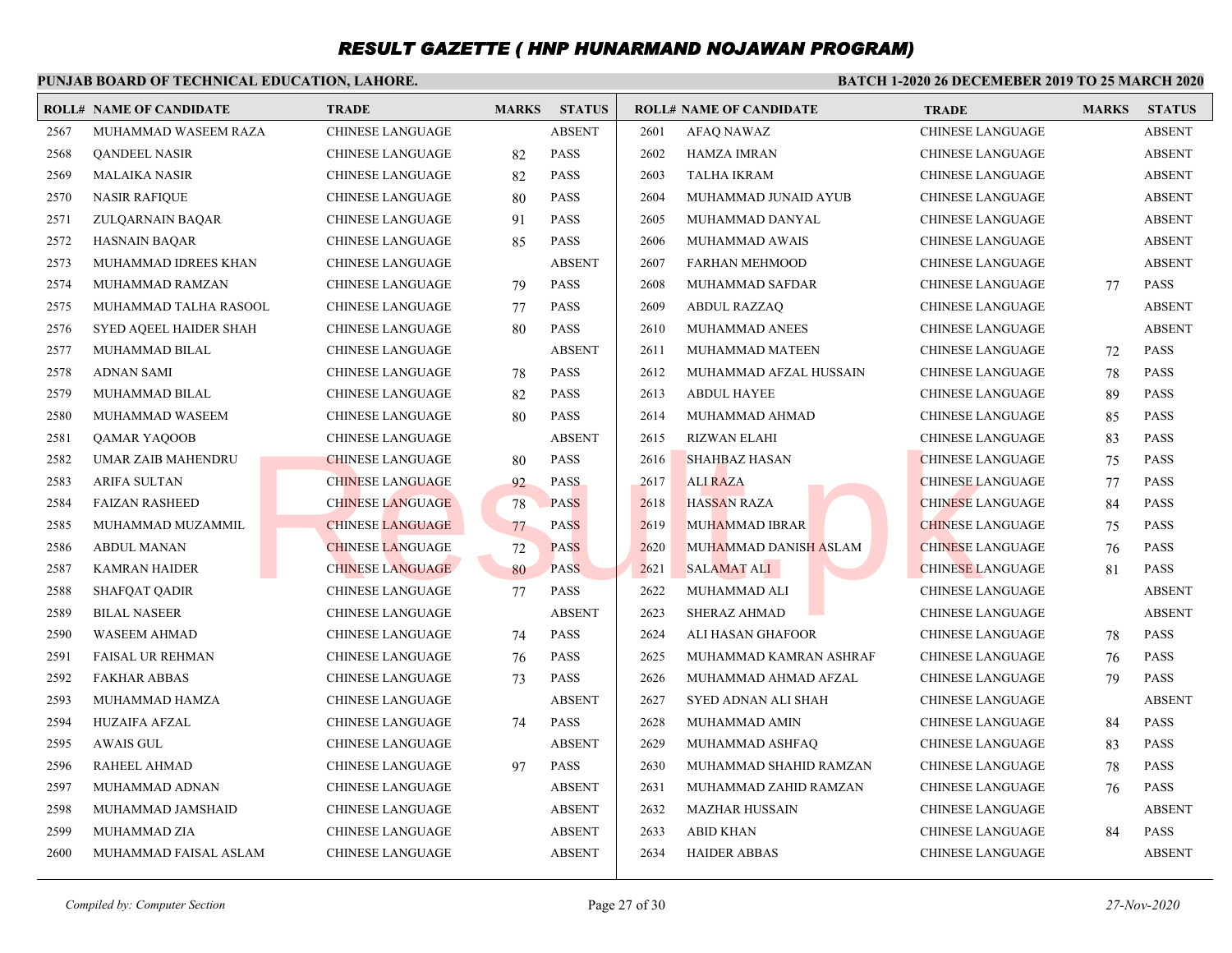#### **PUNJAB BOARD OF TECHNICAL EDUCATION, LAHORE. BATCH 1-2020 26 DECEMEBER 2019 TO 25 MARCH 2020 ROLL# NAME OF CANDIDATE TRADE MARKS STATUS ROLL# NAME OF CANDIDATE TRADE MARKS STATUS** 2635 KALEEM ASGHAR CHINESE LANGUAGE 82 PASS 2636 MUHAMMAD WAQAS CHINESE LANGUAGE 85 PASS 2637 SAJID ALI CHINESE LANGUAGE 82 PASS 2638 FIAZ HAIDER CHINESE LANGUAGE 82 PASS 2639 MASHHAD RAZA NOOR CHINESE LANGUAGE 72 PASS 2640 MUZAFFAR ABBAS CHINESE LANGUAGE 80 PASS 2641 RANA ZAIN SOHAIL CHINESE LANGUAGE 80 PASS 2642 JAMIL UR REHMAN CHINESE LANGUAGE 89 PASS 2643 MUHAMMAD NADEEM CHINESE LANGUAGE 91 PASS 2644 NAVEED AHMAD CHINESE LANGUAGE 86 PASS 2645 MUHAMMAD ASHFAQ CHINESE LANGUAGE 83 PASS 2646 QAMAR ABBAS CHINESE LANGUAGE 79 PASS 2647 MUHAMMAD MUDASSAR CHINESE LANGUAGE 89 PASS 2648 ZAHEER ABBAS CHINESE LANGUAGE 89 PASS 2649 MUHAMMAD MUDDASIR CHINESE LANGUAGE 89 PASS 2650 SYED FAHIM UL HUSAN SHAH CHINESE LANGUAGE ABSENT 2651 SYED GUL HUSSAIN SHAH CHINESE LANGUAGE ABSENT 2652 FRAZ KHAN CHINESE LANGUAGE ABSENT 2653 MUHAMMAD ARSLAN MUJAHID CHINESE LANGUAGE ABSENT 2654 WAHEED HUSSAIN CHINESE LANGUAGE 79 PASS 2655 NAEEM ABBAS CHINESE LANGUAGE ABSENT 2656 SYED GULL ABBAS CHINESE LANGUAGE 90 PASS 2657 FAISAL MAJEED CHINESE LANGUAGE 88 PASS **GOVT. COLLEGE OF TECHNOLOGY, , BUREWALA** 2658 MUHAMMAD TALHA MAJEED CHINESE LANGUAGE ABSENT 2659 MUHAMMAD NAEEM ABBAS CHINESE LANGUAGE 93 PASS 2660 HUSSAIN HAIDER CHINESE LANGUAGE 79 PASS 2661 USMAN RAMZAN CHINESE LANGUAGE ABSENT 2662 MUHAMMAD IFTIKHAR CHINESE LANGUAGE ABSENT 2663 SIKANDAR SAEED CHINESE LANGUAGE ABSENT 2664 SYED ALI RAZA CHINESE LANGUAGE 92 PASS 2665 REHMAN ALI CHINESE LANGUAGE 84 PASS 2666 MUHAMMAD NADEEM CHINESE LANGUAGE ABSENT 2667 ARFAN KHALIQ CHINESE LANGUAGE 84 PASS 2668 SHAIRDIL ABBAS CHINESE LANGUAGE 78 PASS 2669 MUHAMMAD TANVEER CHINESE LANGUAGE ABSENT 2670 ADIL HASNAIN CHINESE LANGUAGE ABSENT 2671 ALEEM ULLAH CHINESE LANGUAGE ABSENT 2672 UMAR DARAZ CHINESE LANGUAGE 87 PASS 2673 MIRZA MUHAMMAD KASHIF BAIG CHINESE LANGUAGE ABSENT 2674 ABDUL GHAFFAR CHINESE LANGUAGE 84 PASS 2675 MUHAMMAD SHOAIB RIAZ CHINESE LANGUAGE 90 PASS 2676 MUHAMMAD MUAZ SALEEM CHINESE LANGUAGE 86 PASS 2677 SHAHID MASIH CHINESE LANGUAGE 72 PASS 2678 UMAIR ALI CHINESE LANGUAGE 74 PASS 2679 MUZAMMIL HUSSAIN CHINESE LANGUAGE 71 PASS 2680 MUHAMMAD MUZAMMAL CHINESE LANGUAGE 82 PASS 2681 ROMMAN ALI TAHIR CHINESE LANGUAGE 80 PASS 2682 MUHAMMAD HAMZA CHINESE LANGUAGE 75 PASS **GOVT. TECHNICAL TRAINING INSTITUTE(BOYS), KHANEWAL ROAD, VEHARI** 2683 UMAR FAROOQ CHINESE LANGUAGE 85 PASS 2684 MUSTANSAR HUSSAIN CHINESE LANGUAGE 79 PASS 2685 MUHAMMAD SAQIB CHINESE LANGUAGE ABSENT 2686 MUHAMMAD USMAN CHINESE LANGUAGE 72 PASS 2687 AHMED RAZA SETHI CHINESE LANGUAGE 73 PASS 2688 MUHAMMAD ASIM CHINESE LANGUAGE 85 PASS 2689 MUHAMMAD TAHIR LATIF CHINESE LANGUAGE 71 PASS 2690 ASAD ALI CHINESE LANGUAGE ABSENT 2691 MUHAMMAD NAUMAN SHARIF CHINESE LANGUAGE 80 PASS 2692 MUHAMMAD ARSLAN CHINESE LANGUAGE 76 PASS 2693 MUHAMMAD SHAKEEL CHINESE LANGUAGE 80 PASS 2694 ALI HASSAN CHINESE LANGUAGE 74 PASS 2695 MUHAMMAD USMAN CHINESE LANGUAGE ABSENT 2696 MUHAMMAD USMAN SHAKOOR CHINESE LANGUAGE 75 PASS 2697 SANA ULLAH ABID CHINESE LANGUAGE 79 PASS 2698 ABDUL RAQEEB CHINESE LANGUAGE ABSENT 2699 MUHAMMAD SHAFIQ CHINESE LANGUAGE ABSENT 2700 NASIR KHAN CHINESE LANGUAGE 75 PASS ERINESE LANGUAGE (HINESE LANGUAGE ABSENT CHINESE LANGUAGE CHINESE LANGUAGE CHINESE LANGUAGE ABSENT CHINESE LANGUAGE ABSENT CHINESE LANGUAGE CHINESE LANGUAGE CHINESE LANGUAGE CHINESE LANGUAGE CHINESE LANGUAGE CHINESE LANGUA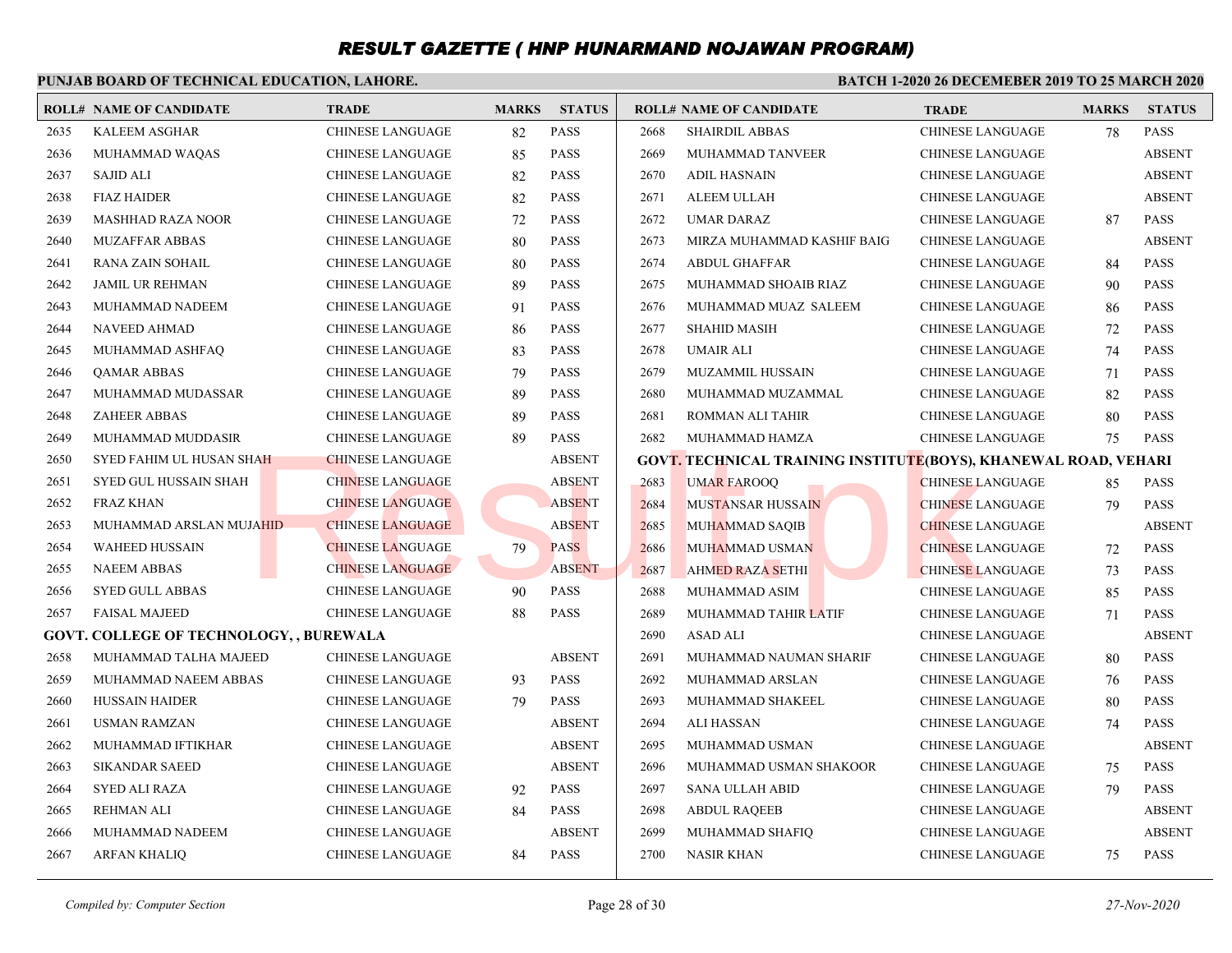#### **PUNJAB BOARD OF TECHNICAL EDUCATION, LAHORE. BATCH 1-2020 26 DECEMEBER 2019 TO 25 MARCH 2020 ROLL# NAME OF CANDIDATE TRADE MARKS STATUS ROLL# NAME OF CANDIDATE TRADE MARKS STATUS** 2701 BABAR ALI CHINESE LANGUAGE 84 PASS 2702 TALAT NAZIR CHINESE LANGUAGE 75 PASS 2703 MUBASHIR ALI CHINESE LANGUAGE 85 PASS 2704 TALHA KHALID CHINESE LANGUAGE ABSENT 2705 MUHAMMAD ASIF TAHIR CHINESE LANGUAGE 89 PASS 2706 MUHAMMAD WARYAM CHINESE LANGUAGE 85 PASS 2707 IBRAHIM HASHMI CHINESE LANGUAGE ABSENT 2708 MUHAMMAD NAEEM CHINESE LANGUAGE 84 PASS 2709 MUHAMMAD FAROOQ CHINESE LANGUAGE ABSENT 2710 UMAR AYAZ CHINESE LANGUAGE 80 PASS 2711 MUHAMMAD NOMAN CHINESE LANGUAGE 79 PASS 2712 FAISAL NAZEER CHINESE LANGUAGE 74 PASS 2713 ALI SHAN CHINESE LANGUAGE 79 PASS 2714 MUHAMMAD ALI ARSHAD CHINESE LANGUAGE 80 PASS 2715 HASHIM WAHEED CHINESE LANGUAGE 85 PASS 2716 YOUSAF AKRAM CHINESE LANGUAGE 75 PASS 2717 MUHAMMAD USMAN CHINESE LANGUAGE 80 PASS 2718 ABDUL REHMAN CHINESE LANGUAGE 83 PASS 2719 MUHAMMAD AMJAD CHINESE LANGUAGE 78 PASS 2720 SHAHID MUNIR CHINESE LANGUAGE 85 PASS 2721 MUHAMMAD KALEEM CHINESE LANGUAGE ABSENT 2722 ZAHEER ABBAS CHINESE LANGUAGE 79 PASS 2723 MUHAMMAD RAMZAN CHINESE LANGUAGE ABSENT 2724 MUHAMMAD BILAL CHINESE LANGUAGE 83 PASS 2725 MUHAMMAD UMAIR SADIQ CHINESE LANGUAGE ABSENT 2726 MUHAMMAD SAJAWAL CHINESE LANGUAGE 84 PASS 2727 MUHAMMAD USMAN ZAKRIA CHINESE LANGUAGE 84 PASS 2728 HAMZA AMIN CHINESE LANGUAGE 83 PASS 2729 ALI AHMAD CHINESE LANGUAGE 80 PASS 2730 ADIL AFZAL CHINESE LANGUAGE ABSENT 2735 SYED MUHAMMAD TAQI SHAH CHINESE LANGUAGE 84 PASS 2736 MUHAMMAD ISHAQ CHINESE LANGUAGE 85 PASS 2737 AFTAB YOUNAS CHINESE LANGUAGE 84 PASS 2738 MUHAMMAD WASIM CHINESE LANGUAGE 84 PASS 2739 BADAR BIN HAMID CHINESE LANGUAGE 74 PASS 2740 HAMZA FAISAL CHINESE LANGUAGE ABSENT 2741 FARHAN ALI CHINESE LANGUAGE ABSENT 2742 USMAN ALI CHINESE LANGUAGE 80 PASS 2743 SHUMAIL ALI CHINESE LANGUAGE 85 PASS 2744 JAHANZAB RASHEED CHINESE LANGUAGE 75 PASS 2745 FAISAL RASHEED CHINESE LANGUAGE 77 PASS 2746 MUHAMMAD RAMZAN CHINESE LANGUAGE ABSENT 2747 ZUBAIDA AKHTER CHINESE LANGUAGE 84 PASS 2748 FATIMA BAKHTAWAR CHINESE LANGUAGE ABSENT 2749 MUJAHID HASSAN CHINESE LANGUAGE ABSENT 2750 MUHAMMAD ASIM CHINESE LANGUAGE ABSENT 2751 MUHAMMAD ISRAR RASHEED CHINESE LANGUAGE ABSENT 2752 MUHAMMAD TALHA TARIQ CHINESE LANGUAGE ABSENT 2753 SHAHID MAHMOOD CHINESE LANGUAGE 74 PASS 2754 HAFIZ ALI SHAHID CHINESE LANGUAGE ABSENT 2755 HAMZA IRSHAD CHINESE LANGUAGE ABSENT 2756 ZAHID MEHMOOD CHINESE LANGUAGE ABSENT 2757 KASIF ALI CHINESE LANGUAGE ABSENT 2758 MUHAMMAD BILAL CHINESE LANGUAGE ABSENT 2759 MUHAMMAD ILYAS CHINESE LANGUAGE 77 PASS 2760 MUHAMMAD ZAID NASEER CHINESE LANGUAGE ABSENT 2761 MUHAMMAD MANSOOR KHAN CHINESE LANGUAGE ABSENT 2762 FATIMA HASSAN CHINESE LANGUAGE 81 PASS CHINESE LANGUAGE (PINESE LANGUAGE 75 PASS 2750 MUHAMMAD ASIM CHINESE LANGUAGE 80 PASS 2750 MUHAMMAD ASIM CHINESE LANGUAGE 80 PASS 2751 MUHAMMAD ISRAR RASHEED CHINESE LANGUAGE 78 PASS 2751 MUHAMMAD TALIA TARIQ CHINESE LANGU

2731 MUHAMMAD BILAL JAMIL CHINESE LANGUAGE 83 PASS 2732 SYED ARMUGHAN IMDAD ALI SHAH CHINESE LANGUAGE 72 PASS 2733 MUHAMMAD IRFAN CHINESE LANGUAGE 78 PASS 2734 SAQIB HUSSAIN CHINESE LANGUAGE 74 PASS